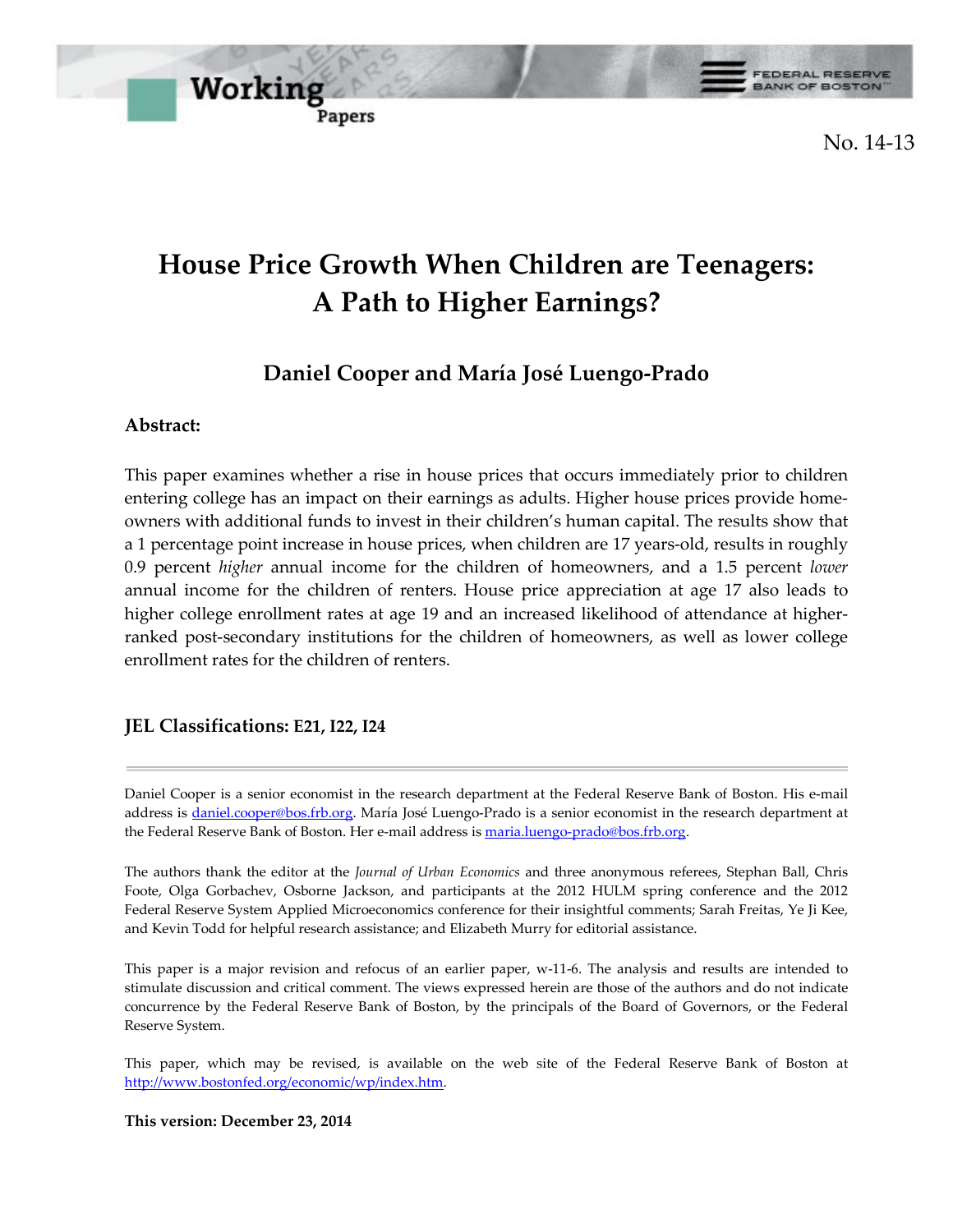## 1 Introduction

The United States has long been a country that promotes homeownership through the federal tax deduction for interest paid on mortgages, Federal Housing Administration loans, and the non-taxability of imputed rental income. Encouraging homeownership is often viewed as a public policy mechanism for improving households' economic stability and generating increased community investment. For example, homeowners can use the accumulated equity in their homes as collateral for loans (or lines of credit) to finance home improvements or other needed expenditures. Studies by [Cooper](#page-25-0) [\(2013\)](#page-25-0), [Hryshko,](#page-26-0) [Luengo-Prado, and Sorensen](#page-26-0) [\(2010\)](#page-26-0), and [Lovenheim](#page-26-1) [\(2011\)](#page-26-1), among others, consider the role of housing wealth as borrowing collateral. According to the Survey of Consumer Finances, housing wealth comprises over 70 percent of net worth for the median U.S. household.<sup>[1](#page-0-0)</sup> Understanding how fluctuating house values impact consumer behavior has become an important topic for economists, especially given the housing boom and bust in the mid-2000s.

This paper investigates whether local-area house price changes that occur just before most children usually make college enrollment decisions impact their future earnings. House price gains when children are teenagers increase homeowners' housing equity and their ability to invest in their children's human capital and/or to finance other expenditures. Children who start college following a run-up in house prices and whose parents are homeowners may have greater educational opportunities than homeowners' children who start college following a period of flat or falling housing prices, or than the children whose parents rent their home. Better educational opportunities typically translate into higher lifetime earnings. With additional parental financing available for college, students also potentially benefit by needing to work less to finance their post-secondary education and/or by being able to attend a better quality institution. Both outcomes should improve student achievement and result in potentially higher earnings for these students as adults.

We analyze whether house price fluctuations when children are 17 years-old impact their earnings as adults by using data from the Panel Study of Income Dynamics (PSID)—a dataset that provides detailed demographic and financial information on parents and their offspring over time. We also have access to restricted geographic identifiers that enable us to use the house price growth for the MSA in which households lived when their children were 17 years-old. We can therefore investigate the impact of

<sup>&</sup>lt;sup>1</sup>See, for example, [Wolff](#page-27-0)  $(2010)$ .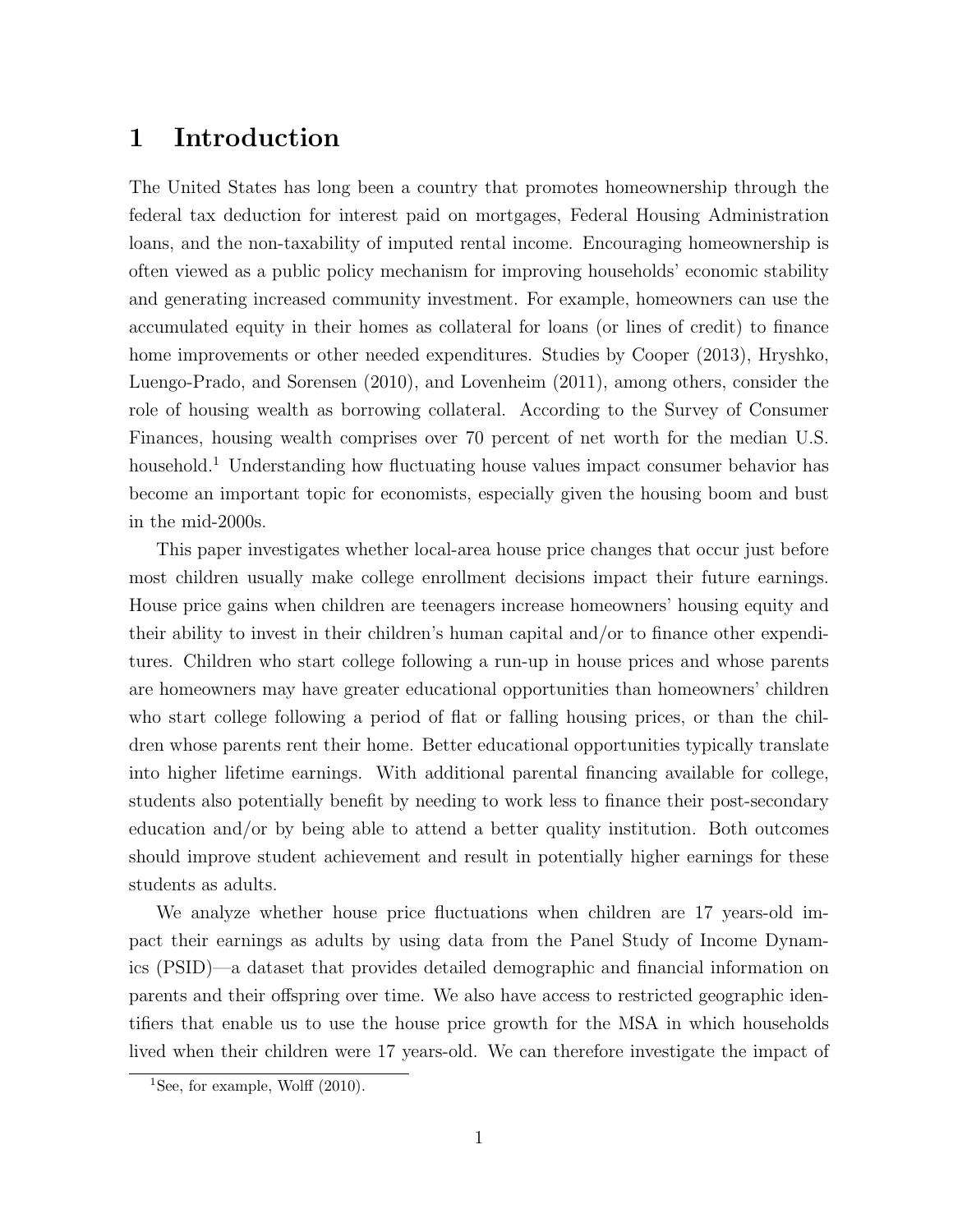what arguably are exogenous house price fluctuations for owners and renters during their children's teenage years on their children's future earnings by holding parental income and other relevant factors fixed.

To our knowledge, this paper is the first to examine the link between house price growth during individuals' teenage years and their earnings as adults, and how this link varies based on parents' homeownership status. Our results show that house price appreciation during children's teenage years has an effect on these children's future earnings conditional on parental resources and other demographic factors. House price growth is beneficial for the children of homeowners but not for the children of renters living in similar locations. In particular, when children are 17 years-old, a 1 percentage point increase in house prices results in roughly 0.9 percent higher average annual income for owners' children (later in life) and 1.5 percent lower average annual income for renters' children. These findings are robust to controlling for local economic conditions that might be correlated with house prices as well as with children's educational and economic opportunities. In our baseline specification, we measure house price growth as a two-year change from when children are age 15 to age 17. Using different measures of house price appreciation (one-year, four-year, or cumulative) yields similar results house price growth when children are about 17 years-old matters for their future adult earnings. Examining the effect of house price growth at different ages confirms that homeowners' cumulative house price gains prior to their children entering college matter the most for their children's future earnings, while the earnings of children whose parents are renters were most most impacted by short-term house price changes around the time these children were 17 years-old.

We also show that house price growth when children are 17 years-old leads to higher college enrollment rates when they are 19 years-old, and results in increased attendance at higher-ranked post-secondary institutions for the children of homeowners, while housing appreciation at age 17 lowers the likelihood that renters' children are enrolled in college at age 19. All of these findings are consistent with the hypothesis that homeowning parents are able to invest more in their children's human capital when house prices rise. For renters' children, higher housing costs due to rising house prices likely reduce college enrollment because these parents have fewer resources to help finance their children's eduction.

The paper proceeds as follows. The next section discusses the existing literature on homeownership and various economic outcomes. Section [3](#page-5-0) discusses our empirical approach and Section [4](#page-9-0) describes the data. Section [5](#page-12-0) presents our results. Section [6](#page-23-0)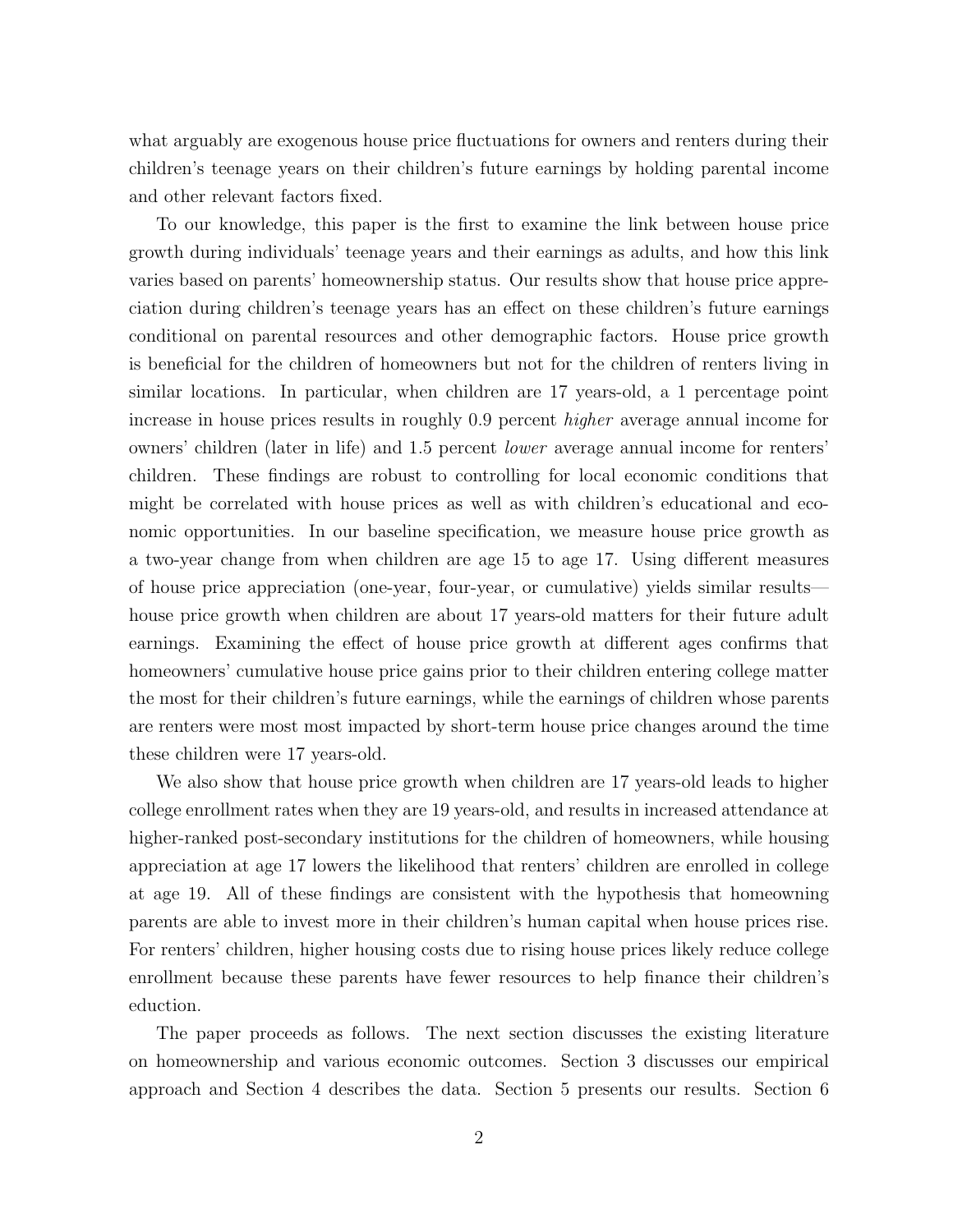discusses our results and provides some suggestions for future related work.

## 2 Existing Literature

Our paper relates to an extensive literature examining the impact of parents' homeownership status on children's outcomes. The most frequently cited studies include [Green and](#page-26-2) [White](#page-26-2) [\(1997\)](#page-26-2), [Aaronson](#page-25-1) [\(2000\)](#page-25-1), [Haurin, Parcel, and Haurin](#page-26-3) [\(2002\)](#page-26-3), and [Harkness and](#page-26-4) [Newman](#page-26-4) [\(2003\)](#page-26-4). [Green and White](#page-26-2) [\(1997\)](#page-26-2) analyze whether the children of homeowners are more likely to stay in school longer than the children of renters and also whether the female children of homeowners are less likely to give birth as teenagers compared to renters' daughters. The authors find that the children of homeowners end up with better outcomes both in terms of years of schooling and rates of teenage parenthood. This is especially true within the group of low-income parents. Similarly, [Harkness and Newman](#page-26-4) [\(2003\)](#page-26-4) find that homeownership has a positive impact on a number of childhood-related outcomes—including educational achievement, unwed births, and wage rates—especially for low-income families. [Aaronson](#page-25-1) [\(2000\)](#page-25-1) considers whether parental homeownership impacts children's educational attainment and finds that the residential stability associated with homeownership favorably affects education. [Haurin, Parcel, and Haurin](#page-26-3) [\(2002\)](#page-26-3) analyze the impact of homeownership on the cognitive and behavioral outcomes of children. They find that compared to the children of renters, the children of homeowners grow up in a more stimulative and emotionally supportive environment, which improves their cognitive ability and reduces behavioral problems.

Other relevant papers include [Lien, Wu, and Lin](#page-26-5) [\(2008\)](#page-26-5) who use census data from Taiwan to examine the link between one's home environment and educational attainment. They find that increases in living space, parental homeownership, and residential stability are positively related to children's educational achievement. [Dietz and Haurin](#page-25-2) [\(2003\)](#page-25-2) review the literature on the economic and social consequences of homeownership.

Our paper contributes to the literature on the relationship between homeownership and children's outcomes by analyzing the impact of house price fluctuations on children's future earnings—an outcome that likely works through the education channel. We also examine how the impact of house price appreciation differs for the children of homeowners versus renters. Even though parents who are renters do not have claim to any equity in their home, they may benefit or suffer based on the housing costs associated with fluctuating house prices. Local conditions associated with changing house prices, such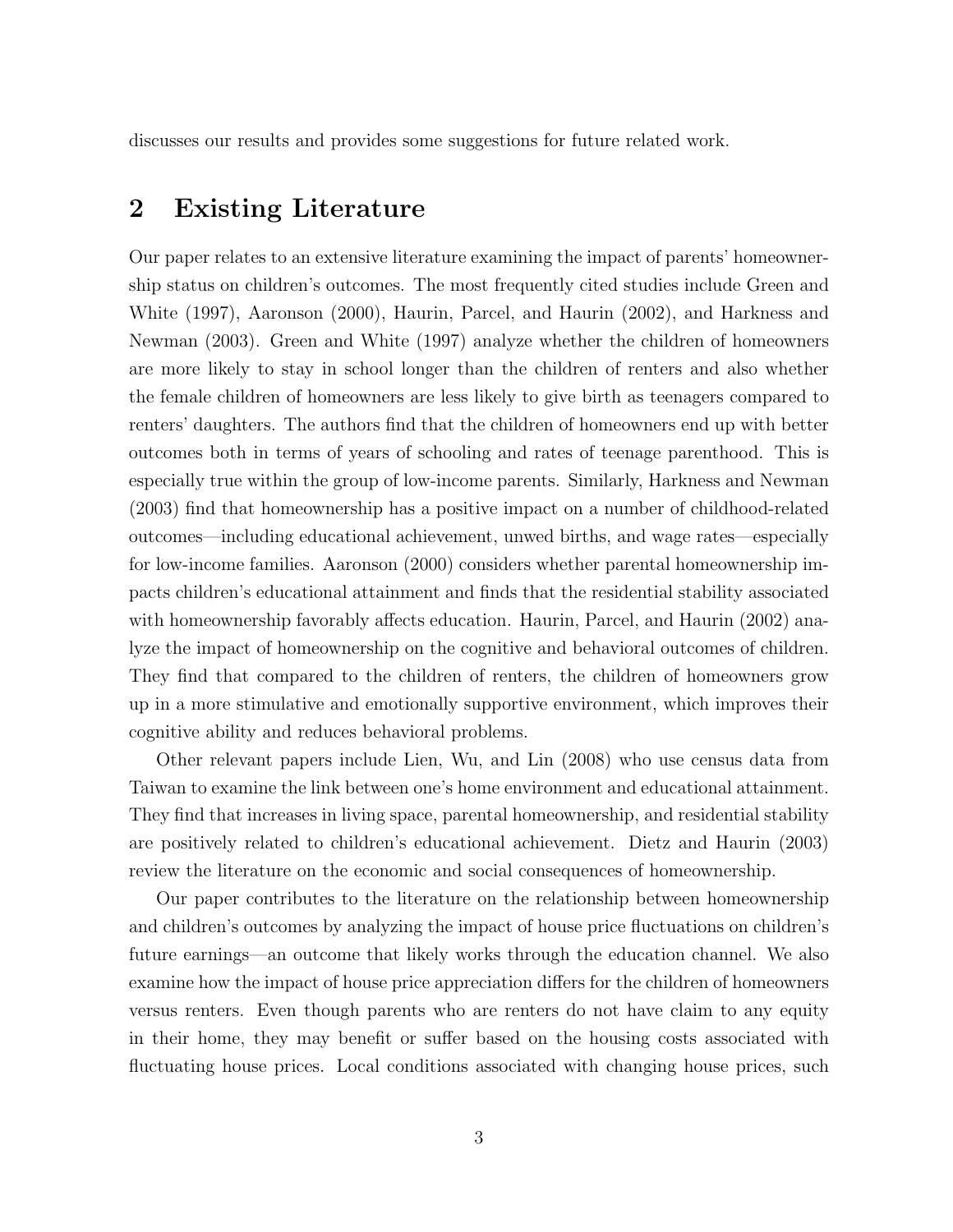as higher or lower property tax bases and revenues, may also impact renter parents and their children.

There is also a broad and related literature examining the factors that impact children's educational achievement. Two particularly relevant papers are [Boehn and Schlottmann](#page-25-3) [\(1999\)](#page-25-3) and [Lovenheim](#page-26-1) [\(2011\)](#page-26-1). [Boehn and Schlottmann](#page-25-3) [\(1999\)](#page-25-3) examine the relationship between parents' homeownership status and children's educational attainment. They find that the children of homeowners, on average, are more likely to have completed higher levels of schooling compared to the children of renters. The authors, however, only consider the impact of parents' housing tenure choice on educational outcomes and not the role that house price fluctuations may play in decisions about post-secondary education.

[Lovenheim](#page-26-1) [\(2011\)](#page-26-1) investigates how changing house prices during children's teenage years impact their college enrollment decisions. The motivation behind his research is similar to ours—rising house prices increase homeowners' equity and thus parents have an additional funding source they can tap to help pay for their children's college education. [Lovenheim](#page-26-1) [\(2011\)](#page-26-1) finds that after the year 2000, house price growth raised college attendance—especially among households with limited income. Lovenheim's research, however, does not consider the longer-term impact of house price growth on children's earnings as adults and his analysis focuses primarily on the most recent housing boom and bust. Moreover, he assumes that renters are a control group and are not affected by house price appreciation, while we show that this is not the case.

Other related research includes [Dynarski](#page-25-4) [\(2003\)](#page-25-4), who examines the relationship between parents' financial liquidity and their children's college attendance. In particular, she exploits a 1992 rule change that exempted parents' home equity from being considered in calculations of a family's need for financial aid, which made many students newly eligible for federal college loan programs. She finds that these students are more likely to go to college, and they also shift toward attending four-year institutions.[2](#page-0-0)

[Brown, Scholz, and Seshadri](#page-25-5) [\(2012\)](#page-25-5) also examine the college financial aid market and show both theoretically and empirically that parents underinvest in their children's education when there is uncertainty about whether their children will succeed in college. In addition, there are a number of recent papers that consider the relationship between parental income and children's achievement including [Dahl and Lochner](#page-25-6) [\(2012\)](#page-25-6),

<sup>&</sup>lt;sup>2</sup> According to the Department of Education, home equity was included in federal financial aid need analysis until the Higher Education Amendments of 1992 eliminated home equity from the federal aid calculations beginning with the 1993–94 academic year. Colleges are still allowed to incorporate parents' home equity in calculating students' eligibility for *nonfederal* financial aid programs, although many eliminated home equity from their private financial aid calculations in the early 2000s.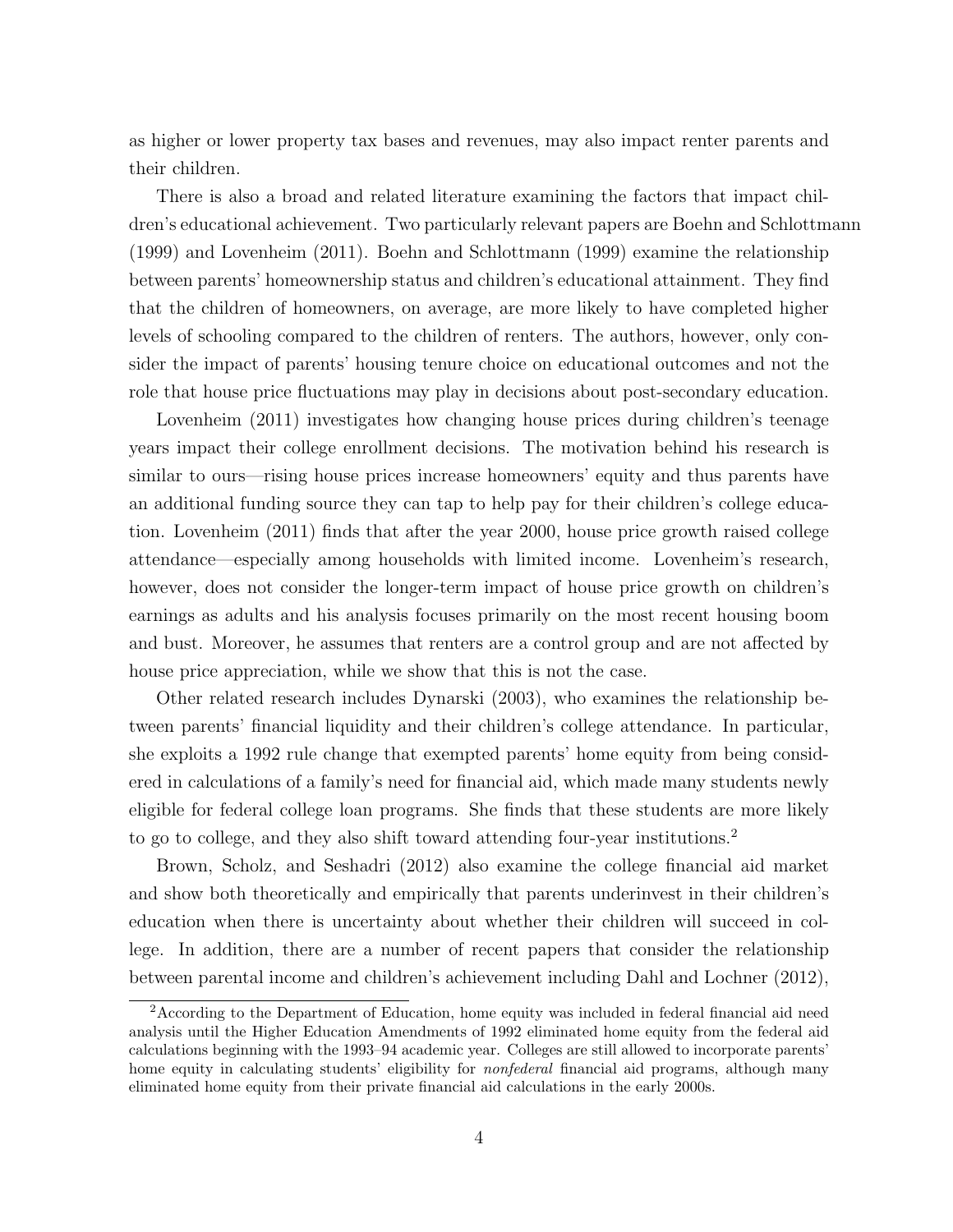[Oreopoulos, Page, and Stevens](#page-26-6) [\(2008\)](#page-26-6), and [Morris, Duncan, and Rodrigues](#page-26-7) [\(2011\)](#page-26-7). All these papers find that parental income plays an important role in determining children's educational achievements. This literature, however, does not consider the relationship between parental homeownership, house prices, and children's financial success as adults.

# <span id="page-5-0"></span>3 Empirical Approach

For many years college tuition costs have been a large financial burden for U.S. families at times these high costs have prevented parents from investing in their children's post-secondary education (see Section [4](#page-9-0) for a discussion of tuition costs in our sample).<sup>[3](#page-0-0)</sup> Changing house prices around the time children are entering the traditional college years may therefore impact their earnings as adults. In particular, appreciating home values raise housing equity, which can increase homeowners' investment in their children's education, either simply because these parents feel wealthier or because they have more collateral against which they can borrow to finance college. Parents who are renters do not have any equity in their homes to borrow against, and may have less available income to invest in their children's education when house prices increase since rising home prices are positively correlated with rising rents (as shown in Appendix [B\)](#page-39-0). In addition, renters who are planning to purchase a home in the future face larger necessary downpayments when house prices rise, requiring more saving and leaving less current income available to finance their children's education and other expenses.

<span id="page-5-1"></span>Our empirical approach considers the impact of changing house prices when children are 17 years-old on their future earnings as adults given their parent's income and housing tenure. We estimate the following baseline equation separately for owners and renters:

$$
y_i^{bl} = \alpha + \beta g_l^{17} + \mathbf{X}_i^{17} \Omega + \delta u_l^{17} + \nu_b + \nu_l + \epsilon_i , \qquad (1)
$$

where  $y_i^{bl}$  is (log) earnings as an adult for child i, born in year b who lived in location l at age 17. Children's earnings as adults are measured as the average of their income in the 2005 and 2007 PSID waves;  $g_l^{17}$  is real house price growth in MSA l over the two years prior to the child turning 17;  $X_i^{17}$  is a matrix of parental controls when the child was 17 years-old including earnings, nonhousing wealth, home values, education, type of census tract they lived in, age and family size;  $u_l^{17}$  is the unemployment rate in location l when

<sup>3</sup>See [Becker](#page-25-7) [\(1962\)](#page-25-7) for a general discussion of human capital investments, and [Mulligan](#page-26-8) [\(1997\)](#page-26-8) for a discussion of parental investment in their children.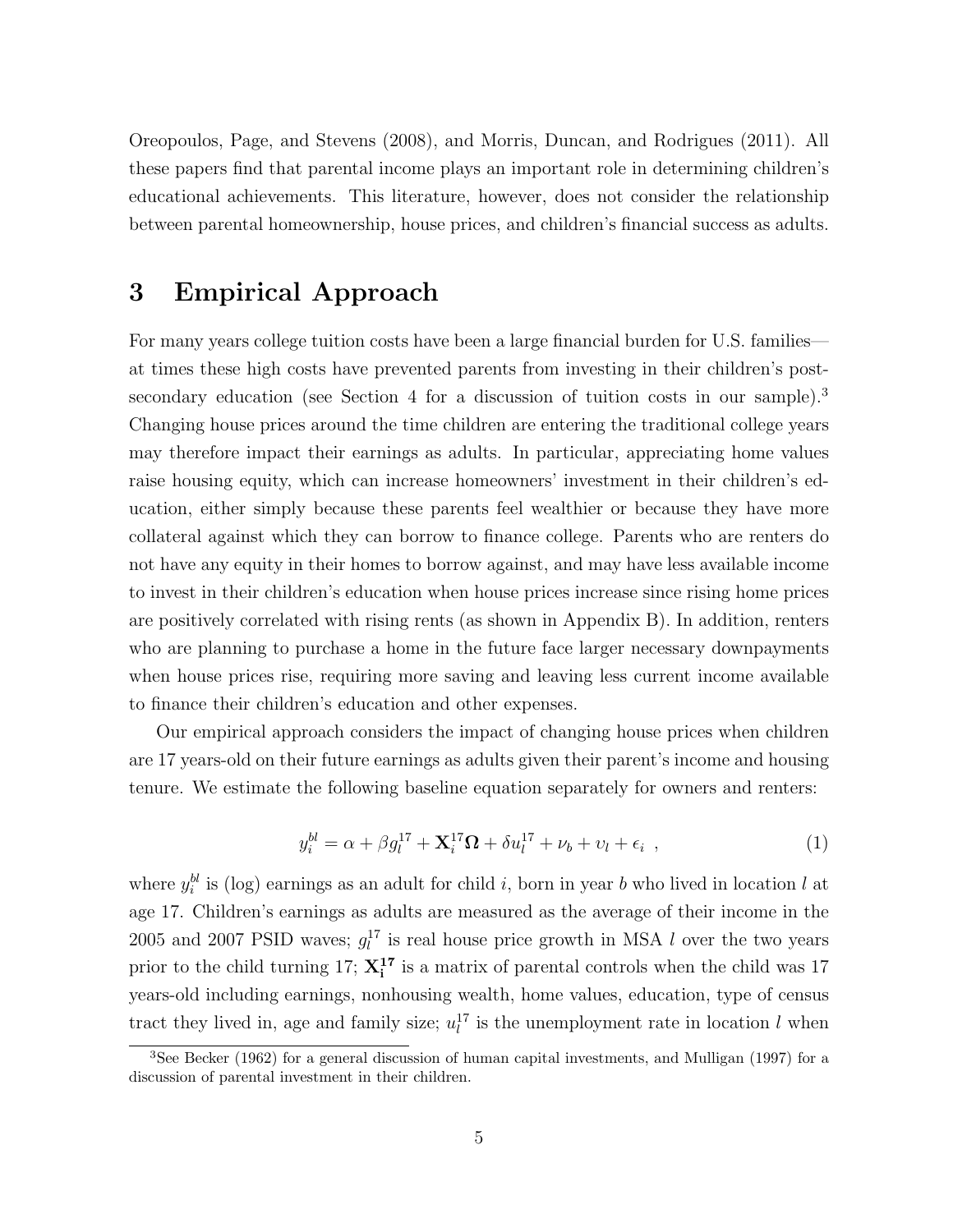the child was 17 years-old in order to account for local economic conditions at the time most college decisions are made;  $v_b$  and  $v_l$  denote birth-year and location fixed effects (the state in the baseline specification or the MSA in alternative specifications).

Our coefficient of interest is  $\beta$ . As discussed, we expect the impact of house prices on children's earnings to be positive for the children of owners and negative for the children of renters as appreciating housing values increase home equity for owners but raise renters' housing costs at the expense of nonhousing expenditures like education.<sup>[4](#page-0-0)</sup>

We condition the analysis on parental resources (including income and wealth) based on the existing literature that examines the link between parents' earnings and children's earnings (see for example [Solon,](#page-26-9) [1992;](#page-26-9) [Zimmerman,](#page-27-1) [1992\)](#page-27-1). We also control for local unemployment rates to separate the effect of house price fluctuations on children's future earnings from the direct impact of local economic conditions around the time children are usually making decisions about attending college. In addition, our estimates of equation [\(1\)](#page-5-1) incorporate dummy variables for children's birth years to control for age, since children's earnings are measured at different points in their life cycle. These birthyear controls also help to account for the fact that obtaining home-equity-based credit may have become easier over our sample period—an issue we discuss further in the next section. We also include state fixed effects in our estimates because residents of states with good-quality and relatively low cost public higher education might face different education-related decisions (financial or otherwise) than residents of other states. The identification of  $\beta$  comes from variation in house price growth (relative to the average house price growth for a given cohort) across MSAs and over time within a state.

We cluster the standard errors of the estimates at the "MSA at 17" level, meaning the MSA in which children live when they are 17 years-old. This approach accounts for the fact that the estimation errors may be correlated within MSAs over time. Clustering the standard errors at alternative levels (MSA  $\times$  year at 17, state at 17, or family) does not alter our conclusions. More details about the data, including how we identify parent-child pairs, are discussed in both the next section and Appendix [A.](#page-34-0)

#### Identification and Selection

Our identification strategy relies on MSA-level house price variation being exogenous to parents' human capital investments in their children and these children's earnings in

<sup>4</sup>Of course, this effect could be partially offset—making it smaller in absolute value—if fluctuating house prices impact secondary school quality due to shifting property tax revenues and the children of renters are able to go to better (worse) post-secondary schools and/or get better (worse) jobs because of house price induced shifts in their training.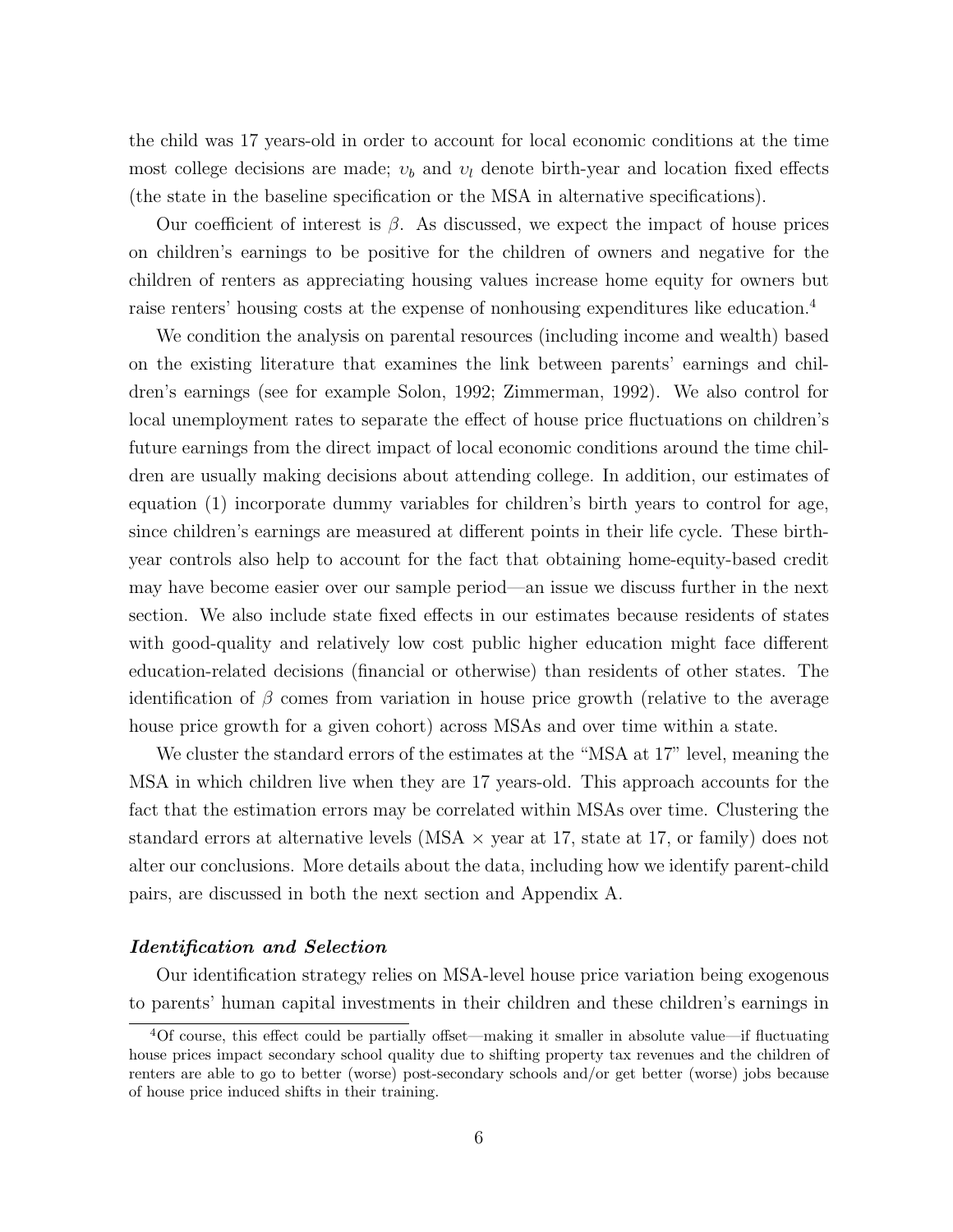their adult lives. A potential concern is that financially capable parents who plan to invest more in their children's human capital move and buy a home in a given MSA to take advantage of anticipated house price growth and improve future borrowing capacity for their children's education. This argument relies on believing that homeowners or households that wish to become homeowners are able to anticipate future movements in house prices. Our sample does not, however, include the early 2000s housing boom when some U.S. households may have indeed moved to areas where they thought house prices would continue to increase for a period of time. In addition, the average homeowner in our sample has lived for more than nine years in his/her existing home by the time his/her child is 17 years-old. It is unlikely that households moved to an area and purchased a home at least nine years ahead of their children going to college because they expected house prices to increase over that period.

Arguably, parents who are renters could also move in anticipation of house price changes even if they cannot afford to purchase a home. For example, these households could move and rent in an area where they anticipate house prices might increase and help improve the quality of the local schools through higher property tax revenues. These parents might face higher housing costs but also obtain better schooling for their children perhaps offsetting some of the negative effect of higher housing costs on their children's future earnings. Yet finding a strong and negative coefficient for  $\beta$  for renters' children would argue against this scenario. In addition, we show that our results for homeowners and renters are robust to removing the predictable component of house price growth. This argues that it is the unpredictable component of house prices which drives our observed estimates of  $\beta$  and not households' location decisions.

Another potential concern is that an unobserved "third-factor" could cause the correlation between house price growth and future earnings. For example, the variation in house price appreciation across MSAs could simply proxy for long-term differences in economic growth. Under this scenario, individuals who spent their childhood years in MSAs with strong house price growth and stayed there (or moved back after college) earn more than individuals who grew up in MSAs that had weaker house price growth. In other words, if house prices are rising in economically dynamic places, we could see adults in those locations earning higher wages because of, for example, more abundant job opportunities.

With a sufficiently large sample and enough variation across both MSAs and the years in which children turn 17, we could address this issue by including location-year (MSA and year-at-17) fixed-effects in regressions that utilize self-reported house price growth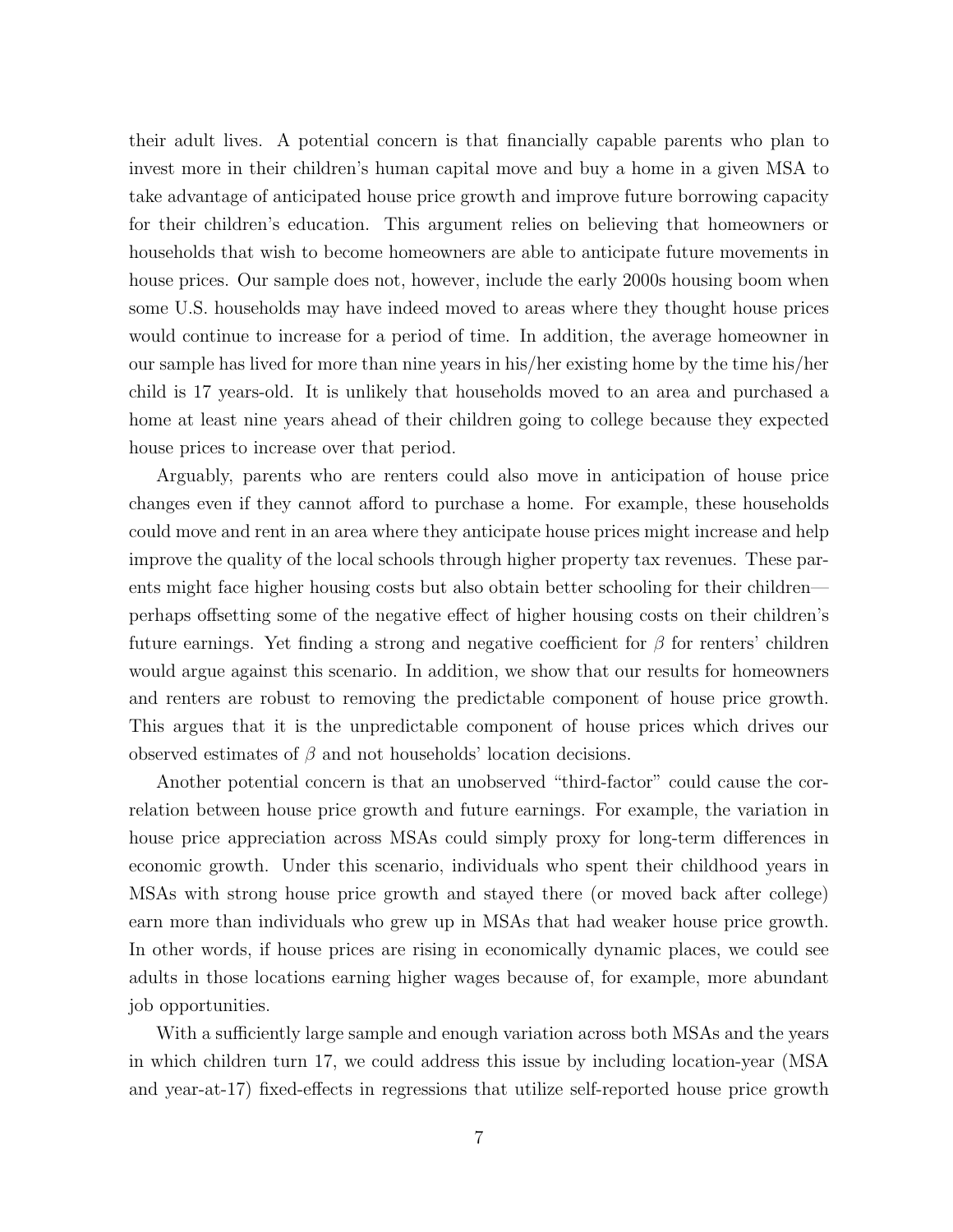or more geographically disaggregated house price growth to exploit within-MSA house price appreciation in a given year. The relatively small size of the PSID does not allow us to conduct such an exercise, but we employ some alternative approaches to address this concern. In particular, our results are robust to using relative income as the dependent variable (children's income less MSA per-capita income) rather than the absolute level of individuals' income. If everyone is better (worse) off living in a given location regardless of whether their parents were an owner or a renter, then house price growth should not impact children's relative income as adults. Including place-based economic conditions at the time earnings are measured does not alter our conclusions. We also report results that include MSA fixed effects (for the location where children lived when 17 years-old) instead of state fixed effects to control for more localized, pre-college, location-specific economic conditions.

Higher house price growth at the MSA-level could also be indicative of better quality (more in-demand) primary and secondary public school systems, which in turn could explain children's higher earnings later in the life cycle. We show, however, that our results are robust to including controls to account for this possibility, such as median home values at the census-tract level that proxy for the value of the local property tax base. Since a given percentage change in housing prices may impact households differently depending on the value of the home they own or rent, we also consider specifications that account for the values of the parents' particular home or local house values and discuss the results in detail in Section [5.](#page-12-0)

Finally, in our regressions we split the sample to examine the effect of house price growth on the earnings of renters' children versus owners' children, while allowing all the parameters in equation [\(1\)](#page-5-1) to vary freely based on housing tenure choice.[5](#page-0-0) A potential concern is that parents' housing tenure choice may be related to their children's earnings. However, we are not trying to predict the effect of parental homeownership on children's earnings, but rather are interested in the effect of arguably exogenous house price fluctuations on children's earnings. Nevertheless, we control for a broad range of family characteristics (parental income, wealth, and education) that might distinguish owners and renters. We also account for possible heterogeneity within the group of owners and renters based on factors besides the parents' financial resources. In particular, we include dummy variables for whether a parent is a renter in an owner-dominated census tract, or

<sup>&</sup>lt;sup>5</sup>The alternative of including a parental homeownership dummy variable and interaction terms for homeownership and housing appreciation delivers similar conclusions with a bit less precision for the housing appreciation effect.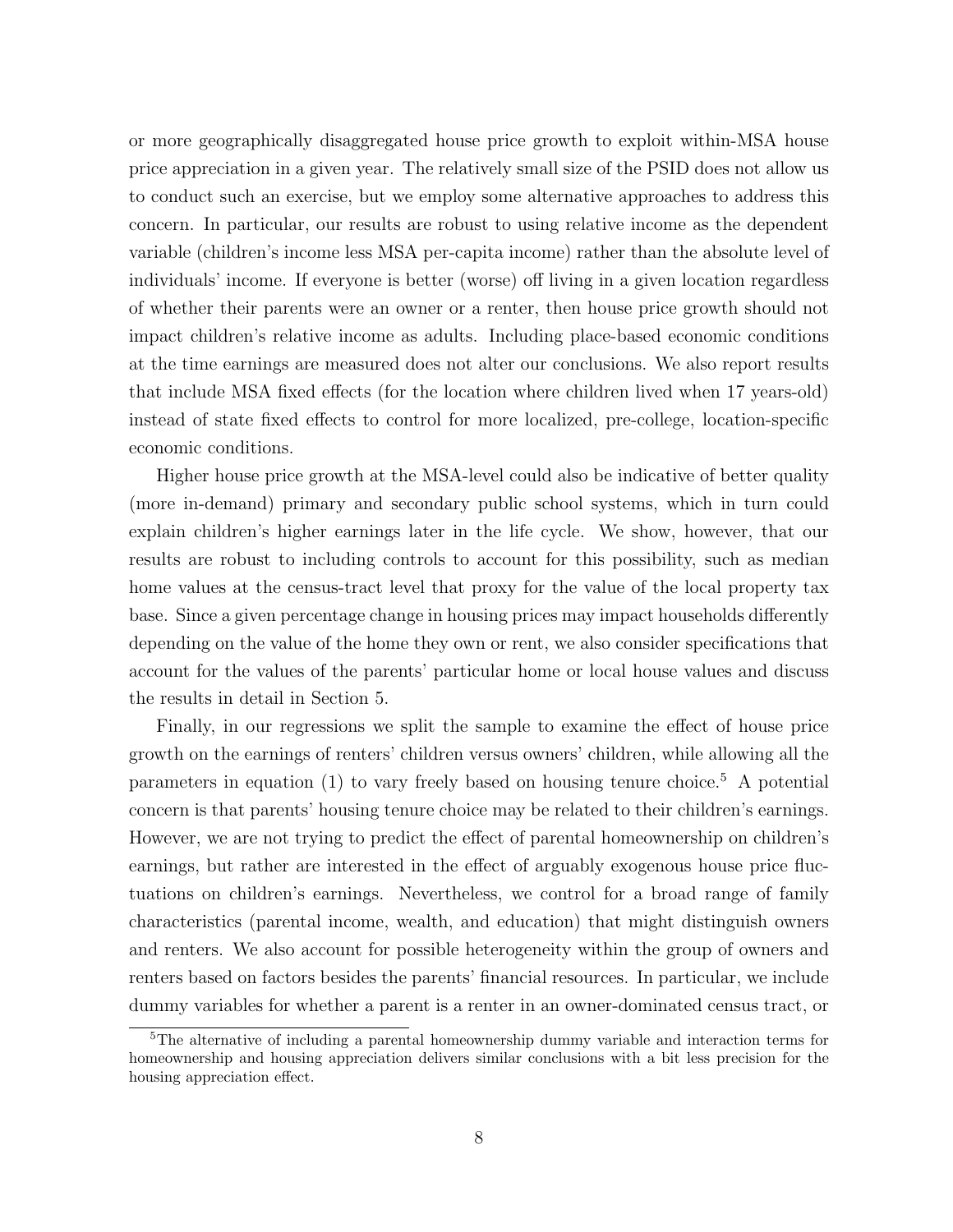an owner in a renter-dominated census tract. These owner/renters could systematically differ from their peers who live in areas dominated by households with similar housing tenure status; for example, in terms of educational preferences for their children. That is, individuals who rent in owner-dominated census tracts rather than in areas with many other renters may value certain amenities more than other households, and perhaps may even be willing to pay more to live in such areas and reap the perceived benefits like better school systems.

A remaining issue is that perhaps parents who become homeowners are better at predicting future house price changes. This claim is difficult to test directly, but we do control for selection into homeownership by using a two-step Heckman selection correction approach. Our results are unchanged, and the relevant estimates are discussed in detail in Appendix [C.](#page-41-0)

## <span id="page-9-0"></span>4 Data and Estimation Sample

We use data from the PSID, which started interviewing about 4, 800 households in 1968. Sixty percent of the initial households belong to a cross-national sample from the 48 contiguous states, while the other portion is a national sample of low-income families from the Survey of Economic Opportunity. The PSID conducts annual interviews (biennial since 1997), thereby creating a panel dataset with extensive socioeconomic information. The dataset is particularly useful for this study because the PSID follows the original parent households and the households established by their offspring.

To construct our matched sample of parents and children, we proceed as follows. Our sample period runs from 1979 to 1999, prior to the Great Recession in 2007, and we include those individuals aged 25–65 years who are heads of households—we refer to these individuals as children although they are adults when we collect their income information. Using the relevant PSID identifiers, we link a child to his/her father, and if this is not possible to his/her mother, then compile data on family or parental variables around the time their children are 17 years-old, assuming they still live at home. Geocode match files allow us to identify the MSA children live in when they turn 17, then we collect house price data from the Federal Housing Finance Agency (FHFA). Since house price data coverage begins in the late 1970s, our final estimation sample contains 892 "child" respondents who had their seventeenth birthday between 1979 and 1999 and who are 25–45 years old in 2007. These respondents live in 134 different MSAs. In addition,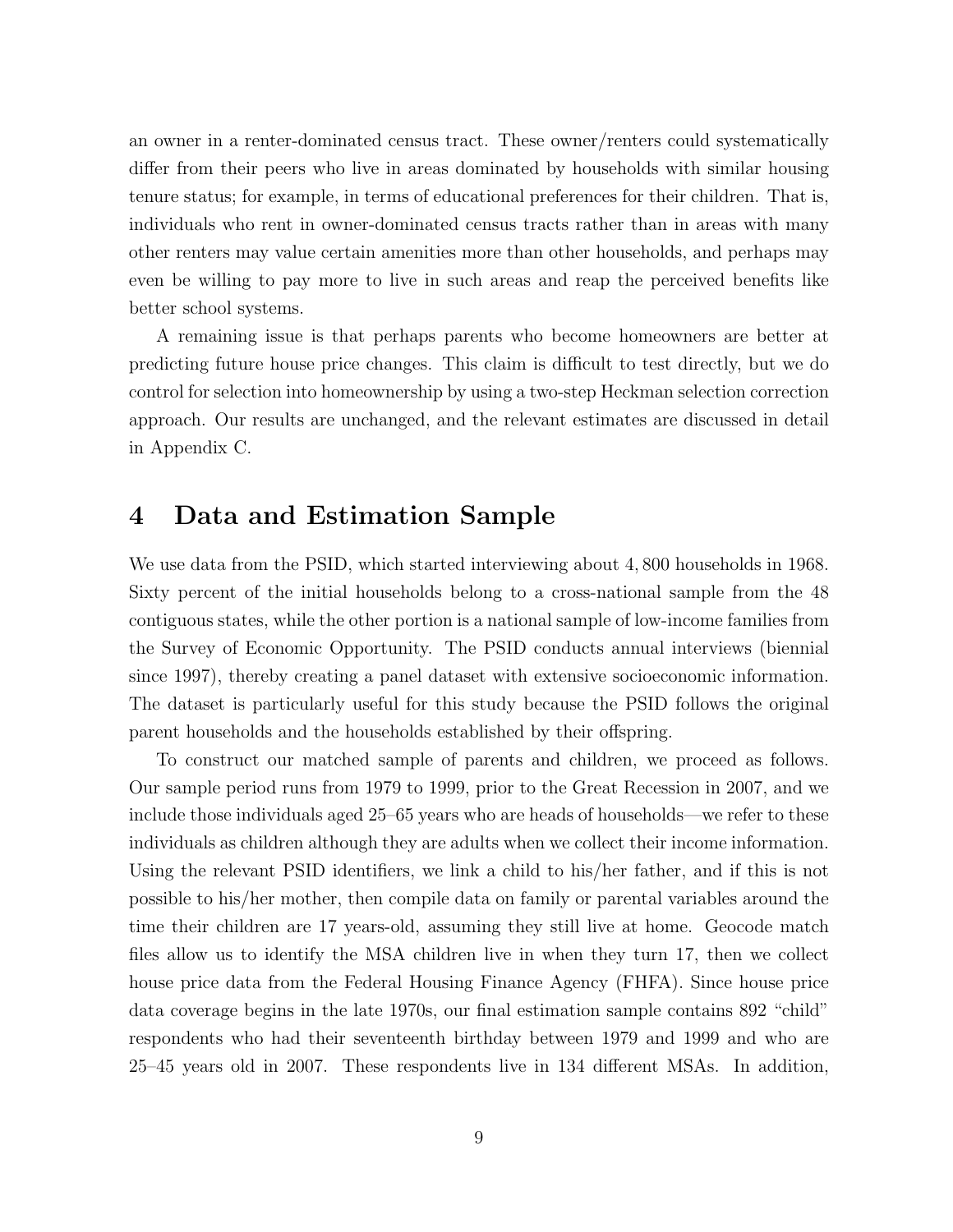there is substantial variation in house price growth in our sample: the two-year mean real growth is 3 percent, with a 10 percentage point standard deviation. Appendix [A](#page-34-0) contains detailed information about our matching and sample selection process, as well as summary statistics for our 892 matches.

We measure the dependent variable in equation [\(1\)](#page-5-1) as the log of real family income, which is the sum of the head of household's and his/her spouse's (if any) taxable income (earnings, asset income, net profit, and business income), transfer income, social security income, plus taxable income, transfer income, and social security income from other family members. We average the family income reported for the 2005 and 2007 survey years.[6](#page-0-0) Parents' family income is defined analogously but is averaged over a five-year period centered around the year their child turns 17 to better capture the parents' permanent income. Parents' home values (where applicable) are measured as the average value over the same five-year window, while parents' nonhousing wealth (wealth excluding home equity) is measured using the wealth observation closest to, and if possible before, the year their child turns 17.[7](#page-0-0)

In addition, unemployment data come from the Bureau of Labor Statistics, and local area homeownership rates and house value information come from the U.S. decennial census. We use the decennial census data to classify and control for parents who are "atypical" homeowners or renters. In particular, a parent is an atypical owner if he/she owns a house in a renter-dominated census tract, and is an atypical renter if he/she rents a house in an owner-dominated census tract. This information along with local area house values allow us to better distinguish the effect of homeownership on children's future earnings versus—for example, the quality of local elementary and secondary school education systems that are often tied to home values and local economic conditions.

Further information on all these data, including how they are constructed, can be found in Appendix [A.](#page-34-0)

#### Credit Availability During Our Sample Period

Our 1979-1999 sample period covers a time of substantial home equity borrowing despite its ending prior to the housing boom of the early 2000s. The use of home eq-

 ${}^{6}$ Reported income in these surveys covers the 2004 and 2006 calendar years, respectively. In addition, we ensure that the children in our sample are heads of household in both 2005 and 2007, but include those children with only one year of available income data. The results are similar if we only use children's 2006 income.

<sup>7</sup>Wealth data in the PSID was collected every five years up to 1999 when the PSID switched to biennial wealth data collection.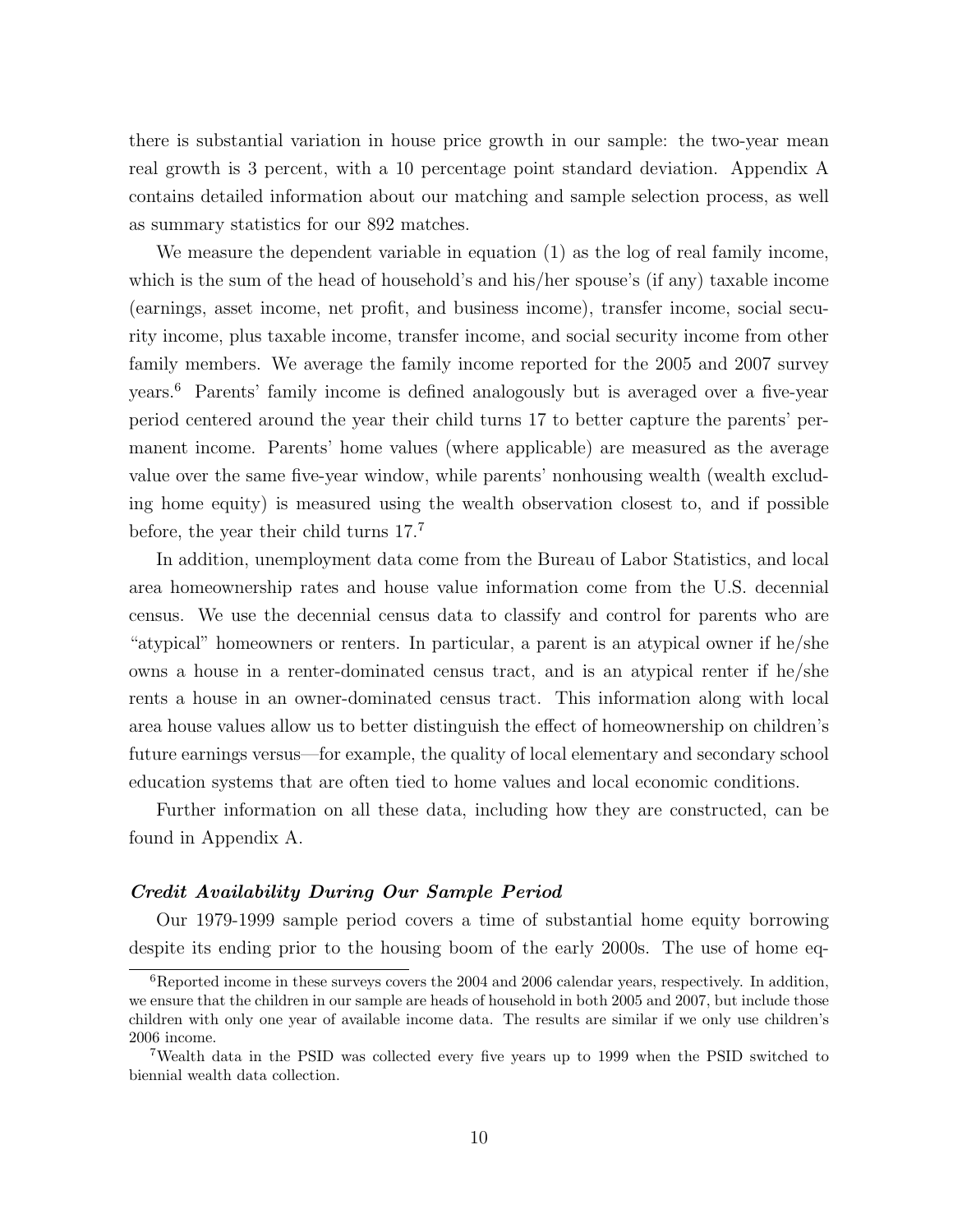uity borrowing to finance household expenditures received much press (and use) during the early 2000s, but such borrowing has been prominent since the elimination of Reg-ulation Q in the early 19[8](#page-0-0)0s, and the ensuing liberalization of the credit markets.<sup>8</sup> In particular, the 1986 Tax Reform Act eliminated the interest deduction for noncollateralized (credit card) borrowing, while making the interest paid on primary mortgages and up to \$100,000 of home-equity borrowing tax deductible. These policy changes made home-equity borrowing a more attractive form of financing. In addition, banks began promoting homeowners' ability to borrow against their housing equity in the early 1980s and the amount of home equity debt outstanding jumped from \$1 billion in 1982 to \$100 billion in 1[9](#page-0-0)88.<sup>9</sup> In the early 1990s, home equity debt outstanding was roughly 4 percent of GDP. Even though this amount of debt relative to GDP was well below its peak ratio of 8 percent during the 2000s, it suggests that households borrowed a substantial amount of money against their homes well before the recent housing boom.[10](#page-0-0)

In addition, every wave of the PSID collects data on household mortgage debt both first and second mortgages—which enable us to check whether homeowners took advantage of available credit and accessed their housing equity to potentially invest in their children's education. We identify home equity borrowers as those parents who increase their mortgage debt around the time their children are 17 years-old, conditional on them not moving.[11](#page-0-0) In particular, we focus on parents who extracted equity during the time their children were between 17–21, 15–19, or 19–21 years of age, after not having extracted equity for at least the three years prior to the time their children were in these age groups. We find that regardless of the age range considered, roughly 65 percent of parents who extracted equity around the time their children were college-age, had children enrolled in college when they were 19.

<sup>8</sup>Regulation Q limited the interest rates banks were able to pay on deposits and forbade them from paying interest on checking account balances. See [Gerardi, Rosen, and Willen](#page-26-10) [\(2010\)](#page-26-10) for a further discussion of Regulation Q and its effect on limiting household credit. It is unfortunate that due to data availability constraints, we cannot test the impact of this policy change on parents' use of home equity borrowing for investing in their children's education.

<sup>9</sup>Louise Story, The Debt Trap: Home Equity Frenzy Was a Bank Ad Come True, New York Times, August 15, 2008, Section A, Page 1. Available at [http://www.nytimes.com/2008/](http://www.nytimes.com/2008/08/15/business/15sell.html?_r=1&hp=&adxnnl=1&oref=slogin&pagewanted=all&adxnnlx=1315512301-HZZSBoCsUl9ZZA3evzVbRg) [08/15/business/15sell.html?\\_r=1&hp=&adxnnl=1&oref=slogin&pagewanted=all&adxnnlx=](http://www.nytimes.com/2008/08/15/business/15sell.html?_r=1&hp=&adxnnl=1&oref=slogin&pagewanted=all&adxnnlx=1315512301-HZZSBoCsUl9ZZA3evzVbRg) [1315512301-HZZSBoCsUl9ZZA3evzVbRg](http://www.nytimes.com/2008/08/15/business/15sell.html?_r=1&hp=&adxnnl=1&oref=slogin&pagewanted=all&adxnnlx=1315512301-HZZSBoCsUl9ZZA3evzVbRg) accessed September 8, 2011.

<sup>10</sup>GDP data come from the Bureau of Economic Analysis, while home equity debt data come from the Federal Reserve's Flow of Funds Accounts.

 $11$ Homeowners that move may increase their mortgage debt simply by purchasing a more expensive home and/or through a smaller downpayment on an equally valued new property.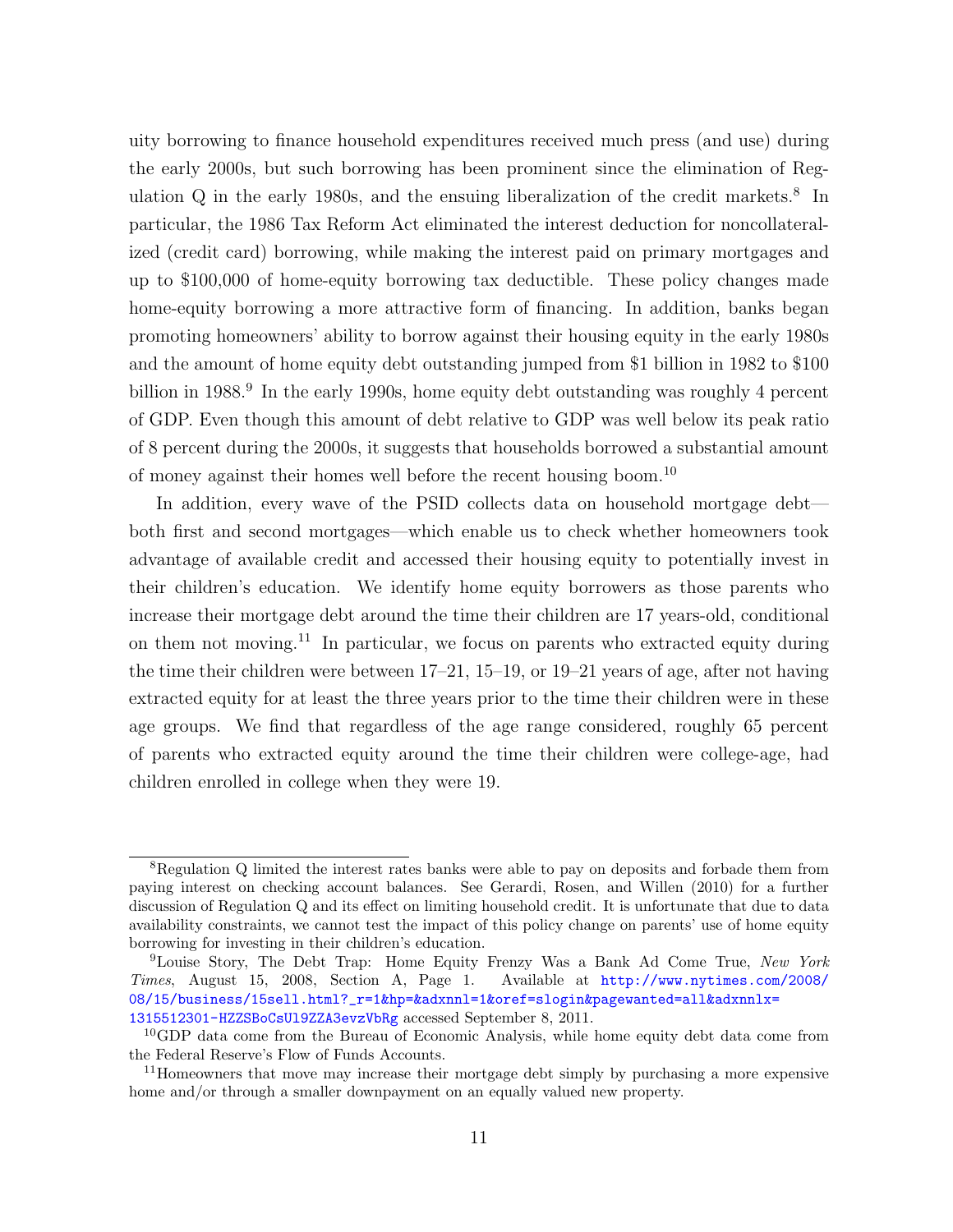#### Tuition Costs Over Our Sample Period

Even though tuition costs have risen dramatically over time—especially in recent years—the tuition costs faced by parents wanting to invest in their children's postsecondary education in our sample period (1979–1999) were not trivial. In particular, we merged state-by-year (in-state) average tuition data with our sample for the state children lived in when they were 17 years-old and compared the tuition costs with our baseline measure of parents' income (the five-year average around the year their children turn  $17$ ).<sup>[12](#page-0-0)</sup> In our sample, the median tuition costs relative to parents' income when children turn 17 are roughly 0.08 (8 percent of permanent income). However, tuition relative to parental income nearly doubles at the 75th percentile of the distribution, is 0.32 at the 90th percentile, and is 0.53 at the 95th percentile. These data suggest that college tuition costs are a burden for a nontrivial portion of the parents in our sample. Keep in mind as well that these costs are based on in-state tuition rates that exclude room and board, so these estimates do not reflect the full cost of a post-secondary education. Parents wishing to send their children to potentially better out-of-state schools or private in-state schools, likely face even higher tuition costs.

## <span id="page-12-0"></span>5 Results

Table [1,](#page-28-0) columns  $(1)-(3)$  report our baseline results. Standard errors, clustered by the respondent's MSA at age 17, are shown in parentheses. Focusing on column (1), where owners and renters are pooled together, we observe that greater parental resources (income, nonhousing wealth, home values, and parents' own college education) when their children are 17 years-old are associated with higher income for these children when adults in 2005–2007. For example, the estimated elasticity of children's income with respect to their parents' income is 0.29, and having a college-educated parent increases children's earnings by 15 percent. Parents' housing wealth also appears to have a larger earnings effect than nonhousing wealth, as it typically represents a larger fraction of wealth for many households.

Additional control variables, such as the unemployment rate at age 17 and whether parents are renters in an owner-dominated tract or owners in a renter-dominated tract, try to capture childhood influences on offspring that go beyond parental income, education, and wealth. These variables control for the quality and economic well-being of the local

 $12$ We calculated average tuition at public (in-state) colleges and universities by state and year using data from the Integrated Post-Secondary Education System (IPEDS).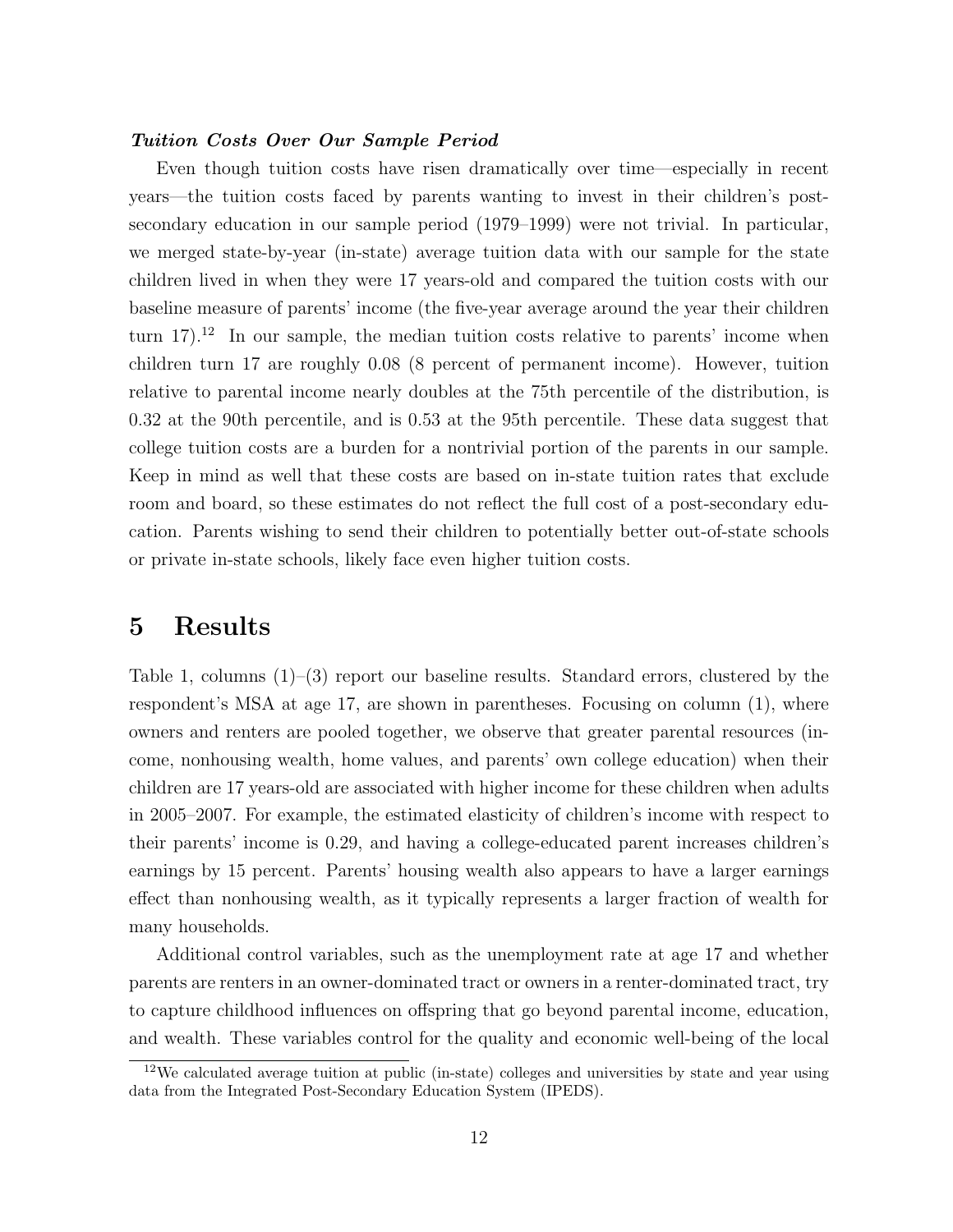area where parents live when their children are 17 years-old. Indeed, existing research suggests that parental values and/or types and especially the area in which a child grows up have an impact on his/her future outcomes (see for example [Ludwig et al.,](#page-26-11) [2013;](#page-26-11) [Kling, Liebman, and Katz,](#page-26-12) [2007\)](#page-26-12)

The idea behind controlling for the type of area in which parents lived when their child was 17 years-old is that nonwealthy parents who particularly care about their children's education might choose to rent and live in an area with a good school system over owning a home in a more affordable area that has less reputable schools. These parents might be systematically different in terms of their personal values or how they raise their children compared to other renters. Similarly, parents who own homes in renter-dominated census tracts might have different preferences and values than other homeowners. We find that the children of renters who grow up in owner-dominated census tracts have consistently higher earnings than the children of renters who do not grow up in such census tracts. Similarly, the children of owners who live in renter-dominated tracts tend to have lower earnings than other owners' children. In addition, worse local economic conditions when children are 17 years-old lead to lower future income: a 1 percentage point increase in the unemployment rate when children are 17 years-old results in roughly 3 percent lower annual income for them as adults.

Turning to our key explanatory variable, two-year real house price appreciation (not annualized, measured in percent) in the MSA where the children lived at age 17 has a positive but not precisely estimated impact on future earnings. Since we expect a potentially differential effect for owners and renters, we split our sample accordingly in columns (2) and (3). We find that house price growth at age 17 decreases adult income for renters' children and increases adult income for owners' children. According to our estimates, a 10 percentage point increase in housing prices results in 14.6 percent lower annual income for renters' children and 8.8 percent higher annual income for owners' children.[13](#page-0-0) This translates to roughly \$4,985 of additional annual earnings for owners' children and \$5,487 less annual income for renters' children based on the median earnings for the two groups.<sup>[14](#page-0-0)</sup> These findings are consistent with the idea that the children of homeowners benefit from their parents' higher housing wealth and borrowing collateral, while renters' children are potentially hurt by the higher housing costs (rents) most often

<sup>&</sup>lt;sup>13</sup>We cannot reject the null hypothesis that these estimated effects are the same size in absolute value (p-value 0.6268).

<sup>&</sup>lt;sup>14</sup>The median income for owner's children is  $$56,643$  and is  $$37,580$  for renter's children. The calculation assumes that house prices appreciate 10 percentage points between age 15 and 17 and then applies the estimated effect for renters and owners to the relevant income measure.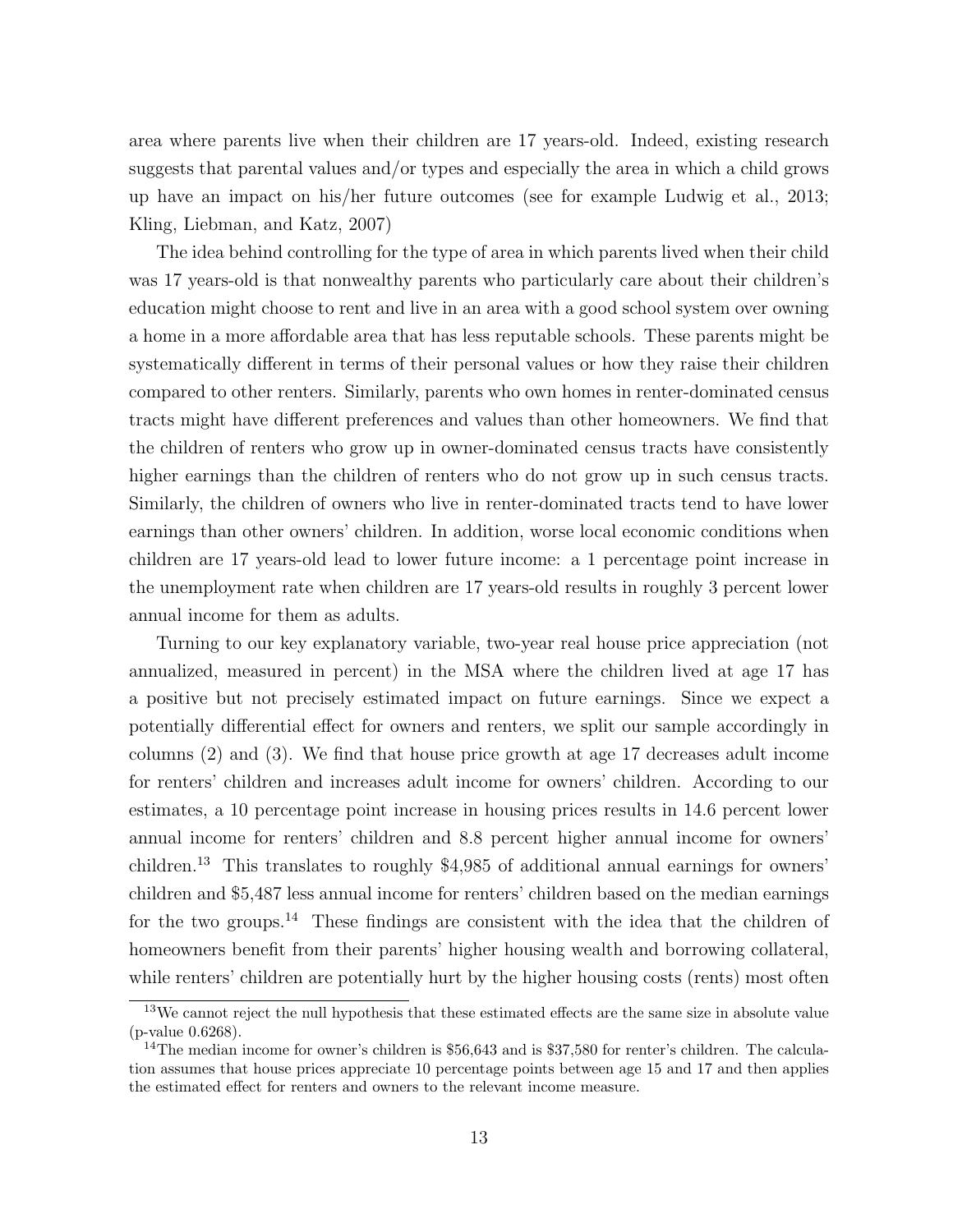associated with housing appreciation.

The impact of the variation in house price growth across geographic areas and over time on children's earnings as adults is also economically meaningful. For example, other things equal, the child of a homeowner at the 75th percentile of the house price growth distribution (growth around 6.5 percent) is predicted to have about 8.1 percent higher income as an adult than the child of a homeowner at the 25th percentile of the house price growth distribution (growth around  $-2.7$  percent). For renters, who face a similar house price distribution, a child at bottom of the house price growth distribution (25th percentile) would have about 12.9 percent higher income than a child at the 75th percentile.

It is possible to provide economic context for our results within the vast literature on the returns to education. Recent work by [Abel and Deitz](#page-25-8) [\(2014\)](#page-25-8) shows that, on average, the earnings return to a four-year college degree is about 15 percent while the return to a two-year associate's degree is between 13 percent and 15 percent.[15](#page-0-0) A 10 percentage point increase in home prices, therefore, leads to an earnings increase for the children of homeowners that is about half the average return to a college degree. Also, in a simple regression of log family income on years of education in our PSID sample (with the same controls as in Table 1 columns (8) and (9), but excluding house price growth) we estimate that one additional year of education is associated with 6 percent higher annual income.<sup>[16](#page-0-0)</sup> Given this simple return-to-education effect, the 3 percent average housing appreciation for homeowners in our sample leads to an annual income increase of 2.6 percent, which is equivalent to the return on about five months of additional education.

It is important to recognize that our estimated impact of housing appreciation on future earnings for children captures an average house price appreciation effect on children's earnings as adults. This average effect encompasses the house price growth outcomes of three different types of children: those who were unaffected by the house price changes, those whose college attendance decision (and future earnings) were affected, and those whose college attendance decision was unaffected but whose college quality was affected. In addition, our story is not just about an individual's ability to complete college, but

<sup>&</sup>lt;sup>15</sup>These estimated returns take into account both wages as well as college costs and control for a host of individual characteristics. The authors, however, are unable to control for differences in returns due to differences in the innate ability of individuals who attend college and those who do not. Still, their analysis provides a reasonable benchmark for the average return to education.

<sup>&</sup>lt;sup>16</sup>Other estimates of the returns to post-secondary schooling, surveyed in Card (1999), suggest somewhat larger annual earnings effects, 9–10 percent, which is not surprising since our respondents are relatively young 25–45 year-olds, and not yet at the peak years of their adult earnings.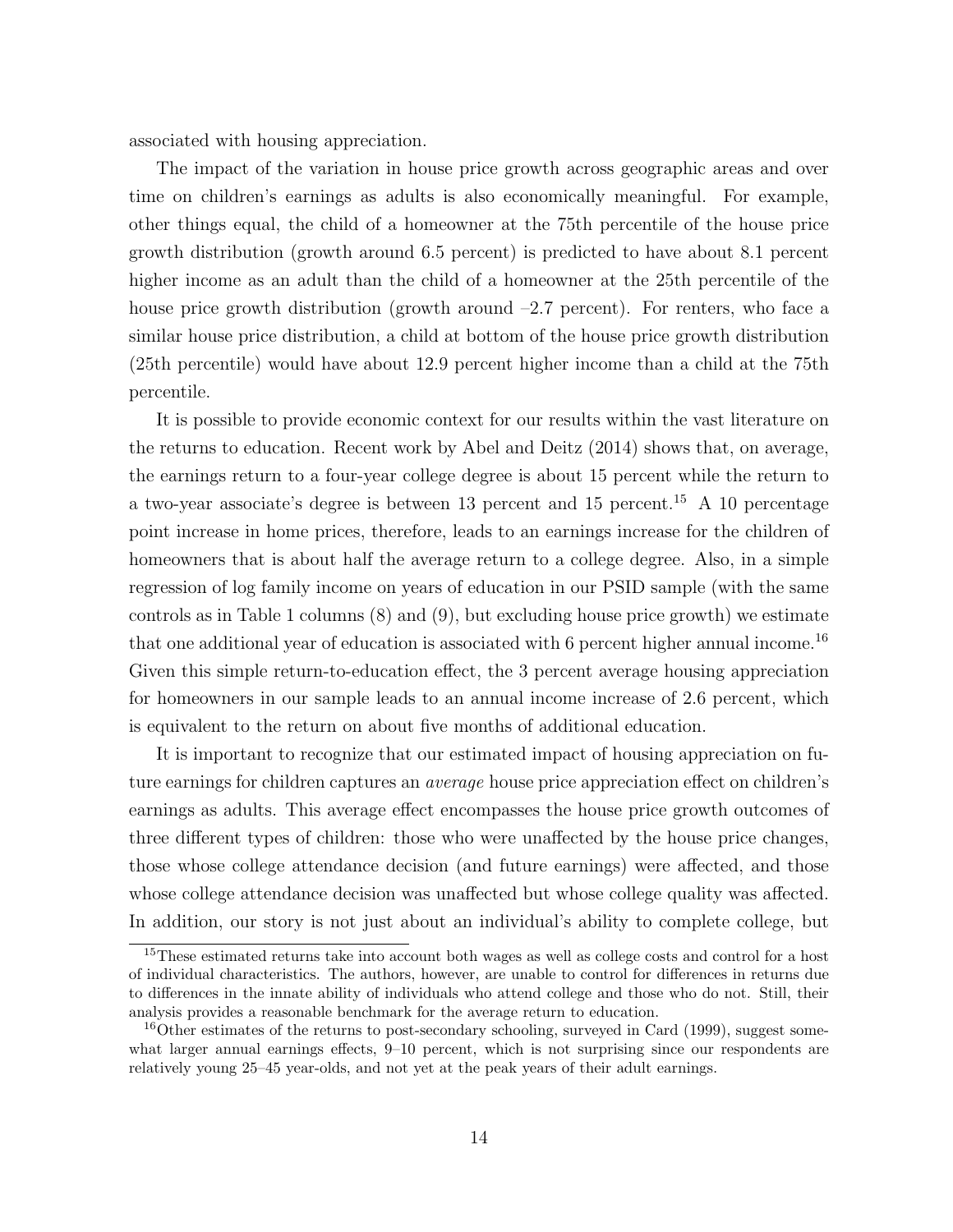rather about his/her ability to attend college and/or be able to afford to attend a better (more expensive) or worse school. Conditional on completing college, someone whose owner-parents experienced favorable house price growth may also be better off because that student did not have to work as much while in school to fund his/her education. This reasoning applies to renters' children as well—they experience a negative earnings effect when house prices rise because, for instance, increased housing costs lead them to attend a lower quality, less expensive school or perhaps not be able to afford college at all.

A potential concern with our differential earnings effects between owners' children and renters' children is that we are simply picking up the fact that compared to owners, renters live in less desirable MSAs based on house prices and/or other economic conditions. The summary statistics in Table [2](#page-29-0) show, however, that there are no substantial differences in MSA-level house prices, income growth, or unemployment rates between the sample of owners and renters.[17](#page-0-0) In addition, house prices and rents are strongly and positively correlated at the metropolitan level, and homeowners' self-reported house price growth is also positively correlated with rent increases reported by renters living in the same MSA in the PSID (see Figure [B.1](#page-40-0) and the discussion in Appendix [B](#page-39-0) for further details). These findings support our claim that renters are likely hurt by rising housing costs when home prices appreciate (and *vice versa*). Renters planning to purchase a home in the future may also be impacted by rising house prices, as this means they need to save more for a downpayment. Indeed, 43.5 percent of (parent) renters in our sample move to owner-occupied properties in subsequent years and half of them do so within five years of their children turning 17 years-old.

Arguably, a potential explanation for the correlation between house price growth at age 17 and children's adult income is that differences in house price appreciation signal long-term differences in economic growth across MSAs. To address this concern, we report results from three different specifications. First, in columns (4) and (5) of Table [1,](#page-28-0) we measure children's income relative to the per-capita income in the MSA in which they live at the time their earnings are recorded. The results are very similar to our initial findings: house price appreciation when children are 17 years-old leads to higher (relative) income for them as adults if their parents were homeowners, and lower relative

<sup>&</sup>lt;sup>17</sup>The number of observations for MSA income growth at the time the child is 17 years-old is lower than in our baseline regressions because we could not match all observations to available MSA-level income data from the Bureau of Economic Analysis. In later regression analysis, we fill in missing values with state-level income growth to preserve our sample size.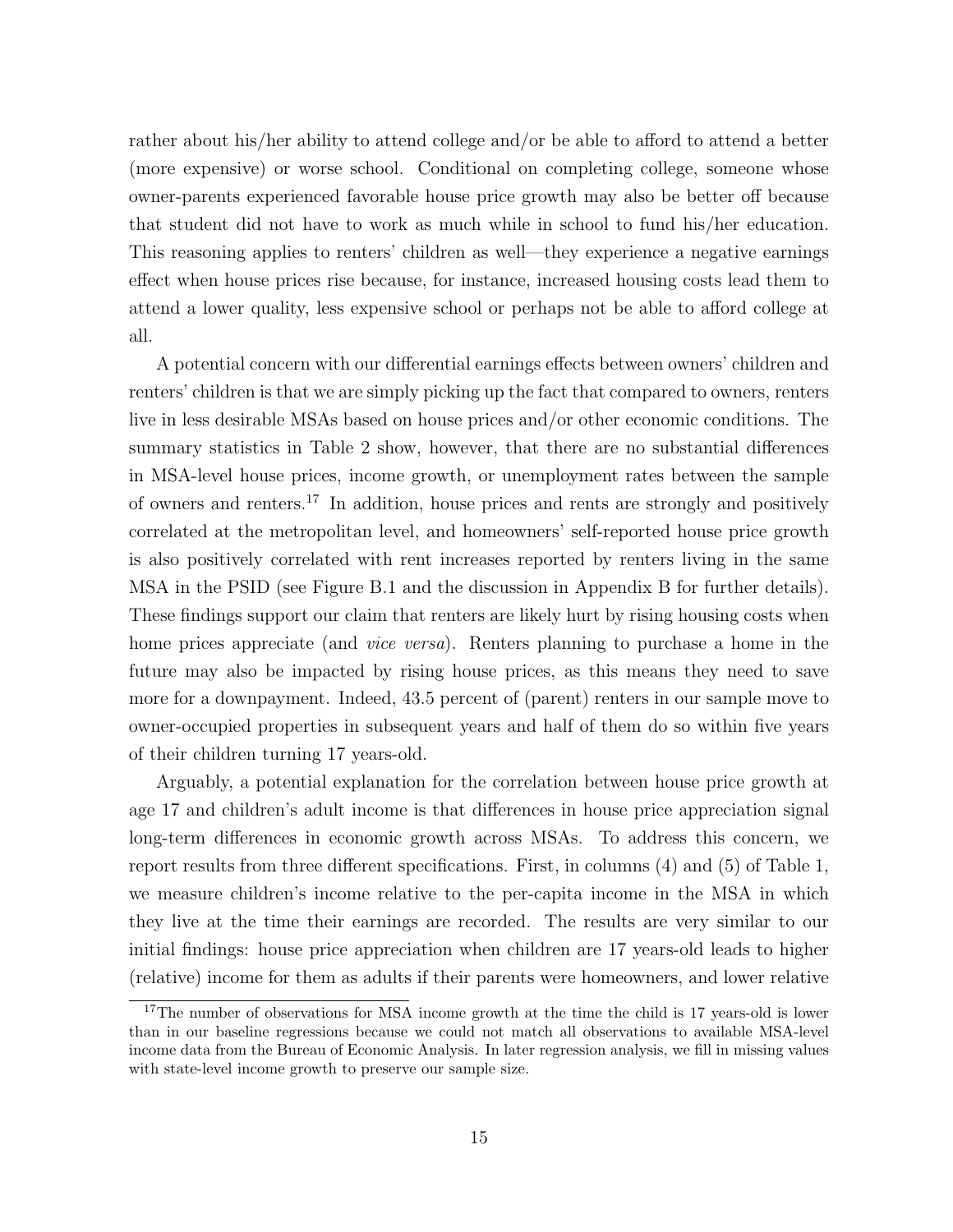income if their parents were renters. Thus, it does not appear that earnings as adults are higher (lower) simply because economic growth flourishes in some MSAs and falls behind in others.

To account for potential economic growth differences based on where children lived at age 17, we also consider a specification that includes MSA (at age 17) fixed effects. The results are shown in Table [1](#page-28-0) columns (6) and (7). Identification for these estimates comes from house price growth variation over time within an MSA. The results are qualitatively and quantitatively similar to the previous columns but the estimates have less precision (p-values of 0.101 and 0.15 for owners and renters, respectively) given the more limited variation for identification purposes in our small sample. Finally, in columns (8) and (9), we explicitly add controls for economic conditions (unemployment rates and income growth) at the MSA-level in 2006, when children's income is measured.<sup>[18](#page-0-0)</sup> We also include census-tract level median house values around the time children are 17 years-old to proxy for the local property tax base and the quality of local primary and secondary education systems. Indeed, property taxes are the primary source of funding for many U.S. school systems at the local level, and better local schools are often associated with higher incomes in adulthood. The estimated house price growth effect for both homeowners and renters is of similar magnitude to previous estimates after including these additional variables.[19](#page-0-0)

Finally, in columns (10) and (11), we report estimates that use labor income instead of family income as the dependent variable.[20](#page-0-0) If the effect of house price growth on children's earnings as adults operates through human capital accumulation, then we should obtain similar results using an income measure that is more closely tied to labor productivity, such as labor earnings. The estimated earnings effects using labor income are indeed of similar magnitude to our baseline findings for both owners and renters, but are a bit less precise, likely because we lose about 30 observations for children with no labor income. One could argue that using labor income as our outcome variable is a more direct approach to estimating the impact of house price growth during children's teenage years on their future earnings, since total family income likely also depends on

<sup>18</sup>Recall that reported income in the 2007 PSID wave covers 2006.

<sup>&</sup>lt;sup>19</sup>The estimated atypical owner/renter coefficients become smaller and statistically insignificant after including census-tract level median house values in the regressions, suggesting that indeed the atypical owner/renter variables may, at least in part, be picking up the effect of elementary or secondary school quality.

 $^{20}$ Labor income in the regressions is defined as the sum of wages for the head of the household and his/her spouse (if any) plus any unemployment benefits.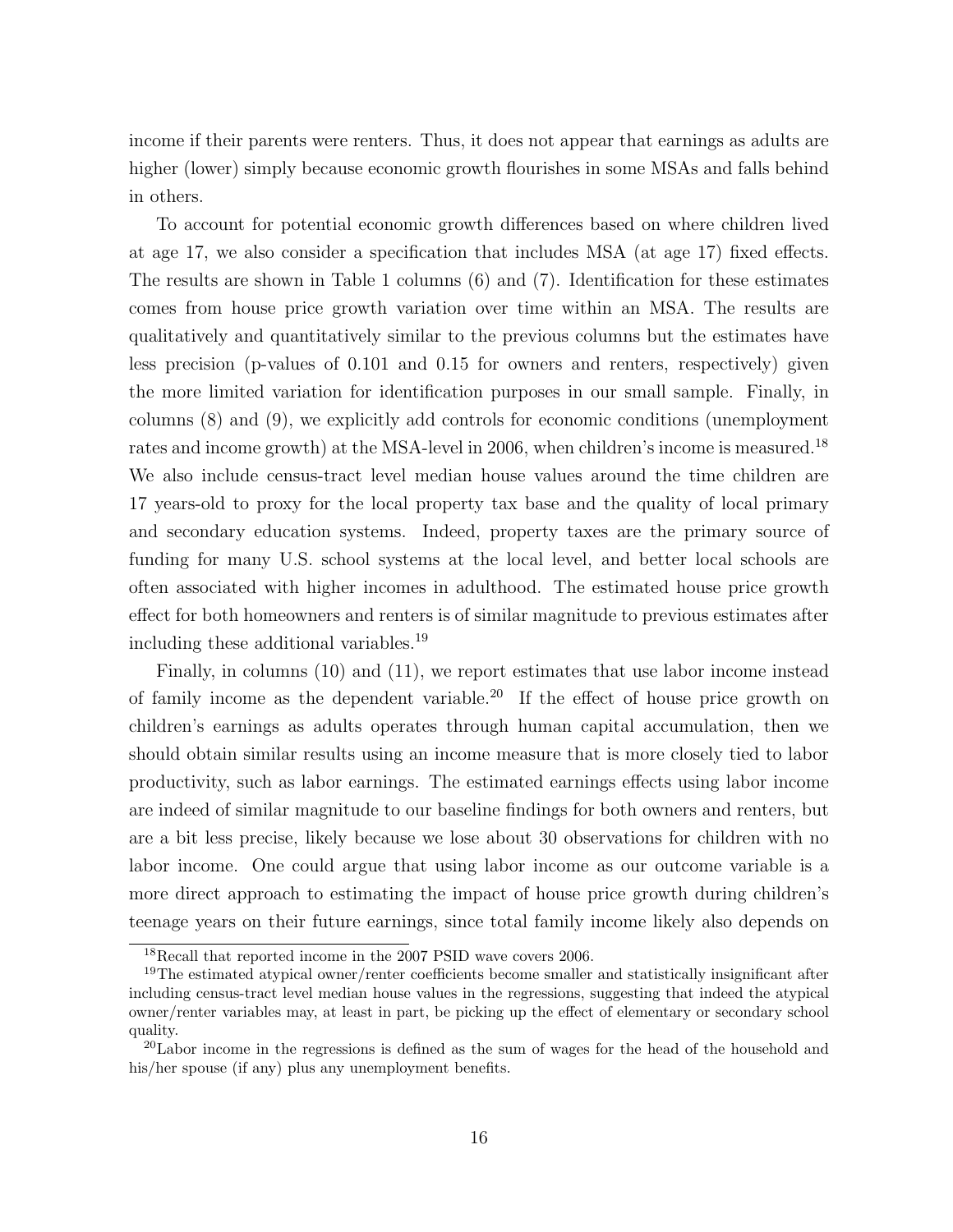one's family structure and nonlabor earnings. However, we believe that the advantages of higher education go beyond one's own wages, including being able to find a full-time job, assortative matching, financial literacy, and so on—factors that are all better captured by total family income. Going forward we will continue to use total family income as our dependent variable, and all specifications will include the full set of controls in columns (8) to (11) of Table [1.](#page-28-0)

## 5.1 Alternative Measures of House Price Growth

Table [3](#page-30-0) considers alternative timing for measuring house price growth during children's high school years. To facilitate comparisons, the different measures are normalized before running the regressions—the mean and standard deviation of each measure is reported in the last two rows of the table. Recall that our baseline housing appreciation measure is two-year house price growth in the year that the child turns 17. As alternatives, we consider one-year house price growth, four-year house price growth, and cumulative housing appreciation during the period the parents have lived in their current home.<sup>[21](#page-0-0)</sup>

Housing appreciation over a longer period might arguably be a better indicator of parents' total home equity available for use as borrowing collateral, at least for parents who have not yet tapped into their housing equity. Our findings indicate that the effect of housing appreciation on homeowners' children's earnings is similar regardless of the timing of the house price measure considered, although the estimated effect is less precise for one-year housing appreciation (p-value of 0.13). Overall, the results continue to show that house price growth during a child's teenage years has a positive impact on adult earnings for the children of homeowners. In contrast, short-term local area housing appreciation matters more for renters' children than does long-term appreciation, as the house price effect on earnings goes down and becomes noisier when moving from the oneyear measure to the cumulative measure. This finding might reflect the fact that most renters have been at their current residence for a shorter period of time than homeowners (mean and median tenure for owners is 9.3 and 9 years, respectively, while it is 3.3 years and 1 year for renters).

The remainder of Table [3](#page-30-0) reports the results from specifications that focus on the unpredicted component of two-year house price growth in order to check that our findings are not driven by parents who move to areas where they anticipate that house prices will

<sup>&</sup>lt;sup>21</sup>If house price indices are not available for parents' entire tenure period, cumulative house price growth covers the longest time period for which it can be calculated.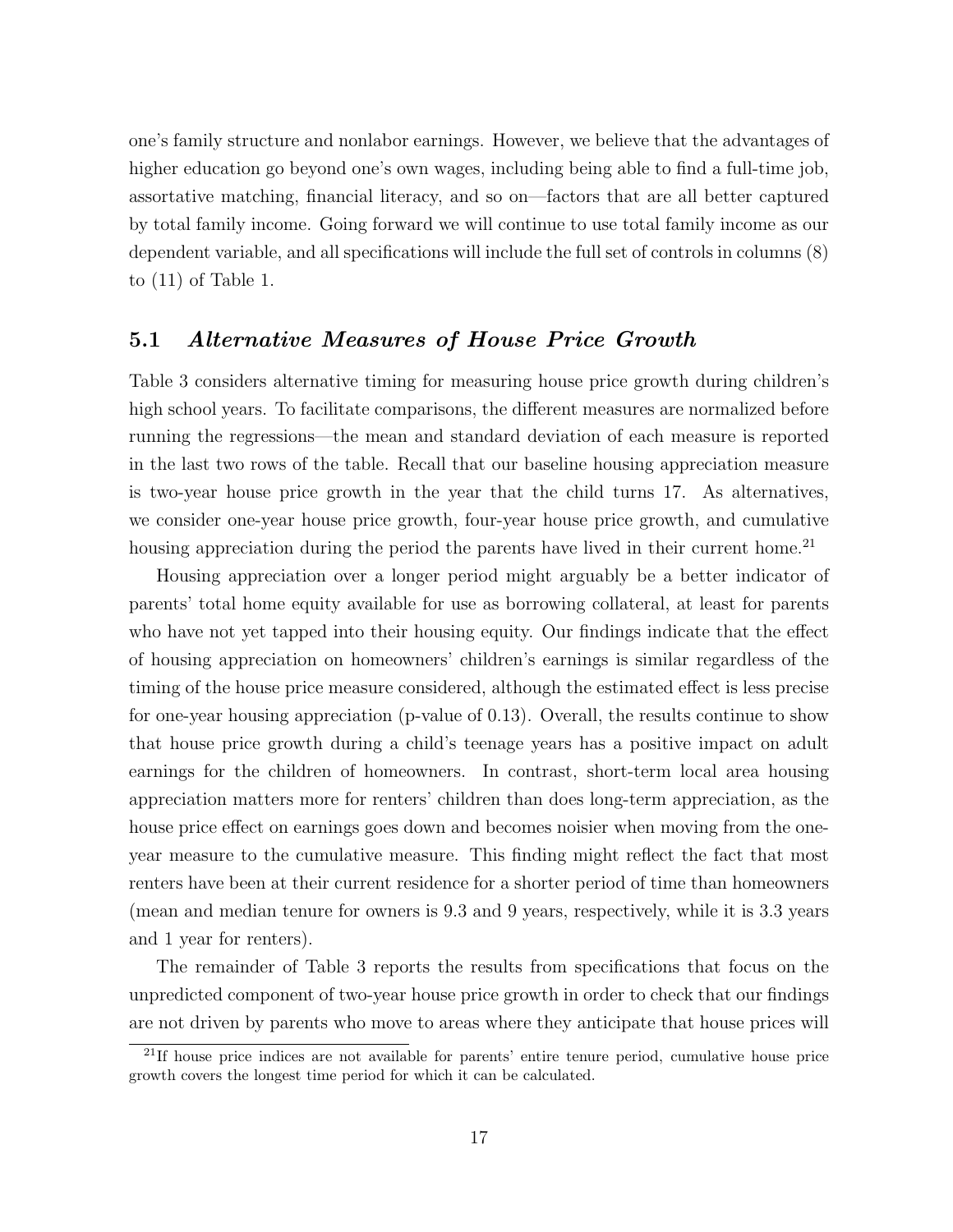increase—either homeowners wishing to build their housing equity or renters anticipating an improvement in the quality of the local schools. To isolate the unpredicted component of house price growth, we estimate different specifications for house prices as follows. For column (5), we first run the regression:

$$
\ln hpi_{it} = \beta_1 + \beta_2 \ln hpi_{i,t-1} + \gamma_i + v_t + u_{it},
$$

where  $\ln hpi_{it}$  is the log of the house price index in MSA i in year t,  $\gamma_i$  is an MSA fixed effect, and  $v_t$  is a time fixed effect. For column  $(6)$ , we fit the regression:

$$
ghpi_{it} = \beta_1 + \beta_2 ghpi_{i,t-1} + \gamma_i + u_{it},
$$

where  $ghpi_{it}$  is the growth rate of house prices in MSA i in year t. For column (7), we add MSA income growth to the above specification (the number of observations is lower because MSA income data are not available for all MSAs in our sample for the time period considered and we did not impute missing values). We calculate the unpredicted component of two-year house price growth as  $\hat{u}_{it} + \hat{u}_{i,t-1}$  given each specification.

Overall, our baseline findings for both renters and owners are robust to using the unpredicted component of house price growth rather than overall housing appreciation. This suggests that our results are not driven by parents moving to an area in anticipation of future house price increases.

## 5.2 House Price Growth at Different Ages

Table [4](#page-31-0) shows estimates of our baseline equation when we measure house price growth at ages other than when the child turns 17 years-old: two-year house price growth when children turn 13 years-old and when they turn 21 years-old (one at a time and together). When a child is 13 years-old, house price growth is more likely to impact local education through increased property tax revenue than by directly affecting a child's ability to go to college. By age 21, most children are well into if not nearing the end of their postsecondary education, and further changes in their parents' housing equity should have much less of an impact on their educational opportunities and achievements. For ease of viewing the results we only show the estimates for our coefficients of interest.

In Table [4,](#page-31-0) columns (1) and (5) repeat our baseline estimates for owners and renters, respectively, but restrict the sample to be compatible with the sample for house price growth at other ages. Relative to the results in Table [1,](#page-28-0) we lose observations because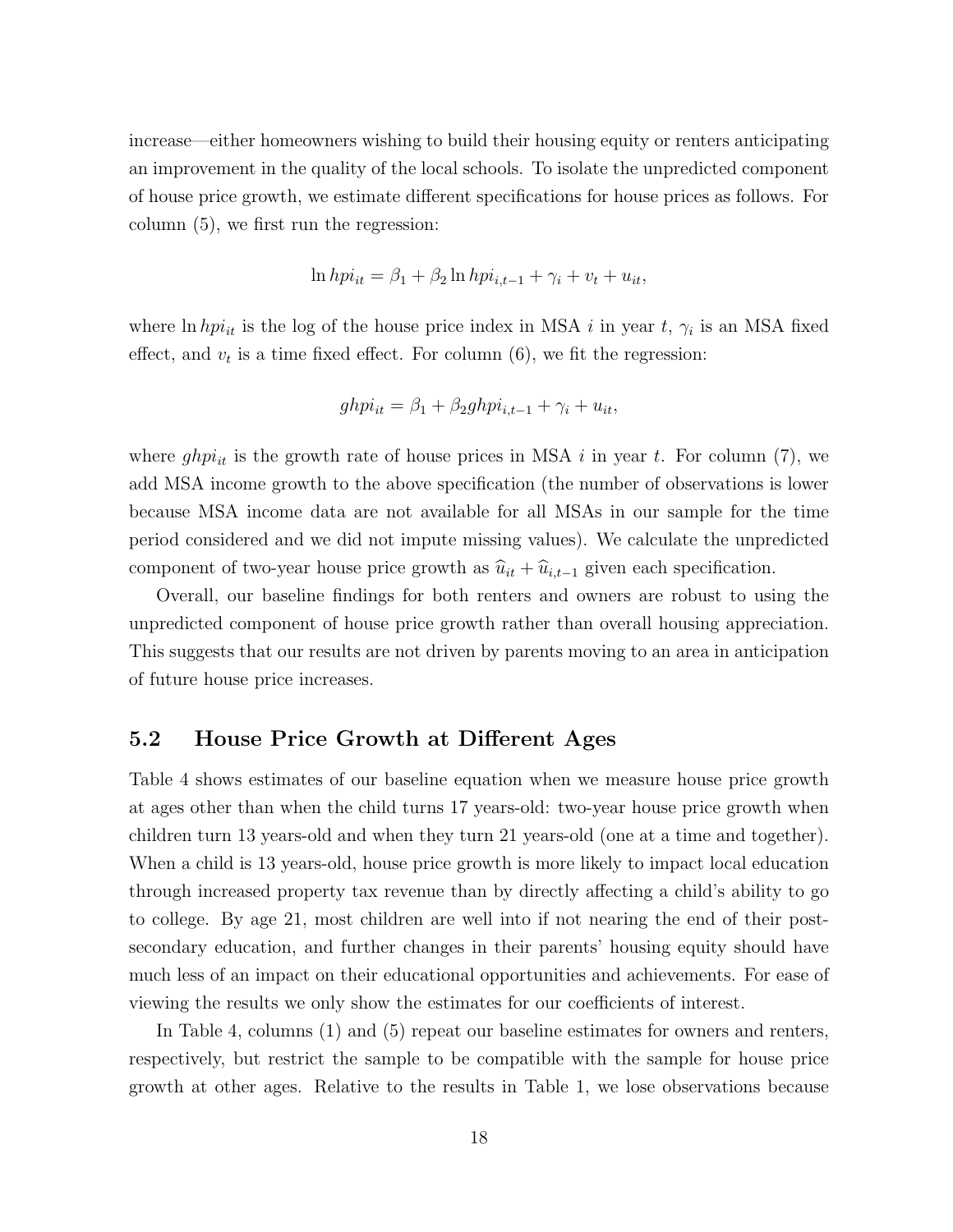MSA-level house price indices are not available in earlier years. As a result, our estimates of house price growth at age 17 are less precise, particularly for renters (p-value  $0.09$ ).<sup>[22](#page-0-0)</sup> House price growth at age 13, shown in columns (2) and (6), has a positive impact on the adult earnings of both renters' children and owners' children, although the coefficient is not precisely estimated for renters (p-value 0.15). This result is consistent with the idea that house price growth when children are younger is most likely to impact all children's earnings as adults through quality improvements in the local education system, given enhanced community wealth and property tax revenues. House price growth at age 21 also has a positive coefficient for both owners and renters but the coefficients are not statistically different from zero (columns (3) and (7), with p-values about 0.54 for both owners and renters).

In column (4) we consider the three measures of house price growth together for owners. Both house price growth at age 17 and house price growth at age 13 are significant at conventional levels and we cannot reject the null hypothesis that the coefficients for the three measures (at different ages) are the same. The magnitude of the estimated effects suggests that house price growth prior to age 17 is what matters the most for the future earnings of homeowners' children—a finding that makes sense given that equity in one's home tends to build over time. This result is also consistent with our previous estimates in Table [3,](#page-30-0) which showed that house price growth over longer time periods prior to a child's 17th year is what impacts future earnings the most. In addition, the strength of the house price growth effect at age 13 does not necessarily invalidate our claim that house price growth around age 17 matters for children's earnings as adults—since we cannot rule out housing appreciation at that time impacting overall school quality in a given area. Indeed, the fact that the children of renters also benefit from house price growth at age 13 is consistent with house price appreciation potentially impacting local school quality.

When we combine all three house price growth measures for renters (column 8), the coefficient estimates lack precision (the p-values are 0.16, 0.17, and 0.57 for house price growth at ages 13, 17, and 21, respectively). However, we can reject the null hypothesis that the (negative) effect of house price growth at age 17 is the same as the (nonnegative) effects at the other ages (p-value of 0.09)—a finding that suggests the future earnings of renters' children are differentially impacted by house price growth around age 17. This result is also consistent with our previous finding that the house price growth occurring

 $^{22}$ The p-value for house price growth for owners is 0.065.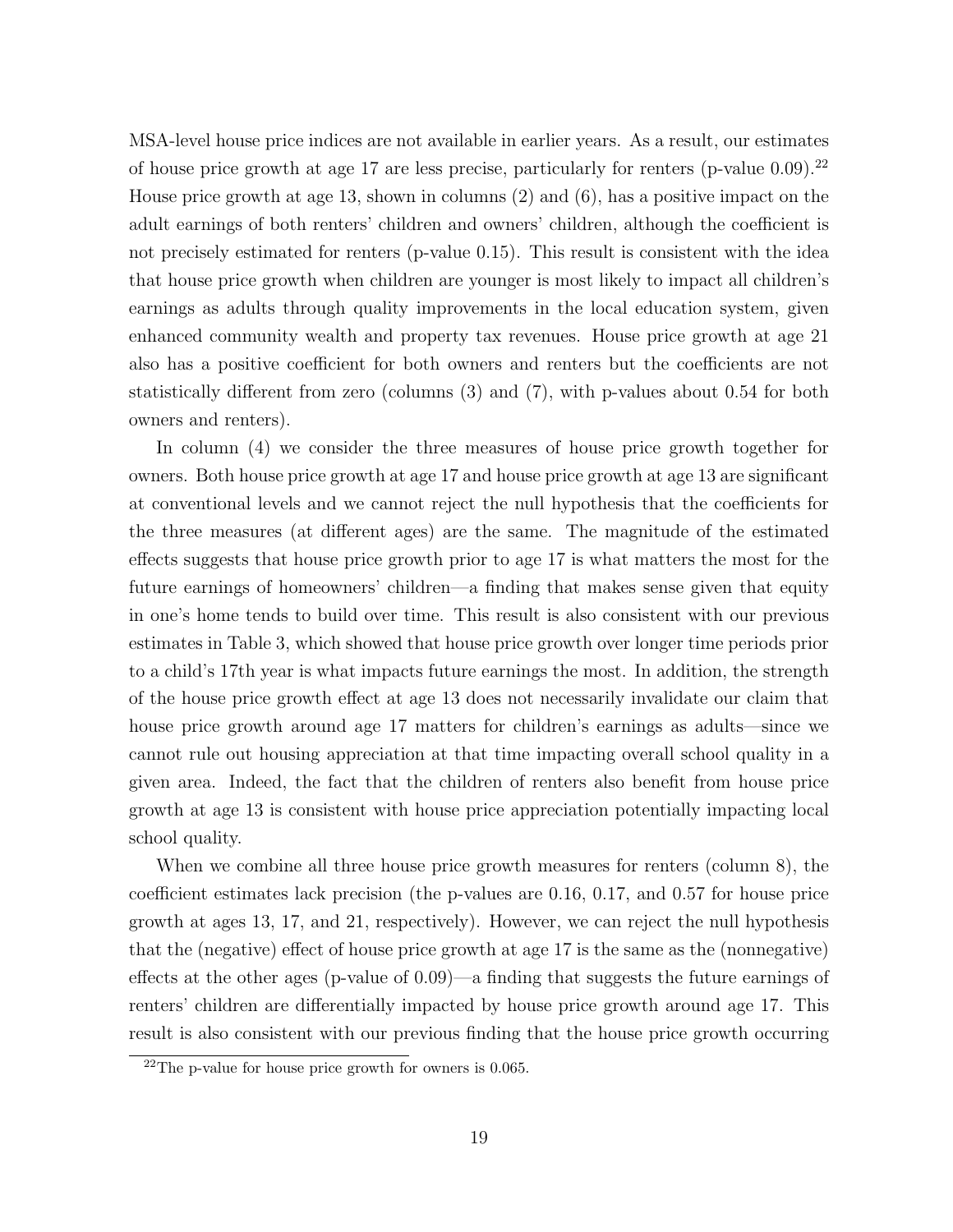closest to age 17 matters the most for the future earnings of renters' children. We reach similar conclusions when we pool owners and renters together and allow the house price growth coefficients to differ by housing tenure but restrict all other coefficients to be the same (column 9).

One might be concerned that the negative coefficient for house price growth at age 17 for renters is not statistically significant at the conventional levels shown in columns (8) and (9). We believe that this lack of precision, however, is due to a power issue related to the smaller sample size compared to our baseline estimates rather than indicative of the effect being spurious. First, house price appreciation lowers the likelihood that renter's children enroll in college, as discussed in the next section. Second, the coefficient for house price growth at age 17 is significant at conventional levels in alternative specifications such as the one shown in column (10) where we use an individual's relative income as the dependant variable (p-value is 0.07).

# 5.3 House Prices and Children's Post-Secondary Educational Outcomes

We have argued that house price growth around the time children are 17 years-old impacts their earnings as adults because it affects, among other things, their financial access to post-secondary education—a claim that we can test using available education data in the PSID. In particular, if house price changes positively (negatively) affect parents' available resources to invest in their children's human capital, then there should be an increase (decrease) in the number of college attendees and graduates. Moreover, children whose parents experience a positive financial resource shock may be able to attend more selective colleges—with potentially higher tuition—and earning a degree from these institutions could command a wage premium in the labor market.

In Table [5,](#page-32-0) Columns (1) and (2) examine how changes in house prices around the time children are 17 may impact whether they enroll in college by age 19—an approach similar to that in [Lovenheim](#page-26-1) [\(2011\)](#page-26-1). We consider someone to have enrolled in college by age 19 if he/she reports having 12 or more years of education by that age and says that he/she is a student. The number of observations is lower than in our previous regressions because the PSID does not record one's completed level of education in every year. House price increases have a positive and precisely estimated impact on college enrollment for the children of homeowners and a negative but insignificant effect on college enrollment for the children of renters. This finding is consistent with rising house prices increasing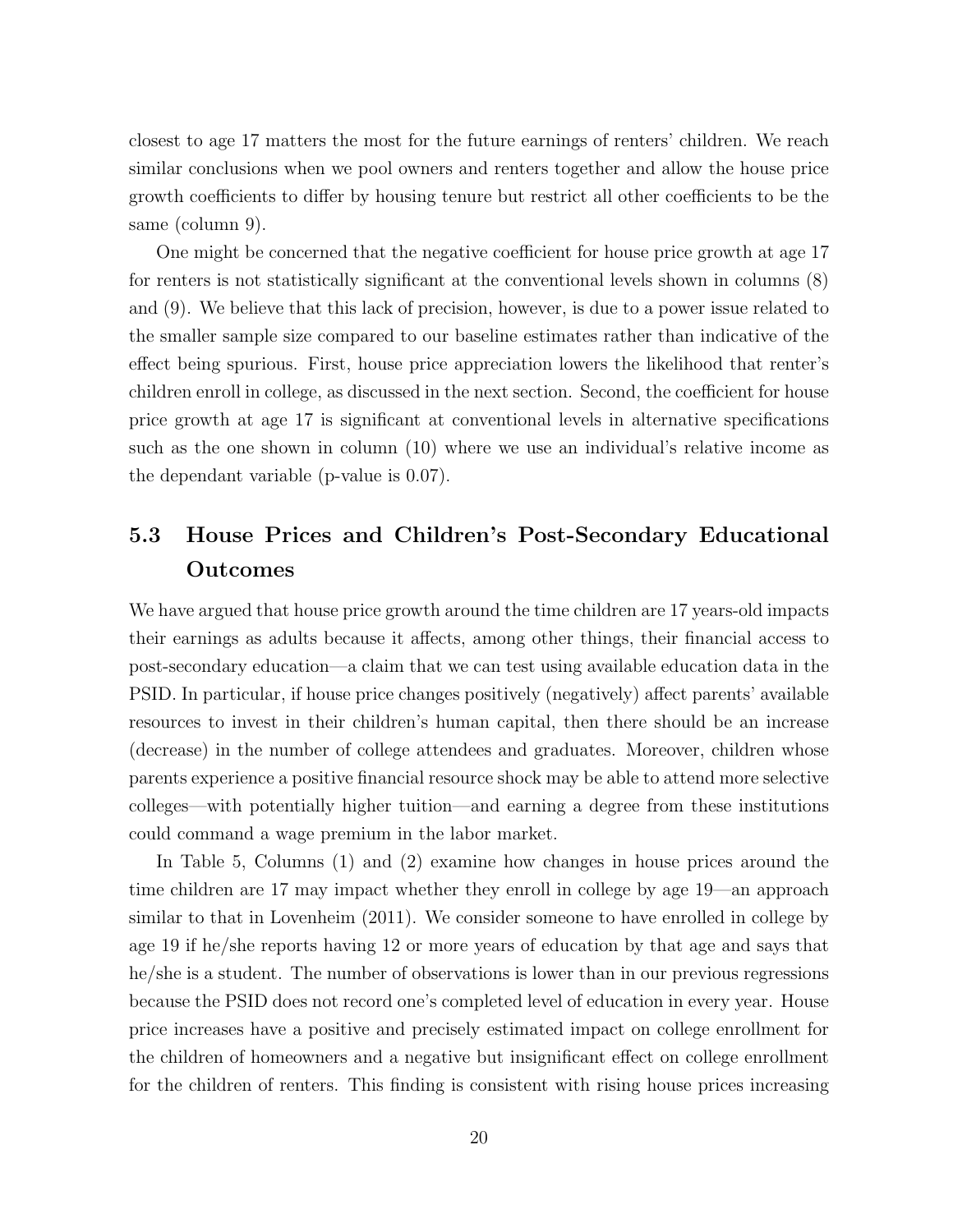homeowners' ability on the margin to finance their children's college attendance. In contrast, rising house prices represent higher costs for renters who may want to purchase a home in the future or face rising rental costs; either way they may have less resources to devote to their children's post-secondary education.

Columns (3) and (4) consider the link between house price changes and college completion, rather than enrollment. In this case, the house price effects are positive but small and very imprecisely estimated for both owners and renters. These results are not necessarily surprising since changing house prices likely have a more immediate impact on college enrollment decisions when one is a teenager, but less of an effect on children's decisions to attend college later in life. That is, fluctuating house prices around age 17 likely have less effect on the completion rates of individuals who delay starting college until well past the end of high school than they do on individuals choosing to enroll in college by age 19.

We also consider whether house price appreciation impacts the rank of the college children attend; these results are shown in columns (5) and (6). The idea is that some children may go to college or complete college regardless of house price changes, but their parents may be able to send them to a better school—a more expensive school or one with less financial aid options—if their housing equity increases. The rank information makes use of recently released data by the PSID on the post-secondary school attended (if any) by the household head (and spouse). We discuss these data and how we construct our measure of school quality based on colleges' SAT score data in detail in Appendix [A.](#page-34-0)

The dependent variable equals one if the individual attends a college or university in the top quartile of the school rank distribution, and is zero otherwise. Note that the sample size is small since we only have post-secondary school rank data if an individual has at least some college education. The results suggest that house price appreciation leads to an increased likelihood that owners' children attend a college ranked in the top quartile.

Taken together, the educational attainment results for owners' children are consistent with our claim that rising house prices allow parents to invest more in their children's human capital. The results for renters are less precisely estimated, but we document a negative relationship between housing appreciation and college enrollment rates for renters' children—a finding that is consistent with the idea that higher housing costs reduce renters' ability to invest in their children's education.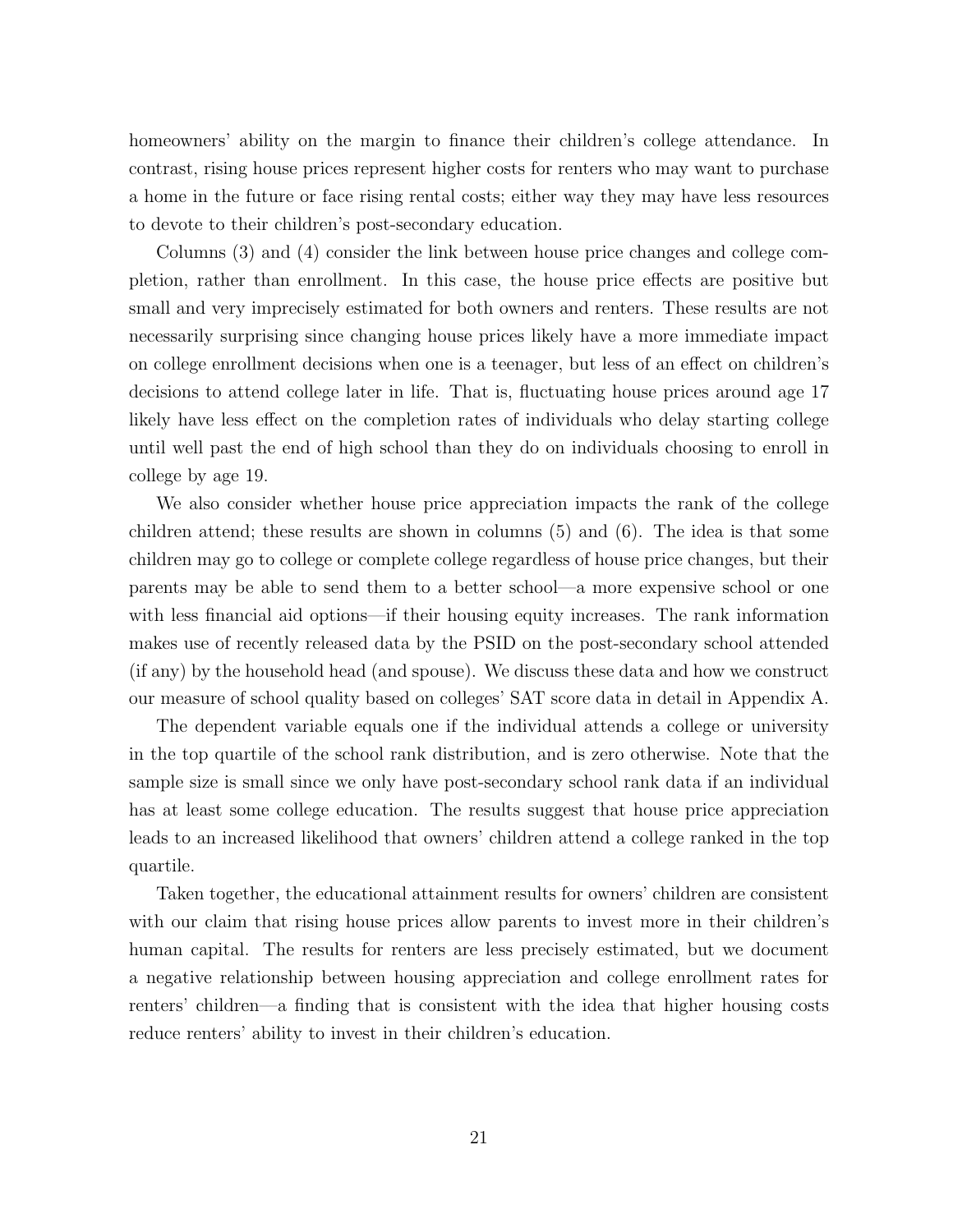### 5.4 Incorporating Differences in House Values

[Lovenheim](#page-26-1) [\(2011\)](#page-26-1) argues that households' (dollar) amount of home equity is what matters for parent's ability to invest in their children's post-secondary education. Other things equal, a given percentage gain in house prices leads to greater dollar wealth gains for parents living in more expensive homes. In a similar vein, we explore if dollar gains in house values, rather than house price growth, affect children's earnings as adults by estimating the following equation:

$$
y_i^{bl} = \alpha + \beta \Delta H_i^{17} + \mathbf{X}_i^{17} \mathbf{\Omega} + \delta u_l^{17} + \nu_b + \nu_l + \epsilon_i,
$$
\n(2)

where  $\Delta H_i^{p,17}$  denotes exogenous changes in house values when the child i was 17 yearsold, and all other variables are defined as in equation [\(1\)](#page-5-1). Exogenous changes in house values are constructed as  $\Delta H_i^{17} = g_l^{17} \times H_i^{15}$ , where  $g_l^{17}$  is real house price growth in the MSA in which the parent(s) and child lived over the two years prior to the child turning 17 (as before), and  $H_i^{15}$  is parents' initial house value (divided by 10,000).  $H_i^{15}$ is calculated differently for owners and renters (as explained below), but the idea of this specification is to translate house price growth into potential dollar gains or losses in house values due to exogenous house price changes. We follow this approach rather than an instrumental variable (IV) technique because IV cannot be used for renters, who have zero home equity by definition but can still be affected by changes in home values.

For homeowning parents,  $H_i^{15}$  equals their self-reported home values when their child was 15. The interpretation is that  $\Delta H_i^{17}$  reflects potential home equity gains from housing appreciation, abstracting from refinancing decisions and mortgage principal payments. For renters, we use two different approaches to calculate initial home values. First, we match renters' children with the median home value in the census tract when they were 15 years-old,  $H_i^{15}$ , based on where the child and parents lived when the child was 17 yearsold. Second, we assume annual rental payments represent on average 5 percent of home values and calculate  $H_i^{15}$  as parents' real annual rent payment when their children are 15 years-old divided by 0.05. This second approach yields less observations because rental payment data are not available for all respondents.  $\Delta H_i^{17}$  for renters can be interpreted as an exogenous increase in housing costs (rents or future purchase prices).

To reiterate, we have already established that housing appreciation lowers (increases) the adult income of renters' (owners') children, but would like to determine if house price levels play a role. The idea is that the same percentage change in house prices might represent very different total dollar amounts in terms of home equity or rental costs (or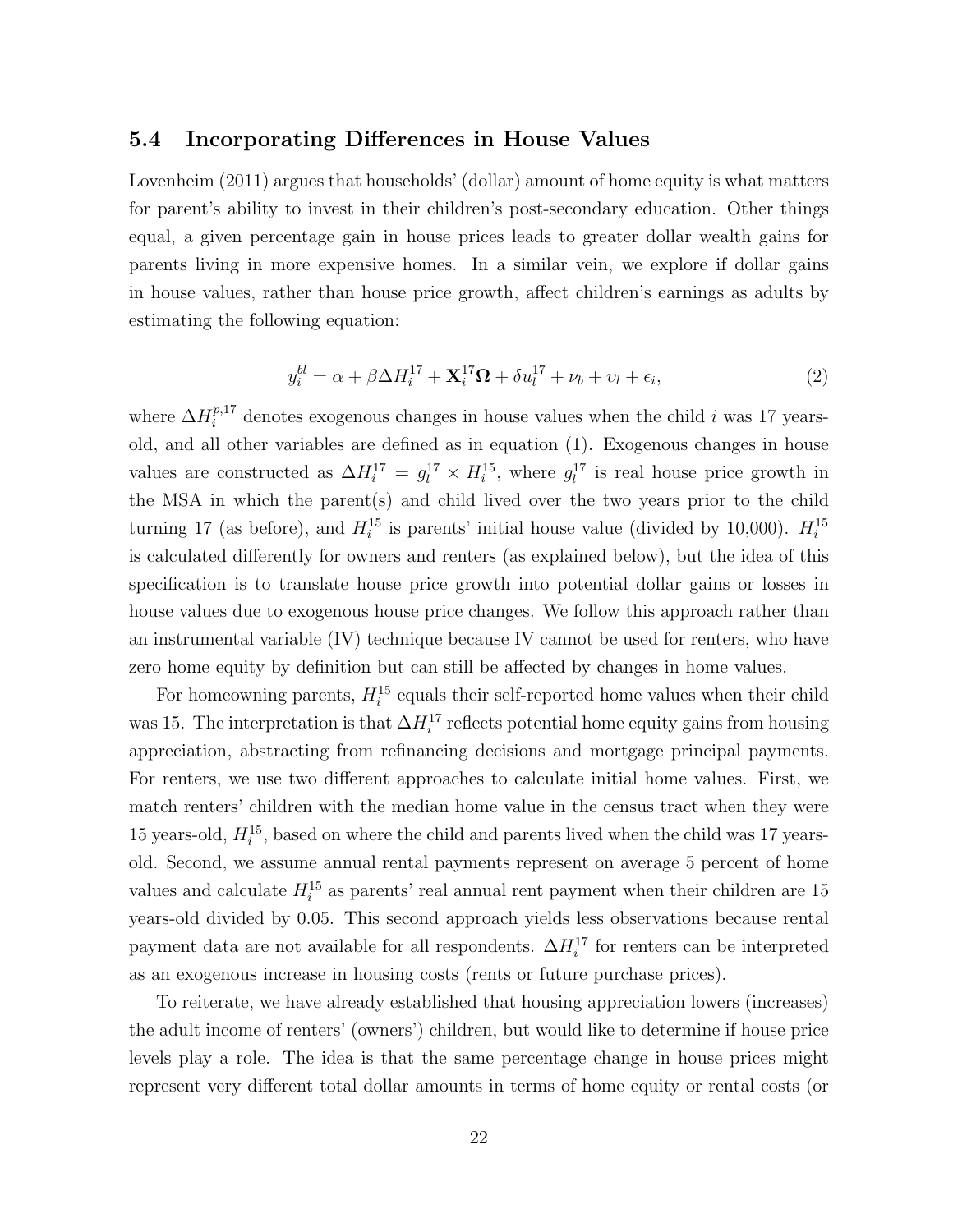downpayment amounts if renters wish to purchase a home in the future), when existing housing costs differ across households. We explore the effect of changing house values on income and educational outcomes and summarize the results in Table [6.](#page-33-0)

As shown in column (1), higher home values are associated with higher earnings for owners' children—similar to what [Lovenheim](#page-26-1) [\(2011\)](#page-26-1) finds. An additional \$10,000 of home equity—arguably due to exogenous house price changes—increases children's annual income as adults by about 3.6 percent. For renters' children we find that an increase of \$10,000 in median home values in their census tract leads to 6.7 percent lower actual annual income, as shown in column (2), but the estimate is imprecise (pvalue 0.24). When measuring home value changes using the approach that relies on rental payment information, shown in column (3), the coefficient has nearly the same magnitude as in column (2), but is quite precisely estimated. Overall, these findings show that our baseline conclusions hold even if we account for differences in the amount of housing equity across homeowners, and relative house values across MSAs when renters' children are 17 years-old.

In terms of educational outcomes, our results accounting for house values are also similar to those in Table [5,](#page-32-0) where we use house price growth as our main regressor. In particular, there is a link between home value changes and college enrollment at age 19 including a small but positive effect for homeowners' children, and a precisely estimated, negative effect for renters' children—and no precise relationship between house value fluctuations and college completion. Higher home values also result in an increased likelihood that homeowners' children attend a top-ranked post-secondary institution.

## <span id="page-23-0"></span>6 Conclusion

Overall, our results indicate a link between housing appreciation when children are teenagers and their future earnings as adults, and that this effect differs for owners and renters. When housing appreciates around the time children are 17 years-old, the adult earnings of owners' children rise, while the adult earnings of renters' children fall. This finding is robust to using house price growth or home value changes and appears to flow through children's access to post-secondary education and their parents' ability to invest in their human capital. [Lovenheim](#page-26-1) [\(2011\)](#page-26-1) identifies the link between house prices and college enrollment for homeowners. We go a step further and look at the impact of house price growth on children's future earnings while documenting the differential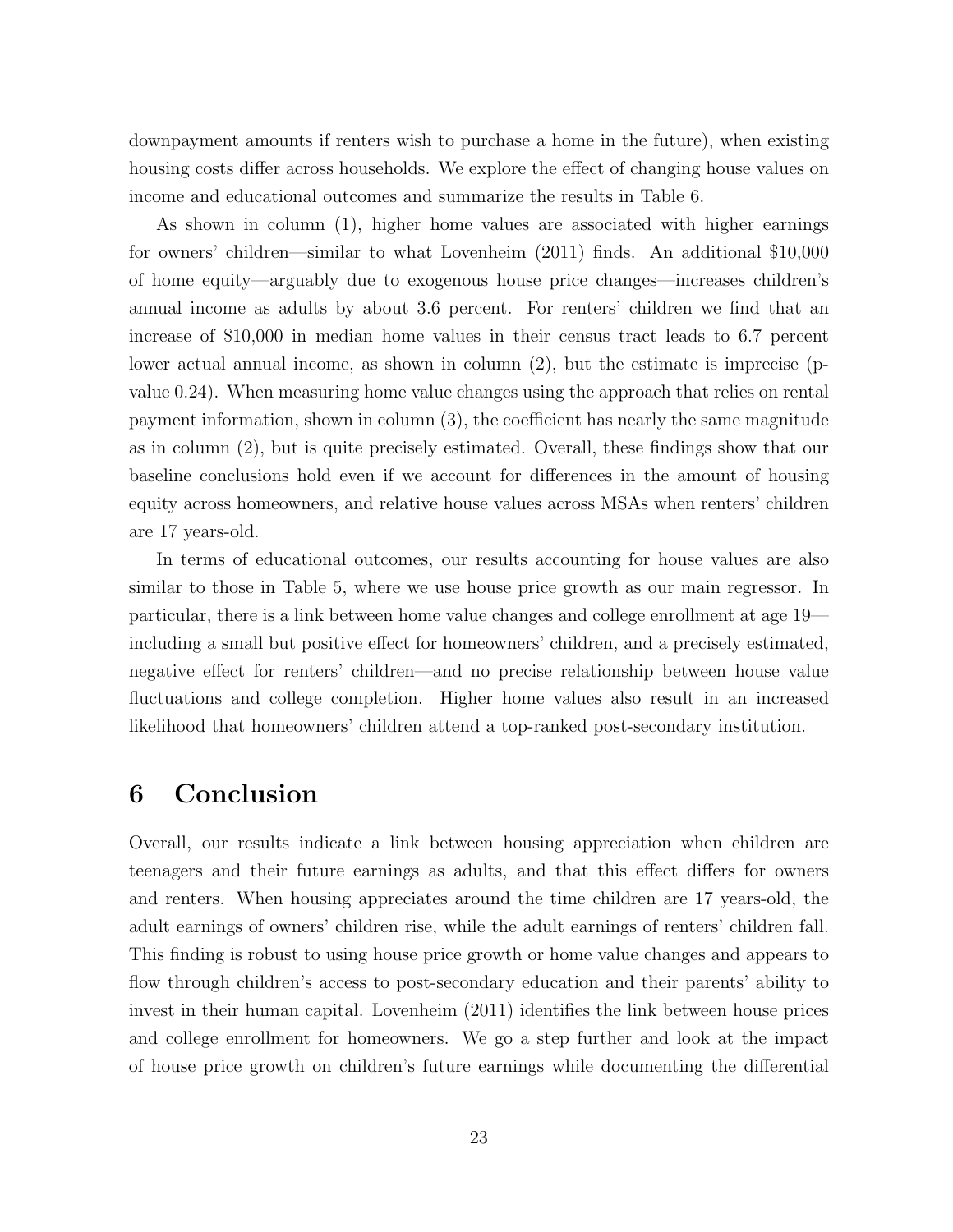effects for owners and renters.

Note as well that we observe our house price effects through 1999. In comparison, [Lovenheim](#page-26-1) [\(2011\)](#page-26-1) observes his effects of housing appreciation on college enrollment primarily between 2001 and 2005 and not earlier—a choice he attributes to the great liberalization of household credit conditions in the early 2000s. However, households had increased access to credit and more incentives to borrow against their housing wealth starting in the mid-to-late 1980s. It is possible as well that in the 2000s appreciating house values mattered more for children enrolling in college who otherwise might not have been able to attend, while house price growth in earlier years provided students who would have enrolled in college anyway with access to better educational opportunities. Our finding that housing appreciation increases the likelihood that homeowners' children attend a higher ranked post-secondary institution is broadly consistent with this conjecture.

In addition, our results could, in principle, be even stronger if we include the early 2000s housing boom (also a period of rising tuition costs) in our estimates. That is, rising tuition costs likely increased the financial need of children wishing to attend college a need that was potentially met, at least in part, by rising house prices and increased housing equity to use as collateral. To the extent that this occurred, our results would suggest a particularly important college attendance and earnings effect for the recent cohort of young adults. Given our desire to look at children's earnings as adults, however, there are not enough years of post-housing boom data yet to examine the actual impact of house price growth in the early 2000s on children's future earnings.

As [Lovenheim](#page-26-1) [\(2011\)](#page-26-1) points out, a remaining question is whether the relationship between house prices and college enrollment and/or future earnings is due to a direct wealth effect or the relaxation of household borrowing constraints. That is, do parents consume more education (for their children) simply because they feel wealthier or is the increased education consumption the result of parents' greater access to credit and/or cheaper financing? The fact that we find that a majority of homeowners increase their housing-related borrowing for the first time in the years around when their children are college-aged suggests this phenomenon perhaps tells a credit constraint story. Of course, homeowners may not be constrained in the strict sense that they cannot borrow absent house price increases, but given the size of college tuition payments they may choose to borrow against their homes—at least in the short run—because of the convenience and relatively low cost of such financing. In addition, it is unclear that housing appreciation should make parents feel wealthier because they are not necessarily better off when house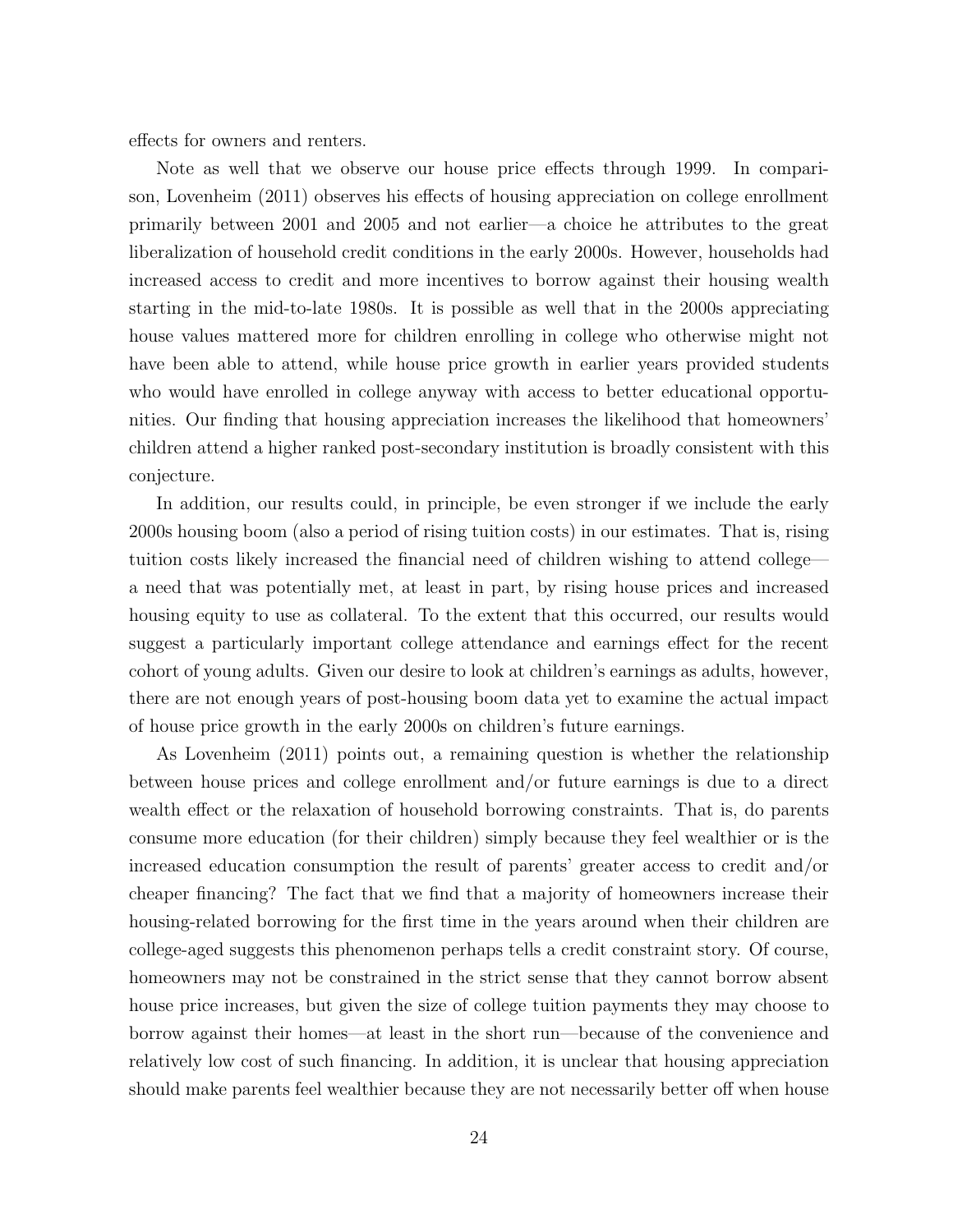prices rise since the implicit cost of the housing services they consume also rises.

Given our findings, some potential additional avenues for future research include exploring whether house price appreciation impacts children's labor supply while at college if their parents can finance more of their education. Similarly, it would be worth investigating whether post-secondary education financing choices impact children's job choice and other post-college outcomes. That is, do young adults with substantial college debt search for and take higher paying jobs, all else equal, in order to repay their loans? Overall, this paper contributed to the literature on homeownership and children's outcomes and the educational achievement literature, but there is certainly interesting work to be done when additional data become available.

# References

<span id="page-25-1"></span>Aaronson, Daniel. 2000. "A Note on the Benefits of Homeownership." Journal of Urban Economics 47(3): 356–369.

Available at <http://dx.doi.org/10.1006/juec.1999.2144>.

- <span id="page-25-8"></span>Abel, Jaison R., and Richard Deitz. 2014. "Do the Benefits of College Still Outweigh the Costs?" Current Issues in Economics and Finance 20(3): 1–9. Available at: [http://www.]( http://www.newyorkfed.org/research/current_issues/ci20-3.pdf) [newyorkfed.org/research/current\\_issues/ci20-3.pdf]( http://www.newyorkfed.org/research/current_issues/ci20-3.pdf).
- <span id="page-25-7"></span>Becker, Gary. 1962. "Investment in Human Capital: A Theoretical Analysis." Journal of Political Economy 70(5): 9–49.
- <span id="page-25-3"></span>Boehn, Thomas P., and Alan M. Schlottmann. 1999. "Does Home Ownership by Parents Have an Economic Impact on Their Children?" Journal of Housing Economics 8(3): 217–232.
- <span id="page-25-5"></span>Brown, Meta, John Karl Scholz, and Ananth Seshadri. 2012. "A New Test of Borrowing Constraints for Education." Review of Economic Studies 79(2): 511–538.
- <span id="page-25-0"></span>Cooper, Daniel. 2013. "House Price Fluctuations: The Role of Housing Wealth as Borrowing Collateral." Review of Economics and Statistics 95(4): 1183–1197.
- <span id="page-25-6"></span>Dahl, Gordon, and Lance Lochner. 2012. "The Impact of Family Income on Child Achievement: Evidence from the Earned Income Tax Credit." American Economic Review 102(5): 1927– 1956.
- <span id="page-25-2"></span>Dietz, Robert D., and Donald R. Haurin. 2003. "The Social and Private Micro-Level Consequences of Homeownership." Journal of Urban Economics 54(3): 401-450. Available at [http://dx.doi.org/10.1016/S0094-1190\(03\)00080-9](http://dx.doi.org/10.1016/S0094-1190(03)00080-9).
- <span id="page-25-4"></span>Dynarski, Susan. 2003. "Loans, Liquidity, and Schooling Decisions." Mimeo: Harvard Kennedy School of Government. Available at: [http://www.nber.org/~dynarski/Dynarski\\_loans.](http://www.nber.org/~dynarski/Dynarski_loans.pdf) [pdf](http://www.nber.org/~dynarski/Dynarski_loans.pdf).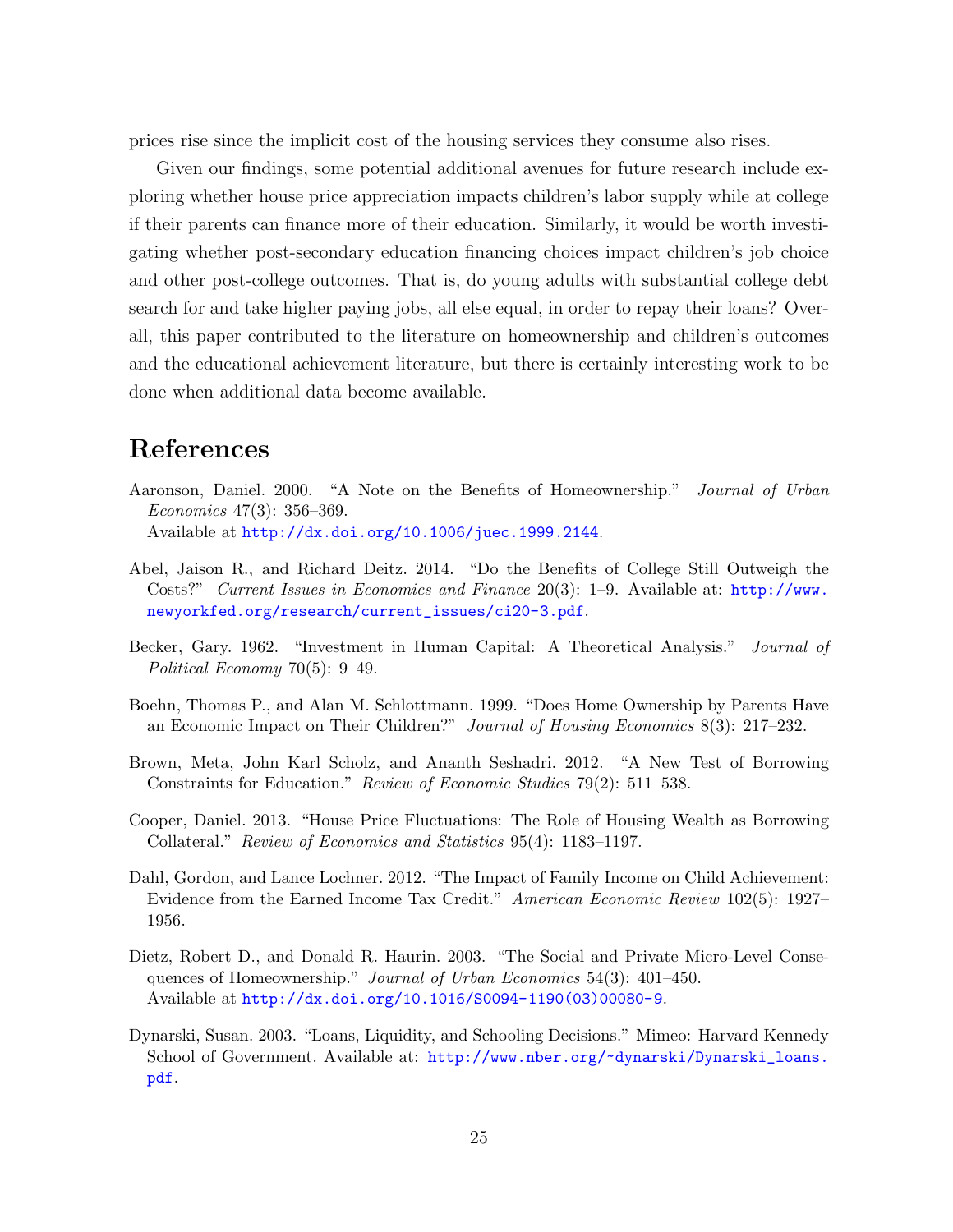- <span id="page-26-10"></span>Gerardi, Kristopher S., Harvey S. Rosen, and Paul S. Willen. 2010. "The Impact of Deregulation and Financial Innovation on Consumers: The Case of the Mortgage Market." Journal of Finance 65(1): 333–360.
- <span id="page-26-2"></span>Green, Richard K., and Michelle J. White. 1997. "Measuring the Benefits of Homeowning: Effects on Children." Journal of Urban Economics 41(3): 441–461. Available at <http://dx.doi.org/10.1006/juec.1996.2010>.
- <span id="page-26-4"></span>Harkness, Joseph M., and Sandra J. Newman. 2003. "Effects of Homeownership on Children: The Role of Neighborhood Characteristics and Family Income." Economic Policy Review 9(2): 87–107.

Available at <http://ssrn.com/abstract=790744>.

- <span id="page-26-3"></span>Haurin, Donald R., Toby L. Parcel, and R. Jean Haurin. 2002. "Does Homeownership Affect Child Outcomes?" Real Estate Economics 30(4): 635–666. Available at <http://dx.doi.org/10.1111/1540-6229.t01-2-00053>.
- <span id="page-26-0"></span>Hryshko, Dmytro, Maria J. Luengo-Prado, and Bent E. Sorensen. 2010. "House Prices and Risk Sharing." Journal of Monetary Economics 57(8): 975–987.
- <span id="page-26-12"></span>Kling, Jeffrey, Jeffrey Liebman, and Lawrence Katz. 2007. "Experimental Analysis of Neighborhood Effects." Econometrica 75(1): 83–119.
- <span id="page-26-5"></span>Lien, Hsien-Ming, Wen-Chieh Wu, and Chu-Chia Lin. 2008. "New Evidence on the Link between Housing Environment and Children's Educational Attainments." Journal of Urban Economics 64(2): 408–421. Available at <http://dx.doi.org/10.1016/j.jue.2008.03.002>.
- <span id="page-26-1"></span>Lovenheim, Michael. 2011. "The Effect of Liquid Housing Wealth on College Enrollment." Journal of Labor Economics 29(4): 741–771.
- <span id="page-26-11"></span>Ludwig, Jens, Greg Duncan, Lisa Gennetian, Lawrence Katz, Ronald Kessler, Jeffrey Kling, and Lisa Sanbonmatsu. 2013. "Long-Term Neighborhood Effects on Low-Income Families: Evidence from Moving to Opportunity." American Economic Review: Papers and Proceedings 100(3): 226–231.
- <span id="page-26-7"></span>Morris, Pamela, Greg J. Duncan, and Chris Rodrigues. 2011. "Does Money Really Matter? Estimating Impacts of Family Income on Young Children's Achievement with Data from Random Assignment Experiments." Developmental Psychology 47(5): 1263–1279.
- <span id="page-26-8"></span>Mulligan, Casey. 1997. Parental Priorities and Economic Inequality. Chicago, IL: The University of Chicago Press.
- <span id="page-26-6"></span>Oreopoulos, Philip, Marianne E. Page, and Ann Stevens. 2008. "The Intergenerational Effects of Worker Displacement." Journal of Labor Economics 26(3): 455–484.
- <span id="page-26-9"></span>Solon, Gary. 1992. "Intergenerational Income Mobility in the United States." American Economic Review 82(3): 393–408.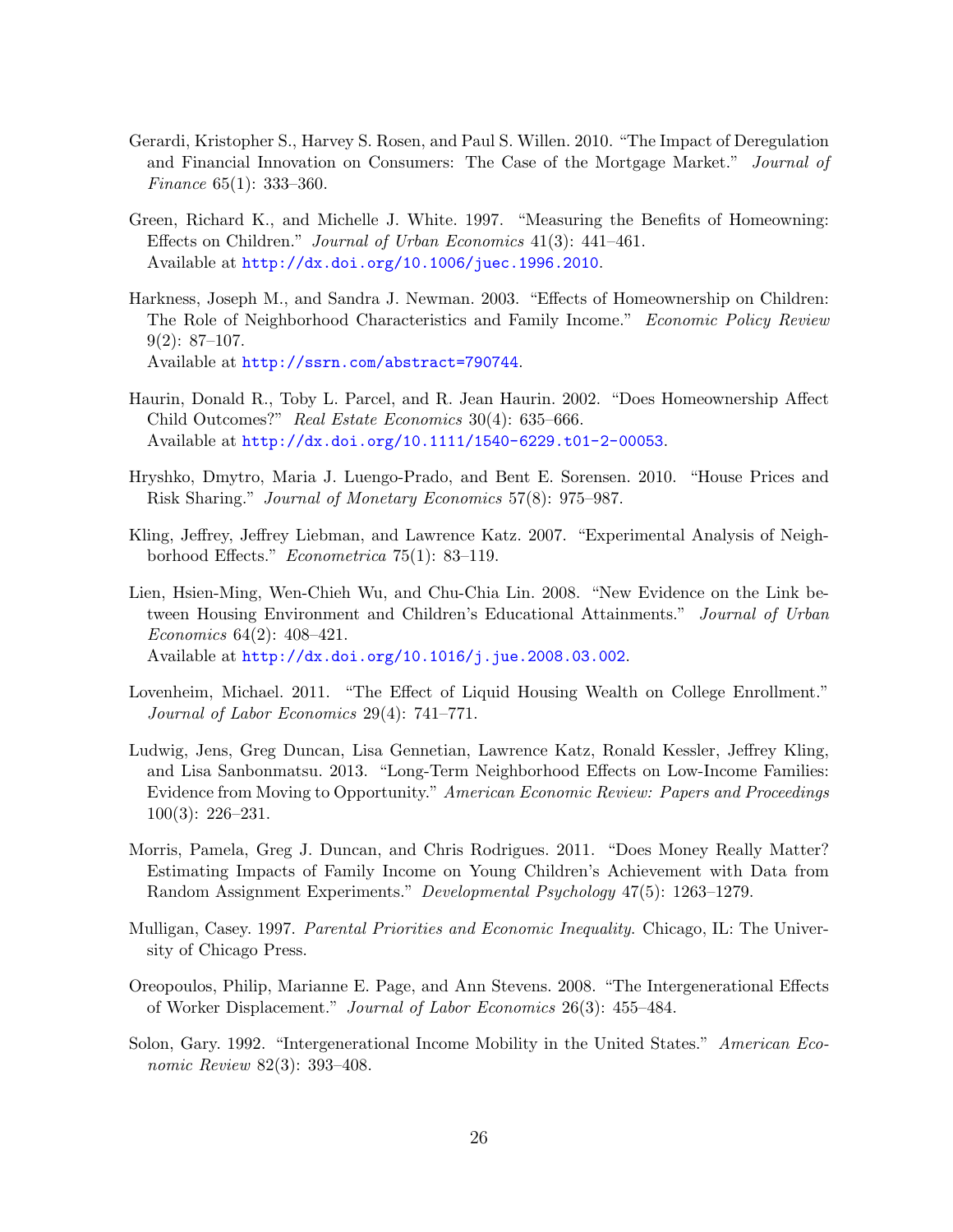- <span id="page-27-0"></span>Wolff, Edward N. 2010. "Recent Trends in Household Wealth in the United States: Rising Debt and the Middle-Class Squeezean Update to 2007." Working paper 589. Levy Economics Institute of Bard College. Available at: [http://www.levyinstitute.org/pubs/wp\\_589.]( http://www.levyinstitute.org/pubs/wp_589.pdf) [pdf]( http://www.levyinstitute.org/pubs/wp_589.pdf).
- <span id="page-27-1"></span>Zimmerman, David. 1992. "Regression Toward Mediocrity in Economic Stature." American Economic Review 82(3): 409–429.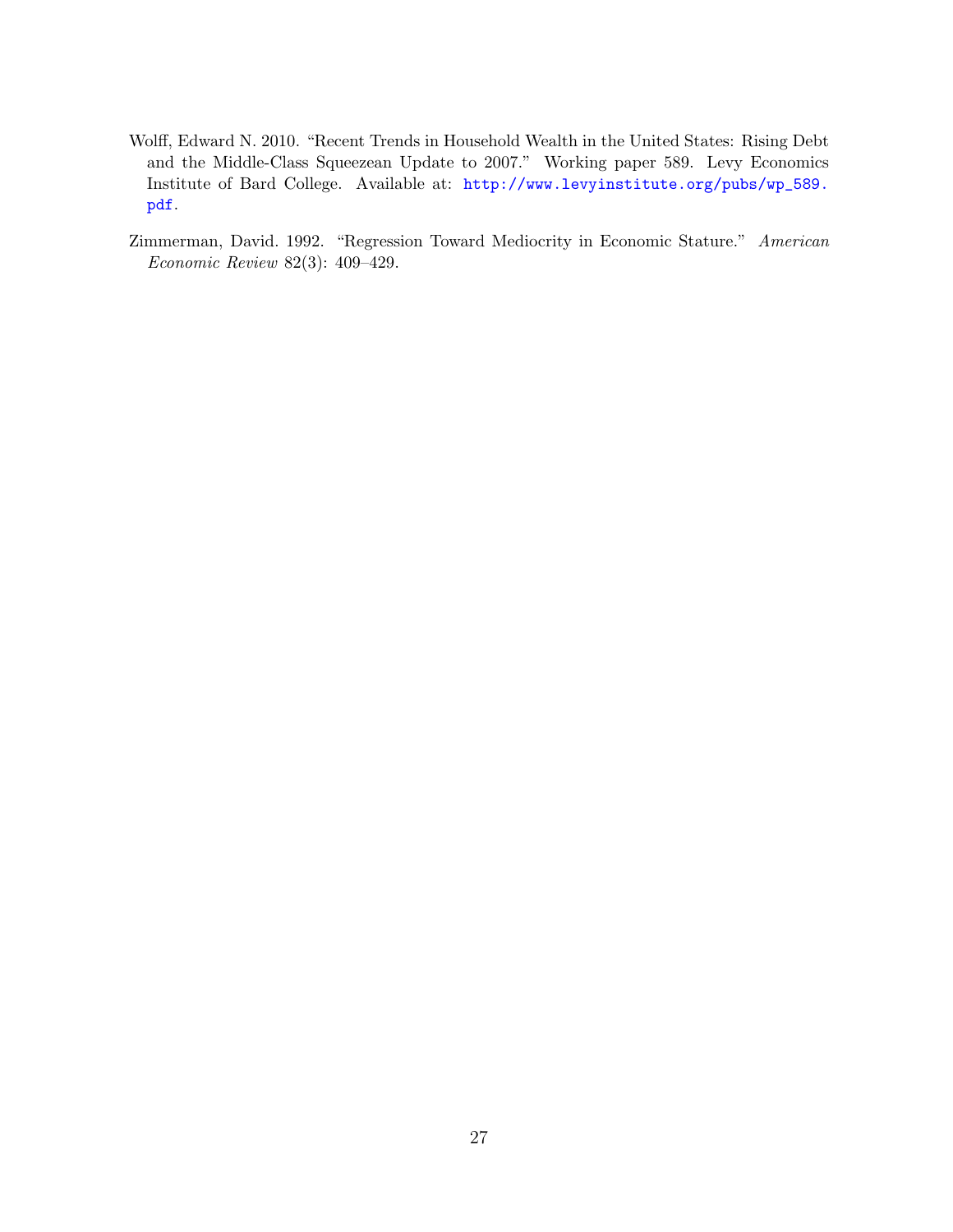<span id="page-28-0"></span>

|                                                                                                                                                                                                                                                                                               |                                                | Baseline           |             |               | Relative Income          |                        |                                                                        |                            | MSA Fixed Effects Additional Controls                                                                     |                        | Labor Income       |
|-----------------------------------------------------------------------------------------------------------------------------------------------------------------------------------------------------------------------------------------------------------------------------------------------|------------------------------------------------|--------------------|-------------|---------------|--------------------------|------------------------|------------------------------------------------------------------------|----------------------------|-----------------------------------------------------------------------------------------------------------|------------------------|--------------------|
|                                                                                                                                                                                                                                                                                               | Ę                                              | Owners             | Renters     | Owners        | Renters                  | Owners                 | Renters                                                                | Owners                     | Renters                                                                                                   | Owners                 | Renters            |
|                                                                                                                                                                                                                                                                                               | $\left( \begin{matrix} 1 \end{matrix} \right)$ | $\widehat{\Omega}$ | ల           | $\widehat{A}$ | $\widetilde{\mathbf{e}}$ | $\widehat{\mathbf{e}}$ | E                                                                      | $\overset{\infty}{\infty}$ | ම                                                                                                         | (10)                   | $\Xi$              |
|                                                                                                                                                                                                                                                                                               |                                                |                    |             |               |                          |                        |                                                                        |                            |                                                                                                           |                        |                    |
| House Price Growth at 17                                                                                                                                                                                                                                                                      | 0.149                                          | $0.879**$          | $-1.461***$ | $0.901**$     | $-1.424**$               | 0.852                  | $-1.303$                                                               | $0.983**$                  | $1.324***$                                                                                                | $0.916*$               | $-2.065*$          |
|                                                                                                                                                                                                                                                                                               | (0.387)                                        | (0.427)            | (0.644)     | (0.408)       | (0.637)                  | (0.627)                | (0.833)                                                                | (0.431)                    | (0.637)                                                                                                   | (0.546)                | (1.081)            |
| Unemployment Rate at 17                                                                                                                                                                                                                                                                       | $-3.264*$                                      | $-1.351$           | $-2.434$    | $-0.634$      | $-1.642$                 | $-1.064$               | 0.484                                                                  | $-1.099$                   | 0.481                                                                                                     | $-0.512$               | $-6.175$           |
|                                                                                                                                                                                                                                                                                               | (1.854)                                        | (2.442)            | (2.881)     | (2.347)       | (2.651)                  | (5.606)                | (5.239)                                                                | (2.575)                    | (3.128)                                                                                                   | (3.376)                | (4.183)            |
| Log.Parent Income, Five-Year avg.                                                                                                                                                                                                                                                             | $0.292***$                                     | $0.351***$         | $0.156*$    | $0.334***$    | 0.147                    | $0.335***$             | 0.108                                                                  | $0.324***$                 | 0.135                                                                                                     | $0.252***$             | 0.086              |
|                                                                                                                                                                                                                                                                                               | (0.061)                                        | (0.089)            | (0.093)     | (0.089)       | (0.090)                  | (0.102)                | (0.099)                                                                | (0.090)                    | (0.090)                                                                                                   | (0.098)                | (0.132)            |
| Log.Parent House Value, Five-Year avg.                                                                                                                                                                                                                                                        | $0.016**$                                      | $0.111**$          |             | 0.080         |                          | 0.085                  |                                                                        | 0.004                      |                                                                                                           | $-0.030$               |                    |
|                                                                                                                                                                                                                                                                                               | (0.007)                                        | (0.052)            |             | (0.054)       |                          | (0.057)                |                                                                        | (0.052)                    |                                                                                                           | (0.078)                |                    |
| Log.Parent Nonhousing Wealth                                                                                                                                                                                                                                                                  | 0.006                                          | 0.003              | $0.013*$    | 0.005         | $0.013*$                 | 0.003                  | $0.020**$                                                              | 0.004                      | $0.012*$                                                                                                  | 0.002                  | 0.008              |
|                                                                                                                                                                                                                                                                                               | (0.005)                                        | (0.006)            | (0.008)     | (0.006)       | $(0.007)$<br>0.269**     | (0.008)                | (0.009)                                                                | (0.006)                    | (0.007)                                                                                                   | (0.006)                | $(0.011)$<br>0.147 |
| Parent-Renter in Owner Tract                                                                                                                                                                                                                                                                  | $0.199*$                                       | 0.000              | $0.238*$    | 0.000         |                          | 0.000                  | 0.260                                                                  | 0.000                      | 0.142                                                                                                     | 0.000                  |                    |
|                                                                                                                                                                                                                                                                                               | (0.104)                                        |                    | (0.126)     |               | (0.118)                  |                        | (0.175)                                                                |                            | (0.124)                                                                                                   |                        | (741)              |
| Parent-Owner in Renter Tract                                                                                                                                                                                                                                                                  | $0.283**$                                      | $-0.185$           |             | $0.230*$      |                          | $-0.208$               |                                                                        | $-0.153$                   |                                                                                                           | $-0.244$               |                    |
|                                                                                                                                                                                                                                                                                               | (0.129)                                        | (0.135)            |             | (0.137)       |                          | (0.171)                |                                                                        | (0.135)                    |                                                                                                           | (0.193)                |                    |
| Parent College Grad                                                                                                                                                                                                                                                                           | $.150***$                                      | 0.098              | 0.048       | 0.087         | 0.054                    | 0.062                  | 0.087                                                                  |                            | 0.009                                                                                                     | 0.081                  | 0.127              |
|                                                                                                                                                                                                                                                                                               | (0.064)                                        | (0.066)            | (0.187)     | (0.066)       | (0.185)                  | (0.089)                | (0.244)                                                                | $(0.066$<br>$(0.067)$      | (0.184)                                                                                                   | (0.072)                | (0.230)            |
| Unemployment Rate in 2006                                                                                                                                                                                                                                                                     |                                                |                    |             |               |                          |                        |                                                                        | $-0.025$                   | $-0.179*$                                                                                                 | $-0.047$               | $-0.198*$          |
|                                                                                                                                                                                                                                                                                               |                                                |                    |             |               |                          |                        |                                                                        | (0.035)                    | (0.095)                                                                                                   | $(0.038)$<br>$0.935**$ | (0.112)            |
| MSA Income Growth in 2006                                                                                                                                                                                                                                                                     |                                                |                    |             |               |                          |                        |                                                                        | 0.501                      | $-0.484$                                                                                                  |                        | $1.090\,$          |
|                                                                                                                                                                                                                                                                                               |                                                |                    |             |               |                          |                        |                                                                        | (0.397)                    | $(0.496)$<br>0.234 ***                                                                                    | (0.426)                | (0.670)            |
| Log. Median Census Tract House Value at 15                                                                                                                                                                                                                                                    |                                                |                    |             |               |                          |                        |                                                                        | $0.272***$                 |                                                                                                           | $0.390***$             | 0.404***           |
|                                                                                                                                                                                                                                                                                               |                                                |                    |             |               |                          |                        |                                                                        | (0.088)                    | (0.070)                                                                                                   | (0.122)                | (0.111)            |
| Birth-Year Fixed Effects[1]                                                                                                                                                                                                                                                                   | Yes                                            | Yes                | ${\rm Yes}$ | ${\rm Yes}$   | ${\rm Yes}$              | ${\rm Yes}$            | ${\rm Yes}$                                                            | Yes                        | ${\rm Yes}$                                                                                               | ${\rm Yes}$            | ${\rm Yes}$        |
| Location Fixed Effects <sup>[2]</sup>                                                                                                                                                                                                                                                         | State                                          | State              | State       | State         | State                    | <b>NSA</b>             | <b>NSA</b>                                                             | <b>State</b>               | State                                                                                                     | State                  | State              |
|                                                                                                                                                                                                                                                                                               |                                                |                    |             |               |                          |                        |                                                                        |                            |                                                                                                           |                        |                    |
| Number of Observations                                                                                                                                                                                                                                                                        | 892                                            | 582                | 310         | 582           | 310                      | 582                    | 310                                                                    | 582                        | 310                                                                                                       | 569                    | 297                |
| R-Squared                                                                                                                                                                                                                                                                                     | 0.35                                           | 0.39               | 0.36        | 0.37          | 0.35                     | 0.46                   | 0.47                                                                   | 0.40                       | 0.38                                                                                                      | 0.37                   | 0.32               |
| <i>Notes:</i> We estimate $y_i^{bl} = \alpha + \beta g_i^{17} + \mathbf{X}_i^{17} \Omega + \delta u_i^{17} + \nu_b + \nu_b + \epsilon_i$ . The term $y_i^{bl}$ is (log) family income (2005 and 2007 average) for respondent child<br>$i$ , born in year $b$ who lived in location $l$ at age |                                                |                    |             |               |                          |                        |                                                                        |                            | 17. The term $g_l^{17}$ is real house price growth in the MSA in which the parent(s) and child lived over |                        |                    |
| Alexandre Parameter + Chili International IT of Inc.                                                                                                                                                                                                                                          |                                                |                    |             |               |                          |                        | $\frac{17}{100}$ is the unamplarant rate in leastige I (MQ if erricle) |                            | $\alpha$                                                                                                  |                        |                    |

TABLE 1: FAMILY INCOME AND HOUSE PRICE GROWTH WHEN CHILDREN ARE 17 YEARS-OLD Table 1: Family Income and House Price Growth when Children are 17 Years-Old

the two years prior to the child turning 17. The term  $u^{17}_l$  $i<sup>17</sup>$  is the unemployment rate in location l (MSA if available, county or state otherwise) when the child was 17 years-old and controls for local economic conditions. The term<br>since and can control of the monotonic conditions. The term  $X^{p,17}$ i $i^{p+1}$  is a matrix of parental controls (those reported in the table plus age and age squared of the parent head of household, and family size and family size squared for the parents).  $\nu_{b}$  and  $v_l$  denote birth-year and location fixed effects. Standard errors clustered at the MSA (at 17) level are in parentheses. \*\*\* significant at the 1 percent level, \*\* significant at the 5 percent level, and \* significant at the 10 percent level. [1] There are 20 birth-year cohorts. [2] Owners (renters) live in 41 (34) different states.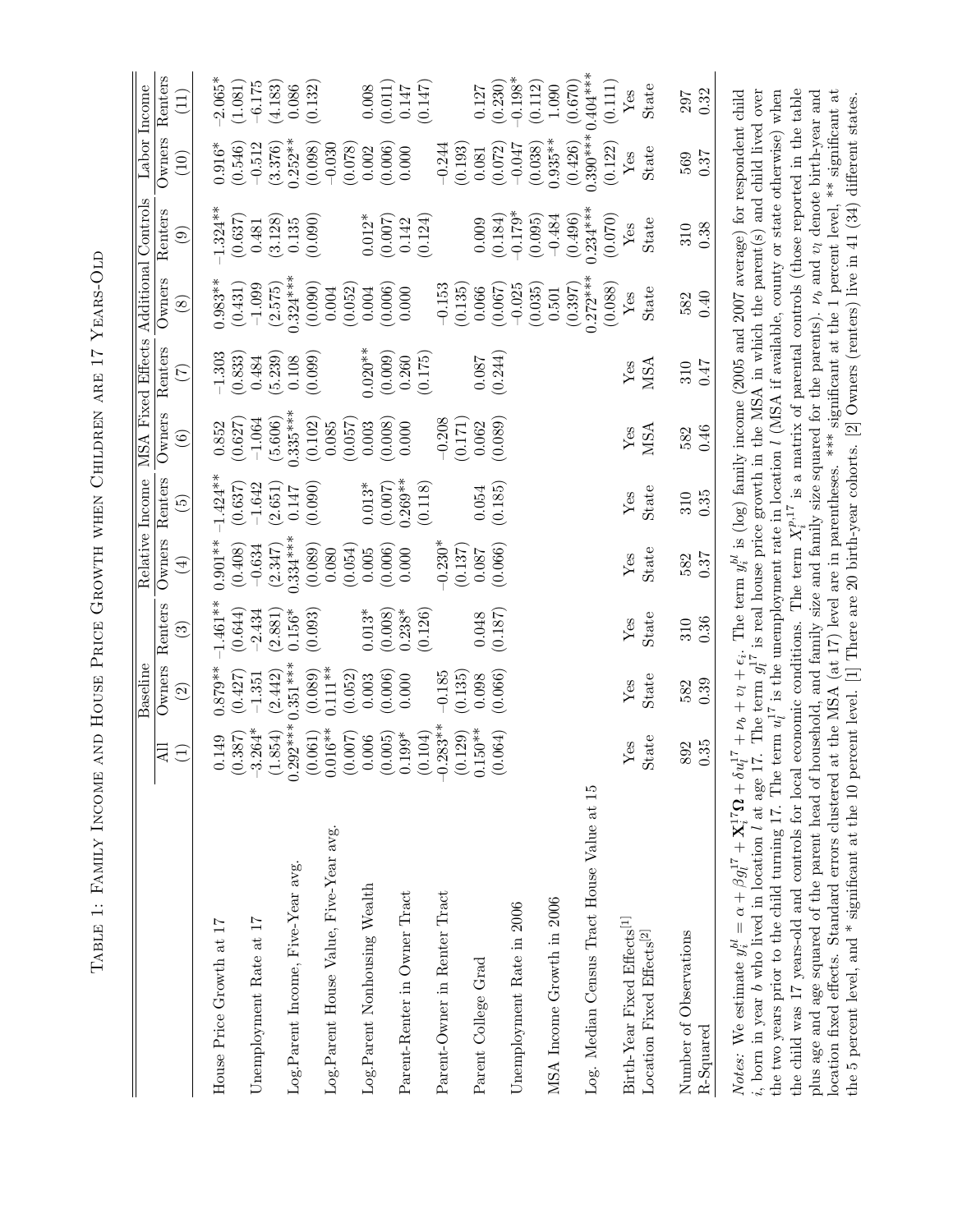<span id="page-29-0"></span>

|                        | Mean  | Median | Std. dev.     | Min      | Max   | Obs |
|------------------------|-------|--------|---------------|----------|-------|-----|
|                        |       |        |               |          |       |     |
|                        |       |        | Parent Renter |          |       |     |
| MSA House Price Growth | 0.019 | 0.015  | 0.083         | $-0.217$ | 0.361 | 310 |
| MSA Unemployment Rate  | 0.061 | 0.056  | 0.021         | 0.023    | 0.157 | 310 |
| MSA Income Growth      | 0.057 | 0.054  | 0.027         | $-0.049$ | 0.144 | 310 |
|                        |       |        | Parent Owner  |          |       |     |
| MSA House Price Growth | 0.021 | 0.015  | 0.093         | $-0.280$ | 0.391 | 582 |
| MSA Unemployment Rate  | 0.060 | 0.055  | 0.023         | 0.022    | 0.208 | 582 |
| MSA Income Growth      | 0.058 | 0.055  | 0.027         | $-0.015$ | 0.165 | 582 |

## Table 2: MSA House Price Growth and Income Growth: Parent-Owners versus Parent-Renters

Notes: House price growth data come from the Federal Home Finance Agency. Unemployment rate data come from the Bureau of Labor Statistics, and income growth data come from the Bureau of Economic Analysis.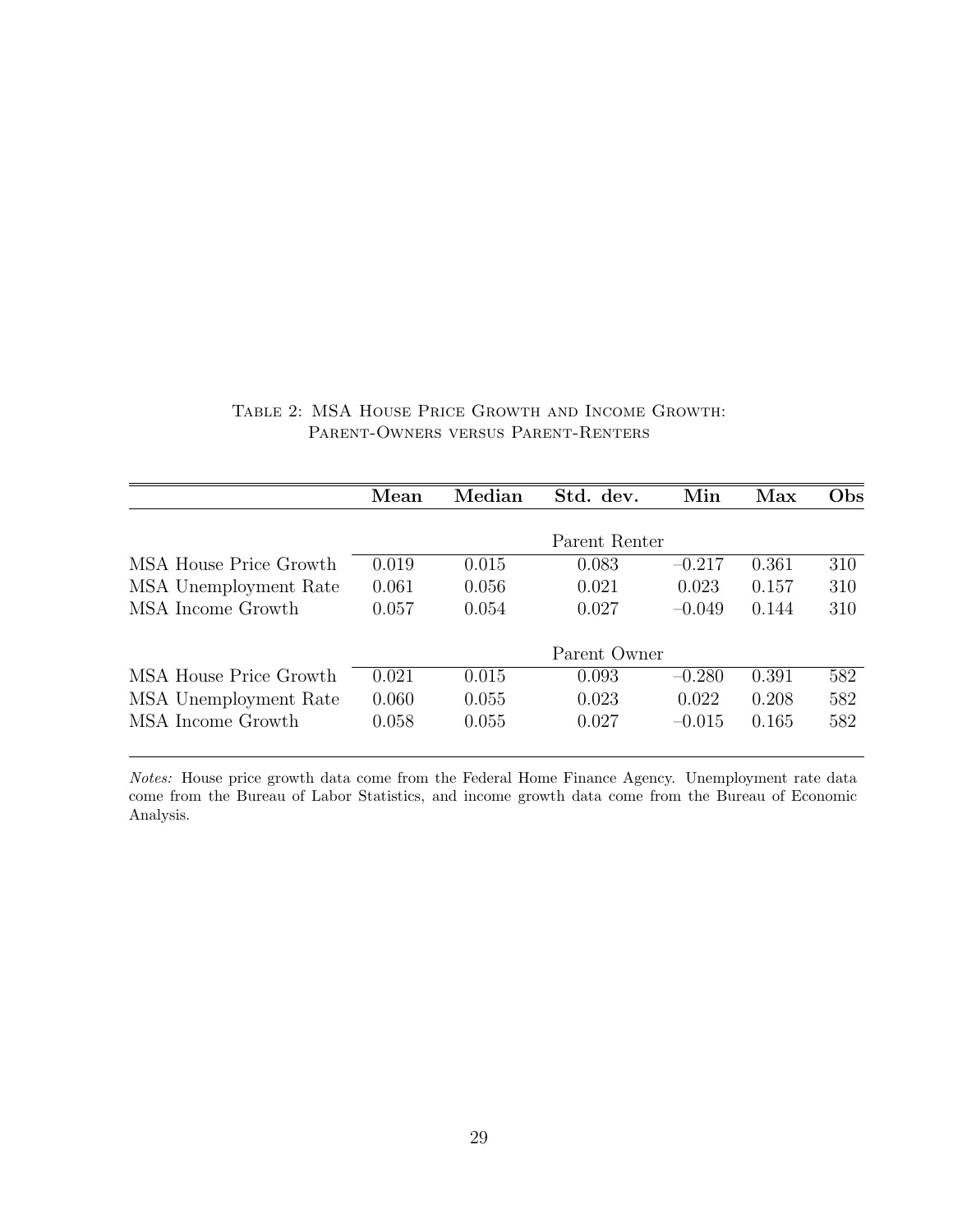|                                              | One                  | Two       | Four      | Cumulative Residual 1 Residual 2 Residual 3   |           |                |                |
|----------------------------------------------|----------------------|-----------|-----------|-----------------------------------------------|-----------|----------------|----------------|
|                                              | Year                 | Years     | Years     |                                               | two-year  | two-year       | two-year       |
|                                              | (1)                  | (2)       | (3)       | (4)                                           | (5)       | (6)            | (7)            |
|                                              |                      |           |           | <b>OWNERS</b>                                 |           |                |                |
| House Price Growth at 17                     | 0.066                | $0.088**$ | $0.071**$ | $0.063**$                                     | $0.074**$ | 0.062          | $0.094*$       |
|                                              | (0.043)              | (0.039)   | (0.033)   | (0.031)                                       | (0.032)   | (0.045)        | (0.051)        |
| Number of Observations                       | 582                  | 582       | 582       | 582                                           | 582       | 582            | 511            |
| R-Squared                                    | 0.40                 | 0.40      | 0.40      | 0.40                                          | 0.40      | 0.40           | 0.38           |
|                                              |                      |           |           | <b>RENTERS</b>                                |           |                |                |
|                                              |                      |           |           |                                               |           |                |                |
| House Price Growth at $17 -0.114** -0.118**$ |                      |           | $-0.086$  | $-0.078$                                      | $-0.094*$ | $-0.107*$      | $-0.125**$     |
|                                              | (0.054)              | (0.057)   | (0.054)   | (0.075)                                       | (0.047)   | (0.063)        | (0.061)        |
| N                                            | 310                  | 310       | 310       | 310                                           | 310       | 310            | 281            |
| R sq.                                        | 0.38                 | 0.38      | 0.38      | 0.38                                          | 0.38      | 0.38           | 0.41           |
| Birth-Year Fixed Effects <sup>[1]</sup>      | Yes                  | Yes       | Yes       | Yes                                           | Yes       | Yes            | Yes            |
| State Fixed Effects <sup>[2]</sup>           | $\operatorname{Yes}$ | Yes       | Yes       | Yes                                           | Yes       | Yes            | Yes            |
|                                              |                      |           |           | SUMMARY STATS FOR HOUSE PRICE GROWTH MEASURES |           |                |                |
|                                              |                      |           |           | (normalized for regressions)                  |           |                |                |
| Average                                      | 0.01                 | 0.02      | 0.04      | 0.04                                          | $\Omega$  | $\overline{0}$ | $\overline{0}$ |
| <b>Standard Deviation</b>                    | 0.05                 | 0.09      | 0.15      | 0.17                                          | 0.08      | 0.06           | 0.05           |

<span id="page-30-0"></span>Table 3: Family Income and House Price Growth when Children are 17 Years-Old: House Price Growth Variations

Notes: The estimates follow the baseline specification in columns (8) and (9) of Table [1](#page-28-0) except that house price growth is calculated differently in each column. For easier comparison, the different house price growth measures are normalized. Column (1) uses one-year house price growth in the MSA where the respondent lived the year he/she turned 17. Column (2) is our baseline, two-year house price growth measure, and column (3) incorporates four-year house price growth. Column (4) uses cumulative house price growth which is based on the number of years each parent has been at his/her current address as of the year his/her child turns 17. Columns (5)–(7) capture the unpredicted component of two-year house price growth. For column (5), we run the regression  $\ln hpi_{it} = \beta_1 + \beta_2 \ln hpi_{i,t-1} + \gamma_i + v_t + u_{it}$ , where  $\ln hpi_{it}$  is the log of the house price index in MSA *i* in year t,  $\gamma_i$  is an MSA fixed effect and  $v_t$  is a time fixed effect. For column (6), we fit the regression  $ghpii_i = \beta_1 + \beta_2 ghpi_{i,t-1} + \gamma_i + u_{it}$ , where  $ghpi_{it}$  is the growth rate of house prices in MSA *i* in year t. For column (7), we fit the regression  $ghpi_{it} = \beta_1 + \beta_2 ghpi_{i,t-1} + gy_{i,t-1} + \gamma_i + u_{it}$ , where  $ghpi_{it}$  is the growth rate of house prices in MSA i in year t and  $gy_{i,t-1}$  is lagged income growth. We calculate the unpredicted component of house price growth as  $\hat{u}_{it} + \hat{u}_{i,t-1}$  based on the residuals of each specification. Standard errors clustered at the MSA (at 17) level are in parentheses. \*\*\* significant at the 1 percent level, \*\* significant at the 5 percent level, and \* significant at the 10 percent level. [1] There are 18 birth-year cohorts. [2] Owners (renters) live in 40 (34) different states.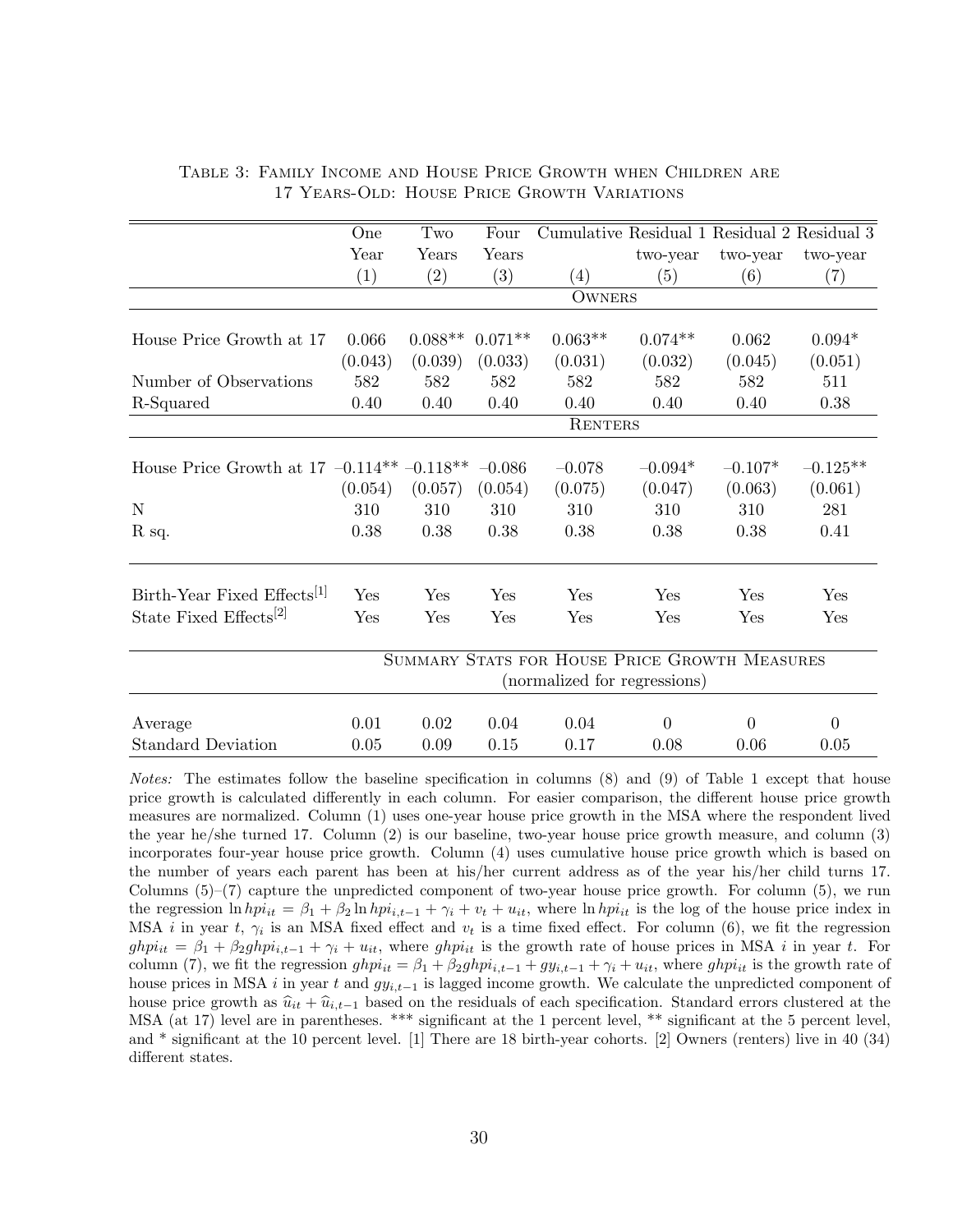|                                         |                  |                   | Parent-Owners    |                       |                  | Parent-Renters   |                   |                     | All                   | Relative<br>Income    |
|-----------------------------------------|------------------|-------------------|------------------|-----------------------|------------------|------------------|-------------------|---------------------|-----------------------|-----------------------|
| House price growth                      | $\left(1\right)$ | $\left( 2\right)$ | $\overline{(3)}$ | $\left( 4\right)$     | $\overline{(5)}$ | $\overline{(6)}$ | $\left( 7\right)$ | $\overline{(8)}$    | (9)                   | (10)                  |
| Age 17, Parent-Owner                    | $0.798*$         |                   |                  | $0.997**$             |                  |                  |                   |                     | $0.888**$             | $0.856**$             |
| Age 13, Parent-Owner                    | (0.429)          | $0.887**$         |                  | (0.395)<br>$1.173***$ |                  |                  |                   |                     | (0.414)<br>$1.080***$ | (0.408)<br>$1.088***$ |
| Age 21, Parent-Owner                    |                  | (0.364)           | 0.285            | (0.401)<br>0.725      |                  |                  |                   |                     | (0.409)<br>0.503      | (0.416)<br>0.256      |
| Age 17, Parent-Renter                   |                  |                   | (0.460)          | (0.512)               | $-1.179*$        |                  |                   | $-1.008$            | (0.533)<br>$-0.632$   | (0.504)<br>$-0.818*$  |
| Age 13, Parent-Renter                   |                  |                   |                  |                       | (0.689)          | 0.921            |                   | (0.724)<br>0.969    | (0.467)<br>1.085      | (0.443)<br>1.023      |
| Age 21, Parent-Renter                   |                  |                   |                  |                       |                  | (0.636)          | 0.589             | (0.679)<br>0.602    | (0.676)<br>1.127      | (0.672)<br>0.959      |
|                                         |                  |                   |                  |                       |                  |                  |                   | $(0.956)$ $(1.065)$ | (0.813)               | (0.847)               |
| Birth-Year Fixed Effects <sup>[1]</sup> | Yes              | Yes               | $_{\rm Yes}$     | Yes                   | Yes              | Yes              | Yes               | Yes                 | Yes                   | Yes                   |
| State Fixed Effects <sup>[2]</sup>      | Yes              | Yes               | $_{\rm Yes}$     | Yes                   | $_{\rm Yes}$     | Yes              | Yes               | Yes                 | Yes                   | Yes                   |
| Number of Obs.                          | 512              | 512               | 512              | 512                   | 273              | 273              | 273               | 273                 | 785                   | 785                   |
| R-Squared                               | 0.42             | 0.42              | 0.42             | 0.43                  | 0.38             | 0.38             | 0.38              | 0.39                | 0.41                  | 0.39                  |

<span id="page-31-0"></span>Table 4: Family Income and House Price Growth at Different Childhood Ages

Notes: The estimates follow the baseline specification in columns (8) and (9) of Table [1.](#page-28-0) Standard errors clustered at the MSA (at 17) level are in parentheses. \*\*\* significant at the 1 percent level, \*\* significant at the 5 percent level, and \* significant at the 10 percent level. [1] There are 18 birth-year cohorts. [2] Owners (renters) live in 40 (34) different states.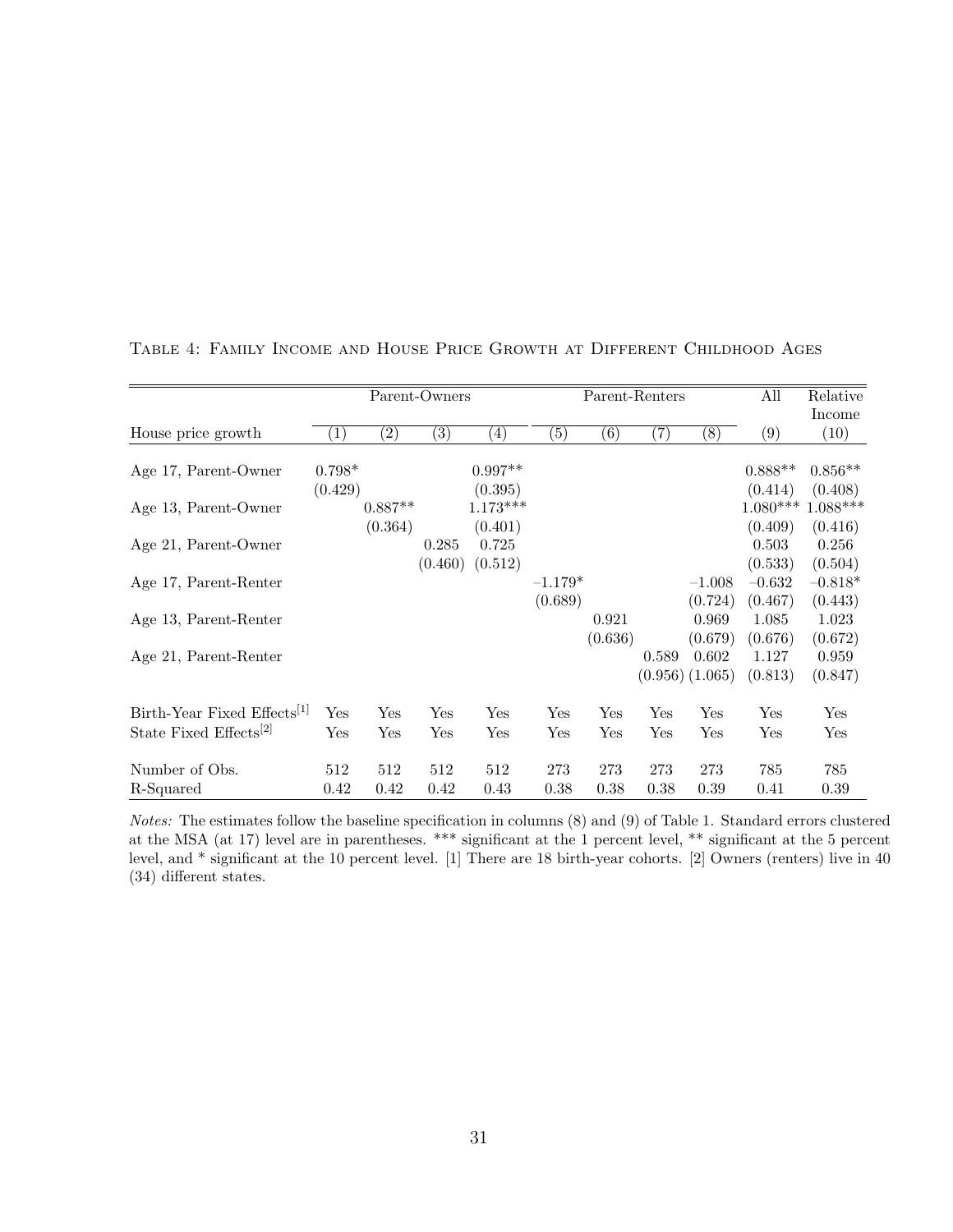|                                            |            | Enrollment | College    |           |          | College        |
|--------------------------------------------|------------|------------|------------|-----------|----------|----------------|
|                                            |            | at Age 19  | Degree     |           |          | Ranking        |
|                                            | Owners     | Renters    | Owners     | Renters   |          | Owners Renters |
|                                            | (1)        | (2)        | (3)        | (4)       | (5)      | (6)            |
|                                            |            |            |            |           |          |                |
| House Price Growth at 17                   | $0.481*$   | $-0.422$   | 0.074      | 0.050     | $0.647*$ | 0.411          |
|                                            | (0.27)     | (0.63)     | (0.24)     | (0.37)    | (0.38)   | (0.47)         |
| Unemployment Rate at 17                    | $3.348**$  | $-1.618$   | 1.663      | $-0.409$  | 3.610    | 3.391          |
|                                            | (1.51)     | (3.18)     | (1.55)     | (1.58)    | (2.34)   | (3.75)         |
| Log. Parent Income, Five-Year avg.         | $0.098*$   | 0.066      | $0.126***$ | 0.027     | 0.068    | 0.095          |
|                                            | (0.06)     | (0.05)     | (0.04)     | (0.04)    | (0.08)   | (0.10)         |
| Log. Parent Nonhousing Wealth              | 0.004      | $0.013*$   | 0.004      | $-0.006$  | 0.002    | $-0.008$       |
|                                            | (0.00)     | (0.01)     | (0.00)     | (0.00)    | (0.01)   | (0.01)         |
| Log. Parent House Value, Five-Year avg.    | $-0.016$   |            | 0.020      |           | $-0.016$ |                |
|                                            | (0.04)     |            | (0.04)     |           | (0.06)   |                |
| Parent College Grad                        | $0.157***$ | $0.264***$ | $0.190***$ | $0.140**$ | 0.085    | $-0.084$       |
|                                            | (0.06)     | (0.10)     | (0.05)     | (0.06)    | (0.09)   | (0.07)         |
| Parent-Renter in Owner Tract               |            | $-0.170$   |            | $-0.056$  |          | $-0.155*$      |
|                                            |            | (0.10)     |            | (0.07)    |          | (0.08)         |
| Parent-Owner in Renter Tract               | 0.113      |            | 0.045      |           | 0.107    |                |
|                                            | (0.07)     |            | (0.06)     |           | (0.14)   |                |
| Log. Median Census Tract House Value at 15 | 0.103      | 0.069      | $0.212***$ | 0.047     | $0.185*$ | 0.123          |
|                                            | (0.07)     | (0.10)     | (0.05)     | (0.04)    | (0.10)   | (0.07)         |
|                                            |            |            |            |           |          |                |
| Birth-Year Fixed Effects <sup>[1]</sup>    | Yes        | Yes        | Yes        | Yes       | Yes      | Yes            |
| State Fixed Effects <sup>[2]</sup>         | Yes        | Yes        | Yes        | Yes       | Yes      | No             |
|                                            |            |            |            |           |          |                |
| Number of Observations                     | 460        | 255        | 460        | 255       | 195      | 44             |
| R-Squared                                  | 0.28       | 0.29       | 0.38       | 0.31      | 0.40     | 0.72           |

#### <span id="page-32-0"></span>Table 5: House Price Growth when Children are 17 Years-Old and Post-Secondary Educational Attainment

*Notes:* The dependent variable in columns  $(1)$ – $(2)$  equals one if a child is enrolled in college at age 19 and has at least 12 years of education at that time. The dependent variable in columns  $(3)-(4)$  equals one if an individual completes college or obtains more education and is zero otherwise. The dependent variable in columns  $(5)$ – $(6)$  equals one if an individual attends a college or university in the top quartile of the school rank distribution, and is zero otherwise. Regressions follow a linear probability model. Additional controls include age and age squared of the parent head of the household, and family size and family size squared for the parents. Standard errors clustered at the MSA (at 17) level are in parentheses. \*\*\* significant at the 1 percent level, \*\* significant at the 5 percent level, and \* significant at the 10 percent level. [1] There are 20 year of birth cohorts in columns (1)–(5) and 15 year of birth cohorts in column (6). [2] Owners live in 34 states in columns (1) and (3) and 29 states in column (5). Renters live in 34 states in columns  $(2)$  and  $(4)$ .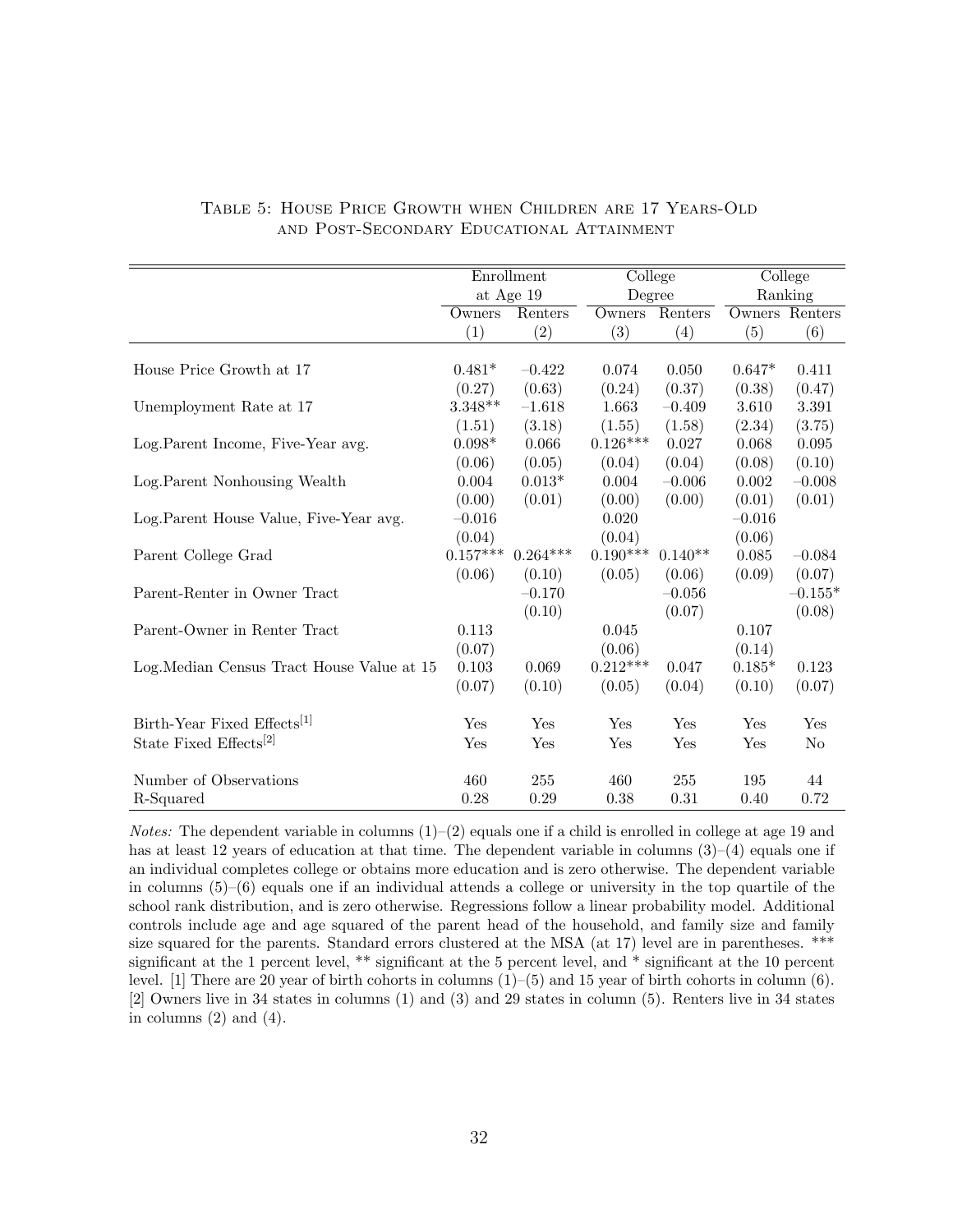<span id="page-33-0"></span>

|                                                                                                                                                                                                                                                                                                                                                                                                                                                                                                                                                                                                                                                                                                                                                                                                                                                                                                                                                                                                                                                                                                                                                                                                                                                                                                                                                                                                                                                                                                                                                                                                                                                                                                                                                                                                                                                                                                     |                       | FAMILY INCOME       |                     |                        |                      | EDUCATION            |                          |                    |                    |
|-----------------------------------------------------------------------------------------------------------------------------------------------------------------------------------------------------------------------------------------------------------------------------------------------------------------------------------------------------------------------------------------------------------------------------------------------------------------------------------------------------------------------------------------------------------------------------------------------------------------------------------------------------------------------------------------------------------------------------------------------------------------------------------------------------------------------------------------------------------------------------------------------------------------------------------------------------------------------------------------------------------------------------------------------------------------------------------------------------------------------------------------------------------------------------------------------------------------------------------------------------------------------------------------------------------------------------------------------------------------------------------------------------------------------------------------------------------------------------------------------------------------------------------------------------------------------------------------------------------------------------------------------------------------------------------------------------------------------------------------------------------------------------------------------------------------------------------------------------------------------------------------------------|-----------------------|---------------------|---------------------|------------------------|----------------------|----------------------|--------------------------|--------------------|--------------------|
|                                                                                                                                                                                                                                                                                                                                                                                                                                                                                                                                                                                                                                                                                                                                                                                                                                                                                                                                                                                                                                                                                                                                                                                                                                                                                                                                                                                                                                                                                                                                                                                                                                                                                                                                                                                                                                                                                                     |                       |                     |                     |                        | Enrollment           | College              |                          | College            |                    |
|                                                                                                                                                                                                                                                                                                                                                                                                                                                                                                                                                                                                                                                                                                                                                                                                                                                                                                                                                                                                                                                                                                                                                                                                                                                                                                                                                                                                                                                                                                                                                                                                                                                                                                                                                                                                                                                                                                     |                       |                     |                     |                        | at Age 19            | Degree               |                          | Ranking            |                    |
|                                                                                                                                                                                                                                                                                                                                                                                                                                                                                                                                                                                                                                                                                                                                                                                                                                                                                                                                                                                                                                                                                                                                                                                                                                                                                                                                                                                                                                                                                                                                                                                                                                                                                                                                                                                                                                                                                                     | Owners                |                     | Renters             | Owners                 | Renters              | Owners Renters       |                          | Owners Renters     |                    |
|                                                                                                                                                                                                                                                                                                                                                                                                                                                                                                                                                                                                                                                                                                                                                                                                                                                                                                                                                                                                                                                                                                                                                                                                                                                                                                                                                                                                                                                                                                                                                                                                                                                                                                                                                                                                                                                                                                     | Ξ                     | $\widehat{\odot}$   | ၹ                   | $\widehat{\mathbb{F}}$ | $\widetilde{\Theta}$ | $\widehat{\circ}$    | $(\overline{z})$         | $\circled{s}$      | ම                  |
| Change in House Value/10,000                                                                                                                                                                                                                                                                                                                                                                                                                                                                                                                                                                                                                                                                                                                                                                                                                                                                                                                                                                                                                                                                                                                                                                                                                                                                                                                                                                                                                                                                                                                                                                                                                                                                                                                                                                                                                                                                        | $0.036**$             | $-0.067$            | $-0.067**$          | 0.026                  | $-0.104**$           | $-0.009$             | $-0.049$                 | $0.034*$           | 0.025              |
|                                                                                                                                                                                                                                                                                                                                                                                                                                                                                                                                                                                                                                                                                                                                                                                                                                                                                                                                                                                                                                                                                                                                                                                                                                                                                                                                                                                                                                                                                                                                                                                                                                                                                                                                                                                                                                                                                                     | (0.018)               | (0.058)             | (0.034)             | (0.02)                 | (0.04)               | (0.02)               | (0.03)                   | (0.02)             | (0.03)             |
| Unemployment Rate at 17                                                                                                                                                                                                                                                                                                                                                                                                                                                                                                                                                                                                                                                                                                                                                                                                                                                                                                                                                                                                                                                                                                                                                                                                                                                                                                                                                                                                                                                                                                                                                                                                                                                                                                                                                                                                                                                                             | $-2.186$              | 2.608               | 0.456               | $2.997*$               | $-1.992$             | 1.249                | $-1.194$                 | 3.475              | 3.012              |
| Log.Parent Income, Five-Year avg.                                                                                                                                                                                                                                                                                                                                                                                                                                                                                                                                                                                                                                                                                                                                                                                                                                                                                                                                                                                                                                                                                                                                                                                                                                                                                                                                                                                                                                                                                                                                                                                                                                                                                                                                                                                                                                                                   | $0.320***$<br>(2.402) | (3.360)<br>0.133    | (3.915)<br>0.154    | $0.097*$<br>(1.54)     | (2.79)<br>0.068      | $0.126***$<br>(1.55) | $\big(1.67\big)\\ 0.028$ | 0.064<br>(2.18)    | (3.82)<br>0.087    |
|                                                                                                                                                                                                                                                                                                                                                                                                                                                                                                                                                                                                                                                                                                                                                                                                                                                                                                                                                                                                                                                                                                                                                                                                                                                                                                                                                                                                                                                                                                                                                                                                                                                                                                                                                                                                                                                                                                     | (0.090)               | (0.089)             | (0.100)             | (0.06)                 | (0.05)               | (0.04)               | (0.04)                   | (0.08)             | (0.10)             |
| Log.Parent Nonhousing Wealth                                                                                                                                                                                                                                                                                                                                                                                                                                                                                                                                                                                                                                                                                                                                                                                                                                                                                                                                                                                                                                                                                                                                                                                                                                                                                                                                                                                                                                                                                                                                                                                                                                                                                                                                                                                                                                                                        | 0.004                 | $0.012*$            | 0.012               | 0.004                  | $0.013*$             | 0.004                | $-0.006$                 | 0.002              | $-0.009$           |
|                                                                                                                                                                                                                                                                                                                                                                                                                                                                                                                                                                                                                                                                                                                                                                                                                                                                                                                                                                                                                                                                                                                                                                                                                                                                                                                                                                                                                                                                                                                                                                                                                                                                                                                                                                                                                                                                                                     | (0.006)               | (0.007)             | (0.008)             | (0.00)                 | (0.01)               | (0.00)               | (0.00)                   | (0.01)             | (0.01)             |
| Log.Parent House Value, Five-Year avg.                                                                                                                                                                                                                                                                                                                                                                                                                                                                                                                                                                                                                                                                                                                                                                                                                                                                                                                                                                                                                                                                                                                                                                                                                                                                                                                                                                                                                                                                                                                                                                                                                                                                                                                                                                                                                                                              | (0.051)<br>0.002      |                     |                     | $-0.017$<br>(0.04)     |                      | 0.022<br>(0.04)      |                          | $-0.015$<br>(0.06) |                    |
| Parent College Grad                                                                                                                                                                                                                                                                                                                                                                                                                                                                                                                                                                                                                                                                                                                                                                                                                                                                                                                                                                                                                                                                                                                                                                                                                                                                                                                                                                                                                                                                                                                                                                                                                                                                                                                                                                                                                                                                                 | 0.069                 | 0.019               | $-0.063$            | $0.158***$             | $0.257***$           | $0.191***$           | $0.132***$               | 0.080              | $-0.100$           |
|                                                                                                                                                                                                                                                                                                                                                                                                                                                                                                                                                                                                                                                                                                                                                                                                                                                                                                                                                                                                                                                                                                                                                                                                                                                                                                                                                                                                                                                                                                                                                                                                                                                                                                                                                                                                                                                                                                     | (0.067)               | (0.181)             | (0.199)             | (0.06)                 | (0.09)               | (0.05)               | (0.06)                   | (0.09)             | (0.09)             |
| Parent-Renter in Owner Tract                                                                                                                                                                                                                                                                                                                                                                                                                                                                                                                                                                                                                                                                                                                                                                                                                                                                                                                                                                                                                                                                                                                                                                                                                                                                                                                                                                                                                                                                                                                                                                                                                                                                                                                                                                                                                                                                        | 0.000                 | (0.124)<br>0.129    | (0.122)<br>0.165    |                        | $0.174*$<br>(0.10)   |                      | $-0.059$<br>(0.07)       |                    | $-0.143$<br>(0.08) |
| Parent-Owner in Renter Tract                                                                                                                                                                                                                                                                                                                                                                                                                                                                                                                                                                                                                                                                                                                                                                                                                                                                                                                                                                                                                                                                                                                                                                                                                                                                                                                                                                                                                                                                                                                                                                                                                                                                                                                                                                                                                                                                        | $-0.161$              |                     |                     | 0.115                  |                      | 0.041                |                          | 0.115              |                    |
|                                                                                                                                                                                                                                                                                                                                                                                                                                                                                                                                                                                                                                                                                                                                                                                                                                                                                                                                                                                                                                                                                                                                                                                                                                                                                                                                                                                                                                                                                                                                                                                                                                                                                                                                                                                                                                                                                                     | (0.135)               |                     |                     | (0.07)                 |                      | (0.06)               |                          | (0.14)             |                    |
| Log.Median Census Tract House Value at 15 0.271***                                                                                                                                                                                                                                                                                                                                                                                                                                                                                                                                                                                                                                                                                                                                                                                                                                                                                                                                                                                                                                                                                                                                                                                                                                                                                                                                                                                                                                                                                                                                                                                                                                                                                                                                                                                                                                                  |                       | $0.253***$          | $0.153***$          | 0.101                  | $0.070\,$            | $0.207***$           | 0.045                    | $0.173*$           | 0.110              |
|                                                                                                                                                                                                                                                                                                                                                                                                                                                                                                                                                                                                                                                                                                                                                                                                                                                                                                                                                                                                                                                                                                                                                                                                                                                                                                                                                                                                                                                                                                                                                                                                                                                                                                                                                                                                                                                                                                     | (0.089)               | (0.073)             | (0.070)             | (0.07)                 | (0.10)               | (0.05)               | (0.05)                   | (0.10)             | (0.07)             |
| Unemployment Rate in 2006                                                                                                                                                                                                                                                                                                                                                                                                                                                                                                                                                                                                                                                                                                                                                                                                                                                                                                                                                                                                                                                                                                                                                                                                                                                                                                                                                                                                                                                                                                                                                                                                                                                                                                                                                                                                                                                                           | $-0.020$              | $-0.179*$           | $-0.177$            |                        |                      |                      |                          |                    |                    |
|                                                                                                                                                                                                                                                                                                                                                                                                                                                                                                                                                                                                                                                                                                                                                                                                                                                                                                                                                                                                                                                                                                                                                                                                                                                                                                                                                                                                                                                                                                                                                                                                                                                                                                                                                                                                                                                                                                     | (0.036)               | (0.095)             | (0.112)             |                        |                      |                      |                          |                    |                    |
| MSA Income Growth in 2006                                                                                                                                                                                                                                                                                                                                                                                                                                                                                                                                                                                                                                                                                                                                                                                                                                                                                                                                                                                                                                                                                                                                                                                                                                                                                                                                                                                                                                                                                                                                                                                                                                                                                                                                                                                                                                                                           | (0.393)<br>0.507      | $-0.515$<br>(0.507) | $-0.372$<br>(0.531) |                        |                      |                      |                          |                    |                    |
| Birth-Year Fixed Effects[1]                                                                                                                                                                                                                                                                                                                                                                                                                                                                                                                                                                                                                                                                                                                                                                                                                                                                                                                                                                                                                                                                                                                                                                                                                                                                                                                                                                                                                                                                                                                                                                                                                                                                                                                                                                                                                                                                         | Yes                   | Yes                 | Yes                 | Yes                    | ${\rm Yes}$          | ${\rm Yes}$          | ${\rm Yes}$              | ${\rm Yes}$        | Yes                |
| State Fixed Effects <sup>[2]</sup>                                                                                                                                                                                                                                                                                                                                                                                                                                                                                                                                                                                                                                                                                                                                                                                                                                                                                                                                                                                                                                                                                                                                                                                                                                                                                                                                                                                                                                                                                                                                                                                                                                                                                                                                                                                                                                                                  | Yes                   | ${\rm Yes}$         | ${\rm Yes}$         | Yes                    | Yes                  | $Y$ es               | $Y$ es                   | Yes                | $\overline{N}$     |
| Number of Observations                                                                                                                                                                                                                                                                                                                                                                                                                                                                                                                                                                                                                                                                                                                                                                                                                                                                                                                                                                                                                                                                                                                                                                                                                                                                                                                                                                                                                                                                                                                                                                                                                                                                                                                                                                                                                                                                              | 582                   | 310                 | 264                 | 460                    | 255                  | 460                  | 255                      | 195                | $\overline{4}$     |
| R-Squared                                                                                                                                                                                                                                                                                                                                                                                                                                                                                                                                                                                                                                                                                                                                                                                                                                                                                                                                                                                                                                                                                                                                                                                                                                                                                                                                                                                                                                                                                                                                                                                                                                                                                                                                                                                                                                                                                           | $0.40$                | 0.38                | 0.41                | 0.28                   | 0.30                 | 0.38                 | 0.32                     | 0.40               | 0.72               |
| <i>Notes</i> : In columns (1)-(3), we estimate $y_i^{bl} = \alpha + \beta \Delta H_i^{17} + \mathbf{X}_i^{17} \Omega + \delta u_i^{17} + v_b + v_l + \epsilon_i$ , where $\Delta H_i^{17}$ denotes exogenous changes in house values (divided<br>by 10,000) when child <i>i</i> was 17 or $g_l^{17} \times H_i^{15}$ . Th<br>value when their child was 15. In column (2) for renters, $H_1^{p_1 l_3}$ is real median home value in the census tract where the respondent and parent lived at age<br>15. In column (3) we assume annual rental payments represent 5 percent of home values and calculate $H_i^{p,15}$ as parents' real annual rent at age 15 divided<br>errors clustered at the MSA (at 17) level are in parentheses. *** significant at the 1 percent level, ** significant at the 5 percent level, and * significant at<br>by 0.05. Columns (4)-(9) are linear probability regressions for children's educational outcomes. All columns for renters use the first approach to measure $\Delta H_i^{p,17}$ . The dependent variable in columns (4)-(5) equals one<br>$(6)-(7)$ equals one if an individual completes college or more education and is zero otherwise. The dependent variable in<br>controls for all columns include age and age squared of the parent head of the household, and family size and family size squared for the parents. Standard<br>20 birth-year cohorts in all columns except column (9) which has 15. [2] Owners live in 41 states in column (1), 39 in<br>columns $(8)-(9)$ equals one if an individual attends a college or university in the top quartile of the school rank distribution, and is zero otherwise. Additional<br>in column (8). Renters live in 34 states in columns $(2)$ , $(3)$ , $(5)$ , and $(7)$ .<br>The dependent variable in columns<br>the 10 percent level. [1] There are<br>columns $(4)$ and $(6)$ , and 29 states |                       |                     |                     |                        |                      |                      |                          |                    |                    |

TABLE 6: CHANGES IN HOUSE VALUES AT AGE 17 AND CHILDREN'S COLLEGE OUTCOMES Table 6: Changes in House Values at Age 17 and Children's College Outcomes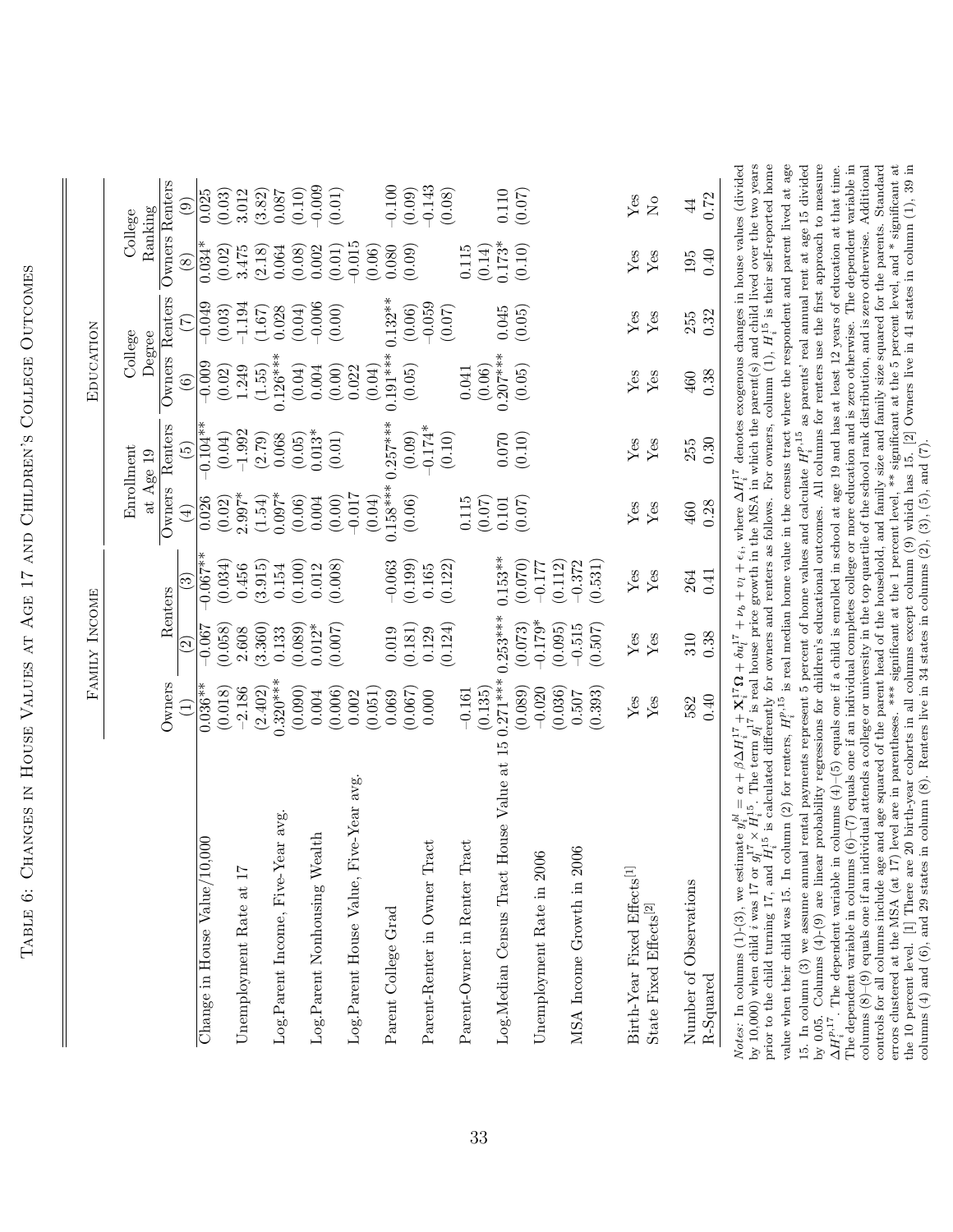# Appendices

## <span id="page-34-0"></span>A Data Construction and Summary Statistics

#### Parent-Child Matching and the Final Matched Sample

In the 2007 PSID survey, there are about 6,000 respondents who are 25–65 years-old (we keep respondents from both the representative sample and the low-income sample). We are able to match 3,571 of these respondents to their parents. About 1,805 of these matches have information regarding the MSA they were living in at age 17. For 1,018 of them, those who were 17 years-old in the period 1979–1999, we can construct house appreciation measures when they were 17. Some additional observations are lost because of missing or invalid income or parental wealth records.

#### Data Matching

The PSID maintains Geocode Match Files that contain the identifiers necessary to link the main PSID data to other datasets that contain information on the characteristics of respondents' neighborhoods, metropolitan areas, or counties. These geocode data are highly sensitive, usually pinpoint the census tract in which families live, and are available only under a special contractual agreement with the PSID that is designed to protect the respondents' anonymity. Using these data, we identify the MSA children lived in during the year they turned 17 and merge the relevant MSA data on, among other things, house prices, unemployment, and income.

#### Income

The family income data we use are the sum of head of household's and any spouse's taxable income (earnings, asset income, net profit, and business income), transfer income, social security income, plus taxable income, transfer income, and social security income from other family members. To obtain children's earnings as adults we average reported family income for the 2005 and 2007 survey years. Reported income in these surveys covers the 2004 and 2006 calendar years, respectively. In addition, we ensure children are household heads in both 2005 and 2007, but include those children with only one year of available income data. The results are similar if only the children's 2006 income is used. Parent's family income is averaged over a five-year period centered around the year their child is 17 years-old to better capture their permanent income. For example, if a child turned 17 in 1988, we use his/her parent's income data for 1986 to 1990. Note, however, that for younger children the number of observations used to calculate average family income may be as low as three because the PSID becomes biennial after 1997. The median family income (in 2000 dollars) for the children (respondents) is roughly \$48,000, and is about \$20,000 higher for their parents. Parental income might appear high, but it is a five-year average, so transitory variations are attenuated. Family income is also calculated close to the income peak over the life cycle for most parents, while we observe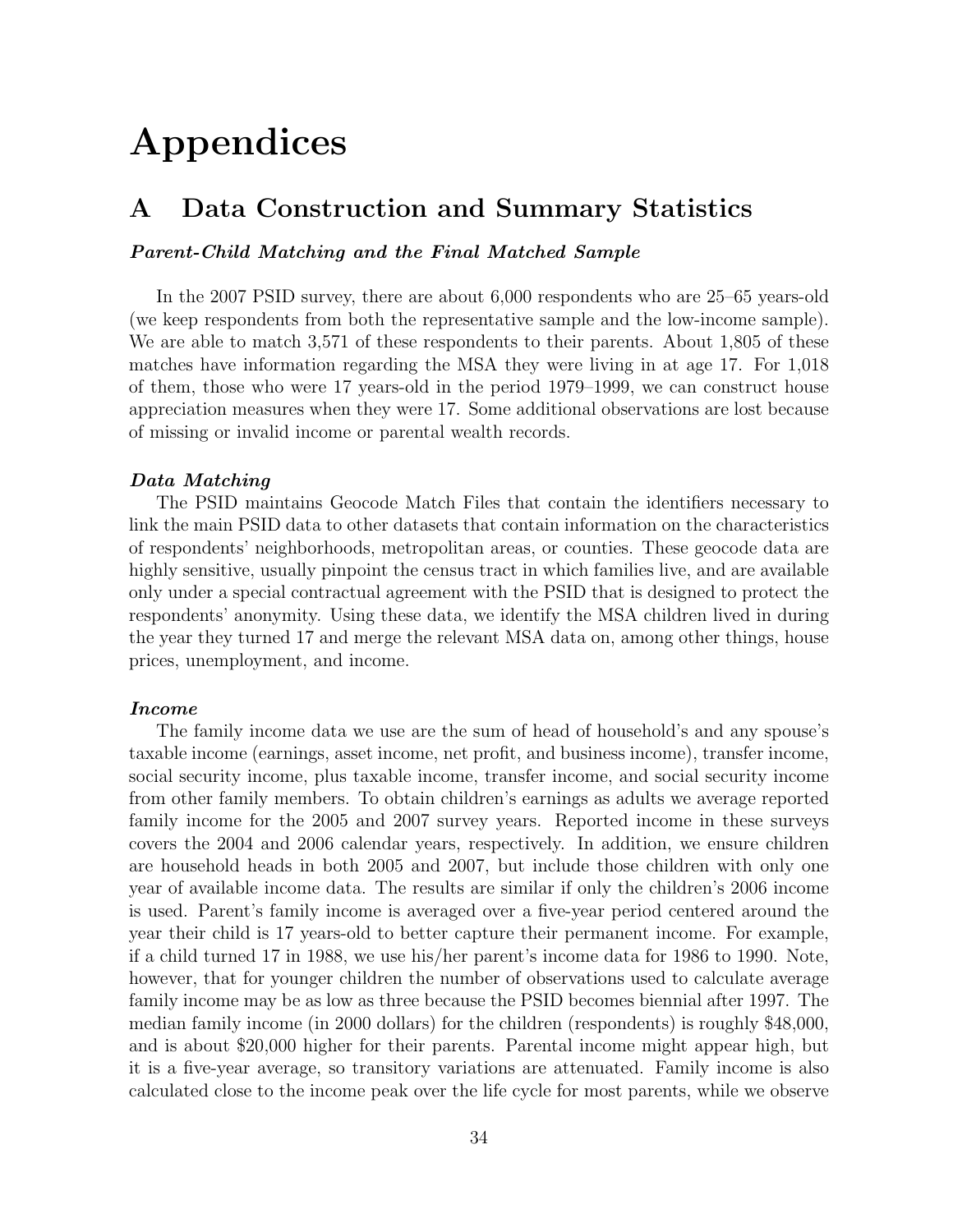their children's earnings at a younger age.

#### House Prices

MSA house price appreciation data come from the Federal Housing Finance Agency (FHFA). Since MSA-level house price indices from the FHFA start in the late 1970s we are able to include respondents who turned 17 years-old between 1979 and 1999 (the median year is 1990, and the respondents are 25–45 years old in 2007), and live in 134 different MSAs. We would like to include children who turned 17 years-old before 1979, but our estimation setup and the availability of MSA house price data prevent the inclusion of these additional children.

There is great variation in house price growth in our sample: two-year mean real growth is 3 percent, with a 10 percentage point standard deviation. The maximum real price decline over a two-year period is 28 percent and occurred in the Eugene-Springfield (Oregon) MSA in 1981, while the maximum appreciation, 39 percent, took place in the Boston (Massachusetts) MSA in 1986. We use the all-item-less-housing CPI to deflate house prices.

#### Parental Wealth

The PSID started collecting financial wealth data in 1984 at five-year intervals up to 1999 and biennially afterwards. These data are available as part of the so-called PSID wealth supplements. We use the observation of parents' nonhousing wealth (wealth excluding housing equity) closest to, and if possible before, the year their respondent child turns 17. We prefer to use a parent's nonhousing wealth before their child turns 17 since nonhousing wealth may appear low when using a forward observation if parents have already paid for college with nonhousing-related assets. However, for children who turn 17 years-old before 1984 (about 18 percent of the sample), using prior wealth data for their parents is not possible, so we use their parents' 1984 wealth information instead. Our results are similar when we omit these parent/child pairs from our analysis. Mean and median nonhousing wealth (2000 dollars) are approximately \$190,000 and \$37,000, respectively.

We also include parents' self-reported home values in some specifications as a proxy for housing wealth. Home values are reported by homeowners in every survey year and we use an average over a five-year period centered around the year the child turns 17, although the results are similar using one-year house values. Average and median home values in our sample are about \$164,500 and \$99,000 (2000 dollars), respectively.

#### Local Area Unemployment and Income Data

We collect MSA-level data on unemployment rates from the Bureau of Labor Statistics in the year the respondent turned 17 to control for local economic conditions at the time most college decisions occur. In order not to lose too many observations, we supplement missing MSA-level unemployment rates with county-level data, if available, or statelevel data. Otherwise, roughly 20 percent of our parent-child pairs would be lost. The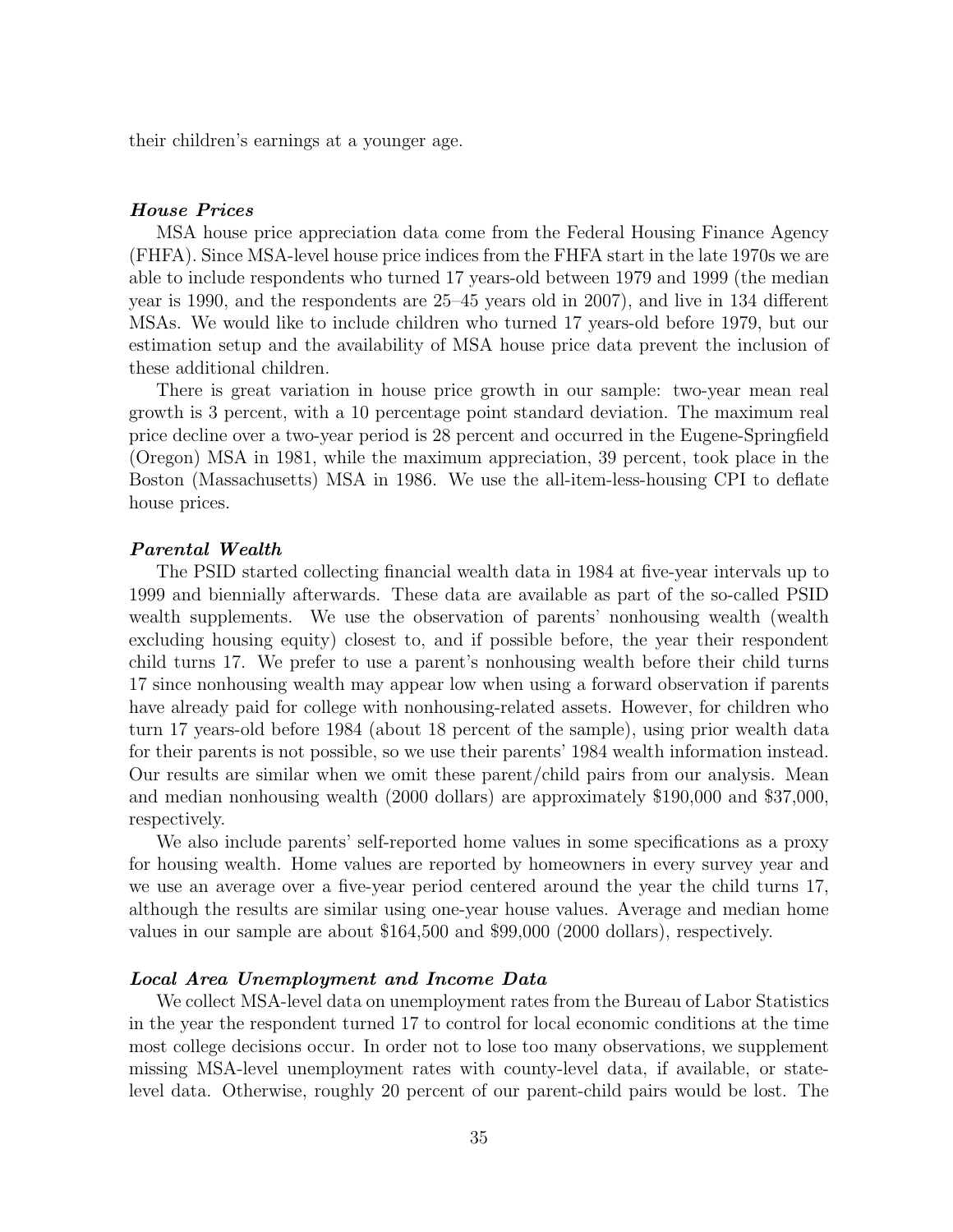average unemployment rate the year respondents turn 17 is 6.2 percent, with a standard deviation of roughly 2 percentage points. To control for economic conditions at the time children's earnings are measured, we also collect unemployment rates in the MSA where the respondent lived in 2006, and supply missing values analogously. The average unemployment rate in 2006 is 4.6 percent with a standard deviation of one percentage point. We also include income growth in the MSA where the respondent lived in 2006; these data come from the Bureau of Economic Analysis (any missing values are replaced with the applicable state-level income growth data). Average income growth in 2006 is 4 percent with a standard deviation of two percentage points.

#### Local Area Homeownership and House Values

We obtain homeownership information at the census tract level using data from the decennial U.S. census. Among the 1980, 1990, and 2000 censuses we use the data from the closest census year to the year a child turned 17, and classify parents' housing tenure status as follows: a parent is an atypical owner if he/she owns a house in a renter-dominated census tract (a tract where the homeownership rate is below the 25th percentile of homeownership rates across all U.S. Census tracts). Similarly, a parent is an atypical renter if the parent rents in an owner-dominated tract (a tract where the homeownership rate is above the 75th percentile of homeownership rates across tracts). About 5 percent of parents in our sample are renters in owner-dominated tracts and 10 percent are owners in renter-dominated tracts.

We also obtain median home values at the census tract level. Starting with the closest census year to the year the child turns 15, we use house price indices at the MSAlevel to project median home values to the exact year the child turned 15. If census tract identifiers are not available in the PSID, we use the median MSA-level home value instead. The average median home value across census tracts is \$132,566, with a standard deviation of \$91,183. We use age 15 instead of age 17 because this variable is used to construct exogenous changes in home values, and age 15 is the initial point.

#### Additional Summary Statistics

Further summary statistics, using the PSID family (household) weights, are reported in Table [A.1.](#page-38-0) When the respondent children's income is measured, their ages range from 25 to 45 years (the median age is 35). The median family size for children is two, 49 percent are homeowners, 69 percent are males, 18 percent are black, 38 percent are married, 35 percent have at least a college degree, and on average they have about 14 years of completed education. In the PSID, the head of the household is always the adult male living in the residence unless there is no male present or he is incapacitated. In addition, heads of households who are black include those individuals who identify as biracial. As a result, the percentage of black respondents in our sample is slightly higher than in U.S. population statistics. Parents' age when children were 17 years-old ranges from 32–65 years old (the median age is 44), parental family size is four, and 77 percent of parents are homeowners when their children are 17.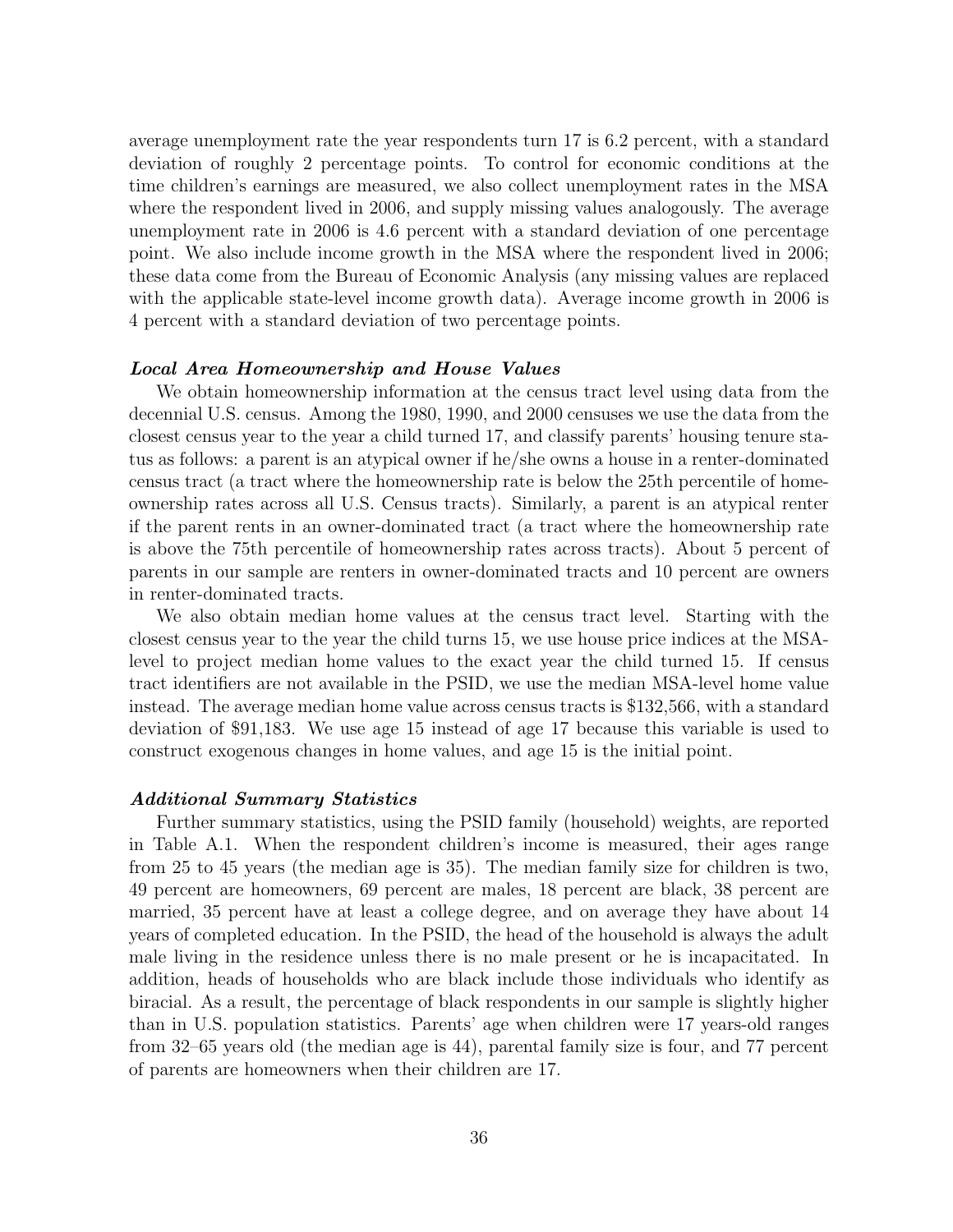#### Constructing School Rank Data

Recently, the PSID released data on the post-secondary school attended (if any) by the household head (and spouse). These data are available under a confidential and restricted data agreement with the PSID and include the necessary identifiers to link the schools to relevant educational statistics from Integrated Post-Secondary Education System (IPEDS) and other sources. From 1975 to 1985 these data were asked of any head/spouse that attended at least some college, while from 1986 onward college information was collected only for those individuals that completed college. Additional information about these data can be found at [http://simba.isr.umich.edu/restricted/](http://simba.isr.umich.edu/restricted/docs/NationalCenterEducation/ipeds75_11intro.pdf) [docs/NationalCenterEducation/ipeds75\\_11intro.pdf](http://simba.isr.umich.edu/restricted/docs/NationalCenterEducation/ipeds75_11intro.pdf).

To generate the school rank variable, we collected institution-level 25th and the 75th percentile scores for SAT I Verbal and SAT I Math tests from IPEDS for the survey year 2001. The final rank variable is based on the average of three slightly different approaches for measuring school rank. The first measure was constructed using only the verbal SAT exam scores. In particular, the 25th and 75th percentile scores from each institution are added together and then sorted from highest to lowest with the school with the highest value getting a rank of one and so on. Ties are broken based on the school's ratio of the 75th percentile score to the 25th percentile score. The second measure of school rank adds the 25th and 75th percentiles of both the math and verbal SAT scores by school and orders them from highest to lowest and assigns ranks accordingly. Ties are again broken using the ratio of scores—in this case the ratio of the sum of the 25th percentile scores to the sum of the 75th percentile scores. The final rank measure is constructed using only the 75th percentile of the verbal and math scores for each school. The institution with the largest sum of the 75th percentile scores received the highest rank and so on, and if two institutions had the same sum, the tie was broken based on the ratio used for breaking ties in the second ranking approach. We obtained the final rank for each institution by averaging the three scores, ordering them from lowest to highest, and assigning the appropriate rank.

Using this procedure, the top-ten ranked schools from high to low are the California Institute of Technology, Harvard University, Massachusetts Institute of Technology, Swarthmore College, Stanford University, Harvey Mudd College, Princeton University, Pomona College, Dartmouth College, and Amherst College. These top schools are consistent with the top schools in closely followed U.S. college rankings such as those from U.S. News and World Report. Indeed, the correlation between our rank measure and that of U.S News is between 0.8 and 0.9. U.S News ranks colleges versus universities separately. These correlations are calculated based on matching the institutions in our sample to those available in the respective U.S News rankings. Our approach allows us to rank more schools than are followed by U.S News. These results suggest that our school ranking approach is reasonable.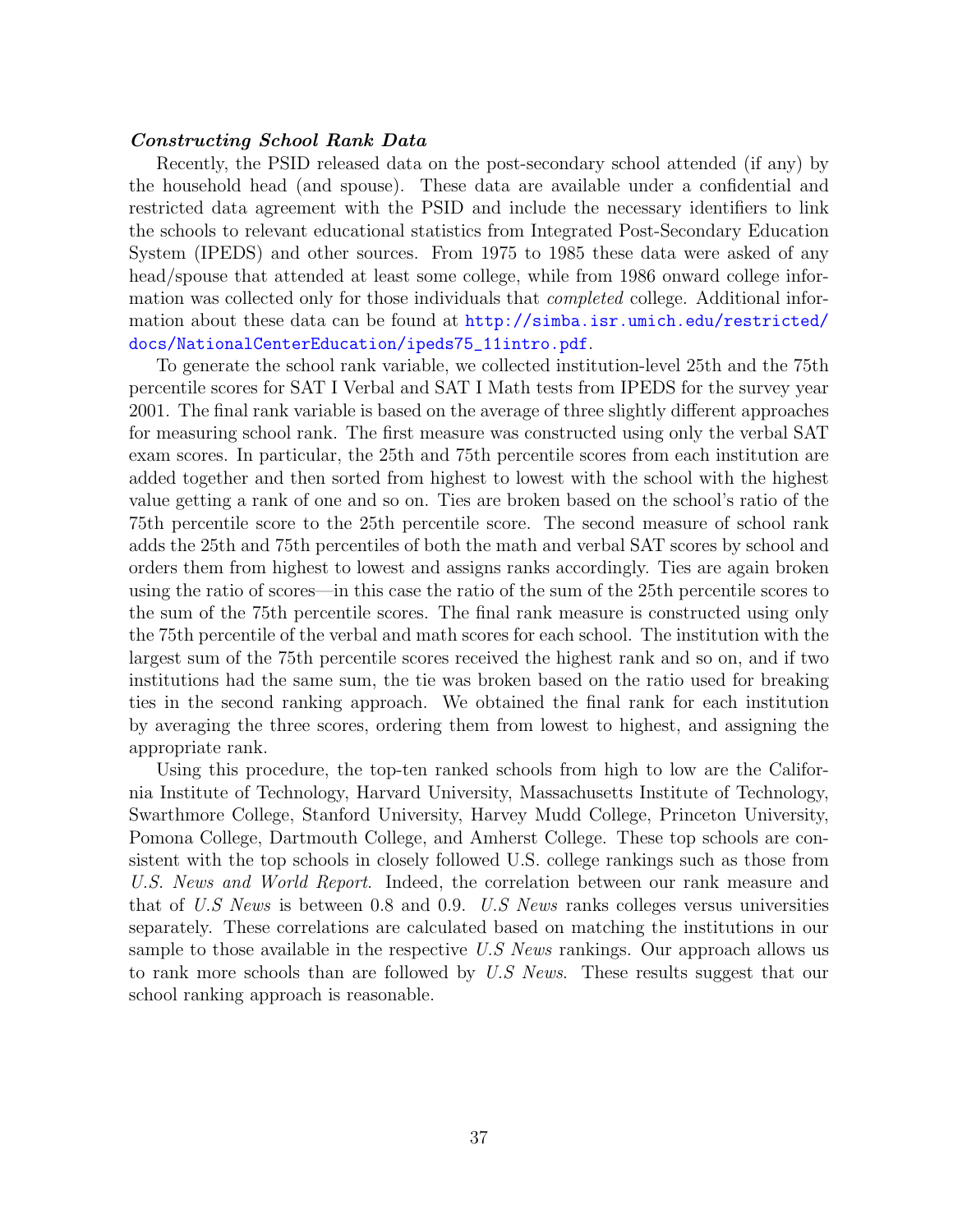<span id="page-38-0"></span>

| Respondent, Child<br>$\overline{25}$<br>34.56<br>5.46<br>45<br>$892\,$<br>Age<br>Male Head<br>0.69<br>0.46<br>$\boldsymbol{0}$<br>$\mathbf{1}$<br>$892\,$<br>2.26<br>Family Size<br>1.43<br>9<br>$892\,$<br>1<br>2.23<br>Completed School Years<br>13.9<br>17<br>$892\,$<br>$\overline{0}$<br>0.35<br>College or Higher<br>0.48<br>$\mathbf{1}$<br>$892\,$<br>$\overline{0}$<br>0.18<br>0.38<br>1<br>891<br><b>Black</b><br>$\overline{0}$<br>0.38<br>0.48<br>Married<br>$\mathbf{1}$<br>$892\,$<br>$\overline{0}$<br>Family Income $(2005-2007 \text{ avg.})^1$<br>60,573<br>$892\,$<br>57,350<br>633,714<br>554<br>Log.Family Income<br>10.68<br>0.84<br>6.32<br>$892\,$<br>13.36<br>Labor Income $(2005-2007 \text{ avg.})^1$<br>45,239<br>376400<br>$892\,$<br>44,632<br>$\boldsymbol{0}$<br>Log.Labor Income<br>10.32<br>2.40<br>12.83<br>866<br>1.08<br>Year Turned 17<br>1988.53<br>5.43<br>$892\,$<br>1979<br>1999<br>0.49<br>0.5<br>$892\,$<br>Homeowner<br>$\boldsymbol{0}$<br>1<br>Parents (Head)<br>$\overline{32}$<br>5.9<br>892<br>44.82<br>65<br>Age<br>Male Head<br>0.87<br>0.33<br>$\mathbf{1}$<br>$892\,$<br>$\boldsymbol{0}$<br>4.02<br>12<br>Family Size<br>1.38<br>$892\,$<br>1<br>3<br>Completed School Years<br>13.68<br>2.38<br>17<br>$892\,$<br>College or Higher<br>0.23<br>0.42<br>$\mathbf 1$<br>$892\,$<br>0<br>0.19<br>0.39<br><b>Black</b><br>$\mathbf{1}$<br>891<br>0<br>0.77<br>Married<br>0.42<br>$\mathbf 1$<br>$892\,$<br>$\overline{0}$<br>0.22<br>$\mathbf{1}$<br>Parent-Renter in Owner tract<br>0.05<br>$892\,$<br>0<br>0.1<br>$\rm 0.3$<br>892<br>$\mathbf{1}$<br>Parent-Owner in Renter Tract<br>$\theta$<br>76,414<br>$892\,$<br>Family Income (Five-Year avg.)<br>57,457<br>696<br>746,908<br>Log.Family Income (Five-Year avg.)<br>11.01<br>0.76<br>$892\,$<br>6.55<br>13.52<br>House Value (Five-Year avg.)<br>164,513<br>521,875<br>8,193,191<br>$892\,$<br>$\boldsymbol{0}$<br>Log.House Value<br>9.06<br>5.01<br>$892\,$<br>$\boldsymbol{0}$<br>15.92<br>Nonhousing Wealth<br>189,567<br>$-330,158$<br>$892\,$<br>884,467<br>14,325,951<br>Log. Nonhousing Wealth<br>$-12.71$<br>$892\,$<br>8.57<br>5.88<br>16.48<br>Homeowner, Parent<br>0.77<br>0.42<br>$892\,$<br>$\boldsymbol{0}$<br>1<br>8.07<br>6.54<br>29<br>$892\,$<br>Tenure<br>$\boldsymbol{0}$<br>Tenure (Owners)<br>9.14<br>6.49<br>582<br>$\overline{0}$<br>29<br>5.33<br>4.47<br>19<br>$310\,$<br>Tenure (Renters)<br>$\boldsymbol{0}$<br>MSA-level variables<br>6.19<br>2.37<br>$\overline{2.2}$<br>$\overline{20.82}$<br>892<br>MSA unemployment rate at age 17<br>0.1<br>0.03<br>$-0.28$<br>$0.39\,$<br>892<br>Two-year house price gr. (baseline)<br>One-year house price gr.<br>0.01<br>$0.05\,$<br>0.23<br>$892\,$<br>$-0.14$<br>Four-year house price gr.<br>$0.05\,$<br>0.17<br>$-0.45$<br>0.65<br>892<br>0.06<br>0.89<br>Cumulative house price gr.<br>0.19<br>$-0.49$<br>892<br>(based on tenure)<br>Two-year unpredicted h. price gr. (residual 1)<br>0.08<br>$-0.26$<br>0.30<br>892<br>$\theta$<br>Two-year unpredicted h. price gr. (residual 2)<br>0.06<br>$-0.23$<br>0.21<br>892<br>0<br>Two-year unpredicted h. price gr. (residual 3)<br>$\overline{0}$<br>$0.05\,$<br>$-0.23$<br>0.21<br>792<br>MSA Unemployment 2006<br>4.57<br>1.01<br>$2.4\,$<br>9.21<br>892<br>MSA Income Growth 2006<br>0.04<br>$0.02\,$<br>$-0.02\,$<br>$0.09\,$<br>892 | Variable                                  | Mean    | Std. Dev. | Min.   | Max.    | $\mathbf N$ |
|--------------------------------------------------------------------------------------------------------------------------------------------------------------------------------------------------------------------------------------------------------------------------------------------------------------------------------------------------------------------------------------------------------------------------------------------------------------------------------------------------------------------------------------------------------------------------------------------------------------------------------------------------------------------------------------------------------------------------------------------------------------------------------------------------------------------------------------------------------------------------------------------------------------------------------------------------------------------------------------------------------------------------------------------------------------------------------------------------------------------------------------------------------------------------------------------------------------------------------------------------------------------------------------------------------------------------------------------------------------------------------------------------------------------------------------------------------------------------------------------------------------------------------------------------------------------------------------------------------------------------------------------------------------------------------------------------------------------------------------------------------------------------------------------------------------------------------------------------------------------------------------------------------------------------------------------------------------------------------------------------------------------------------------------------------------------------------------------------------------------------------------------------------------------------------------------------------------------------------------------------------------------------------------------------------------------------------------------------------------------------------------------------------------------------------------------------------------------------------------------------------------------------------------------------------------------------------------------------------------------------------------------------------------------------------------------------------------------------------------------------------------------------------------------------------------------------------------------------------------------------------------------------------------------------------------------------------------------------------------------------------------------------------------------------------------------------------------------------------------------------------------------------------------------------------------------------------------------------------------------------------------------------------------------------------------------------------------------------------------------------------|-------------------------------------------|---------|-----------|--------|---------|-------------|
|                                                                                                                                                                                                                                                                                                                                                                                                                                                                                                                                                                                                                                                                                                                                                                                                                                                                                                                                                                                                                                                                                                                                                                                                                                                                                                                                                                                                                                                                                                                                                                                                                                                                                                                                                                                                                                                                                                                                                                                                                                                                                                                                                                                                                                                                                                                                                                                                                                                                                                                                                                                                                                                                                                                                                                                                                                                                                                                                                                                                                                                                                                                                                                                                                                                                                                                                                                                |                                           |         |           |        |         |             |
|                                                                                                                                                                                                                                                                                                                                                                                                                                                                                                                                                                                                                                                                                                                                                                                                                                                                                                                                                                                                                                                                                                                                                                                                                                                                                                                                                                                                                                                                                                                                                                                                                                                                                                                                                                                                                                                                                                                                                                                                                                                                                                                                                                                                                                                                                                                                                                                                                                                                                                                                                                                                                                                                                                                                                                                                                                                                                                                                                                                                                                                                                                                                                                                                                                                                                                                                                                                |                                           |         |           |        |         |             |
|                                                                                                                                                                                                                                                                                                                                                                                                                                                                                                                                                                                                                                                                                                                                                                                                                                                                                                                                                                                                                                                                                                                                                                                                                                                                                                                                                                                                                                                                                                                                                                                                                                                                                                                                                                                                                                                                                                                                                                                                                                                                                                                                                                                                                                                                                                                                                                                                                                                                                                                                                                                                                                                                                                                                                                                                                                                                                                                                                                                                                                                                                                                                                                                                                                                                                                                                                                                |                                           |         |           |        |         |             |
|                                                                                                                                                                                                                                                                                                                                                                                                                                                                                                                                                                                                                                                                                                                                                                                                                                                                                                                                                                                                                                                                                                                                                                                                                                                                                                                                                                                                                                                                                                                                                                                                                                                                                                                                                                                                                                                                                                                                                                                                                                                                                                                                                                                                                                                                                                                                                                                                                                                                                                                                                                                                                                                                                                                                                                                                                                                                                                                                                                                                                                                                                                                                                                                                                                                                                                                                                                                |                                           |         |           |        |         |             |
|                                                                                                                                                                                                                                                                                                                                                                                                                                                                                                                                                                                                                                                                                                                                                                                                                                                                                                                                                                                                                                                                                                                                                                                                                                                                                                                                                                                                                                                                                                                                                                                                                                                                                                                                                                                                                                                                                                                                                                                                                                                                                                                                                                                                                                                                                                                                                                                                                                                                                                                                                                                                                                                                                                                                                                                                                                                                                                                                                                                                                                                                                                                                                                                                                                                                                                                                                                                |                                           |         |           |        |         |             |
|                                                                                                                                                                                                                                                                                                                                                                                                                                                                                                                                                                                                                                                                                                                                                                                                                                                                                                                                                                                                                                                                                                                                                                                                                                                                                                                                                                                                                                                                                                                                                                                                                                                                                                                                                                                                                                                                                                                                                                                                                                                                                                                                                                                                                                                                                                                                                                                                                                                                                                                                                                                                                                                                                                                                                                                                                                                                                                                                                                                                                                                                                                                                                                                                                                                                                                                                                                                |                                           |         |           |        |         |             |
|                                                                                                                                                                                                                                                                                                                                                                                                                                                                                                                                                                                                                                                                                                                                                                                                                                                                                                                                                                                                                                                                                                                                                                                                                                                                                                                                                                                                                                                                                                                                                                                                                                                                                                                                                                                                                                                                                                                                                                                                                                                                                                                                                                                                                                                                                                                                                                                                                                                                                                                                                                                                                                                                                                                                                                                                                                                                                                                                                                                                                                                                                                                                                                                                                                                                                                                                                                                |                                           |         |           |        |         |             |
|                                                                                                                                                                                                                                                                                                                                                                                                                                                                                                                                                                                                                                                                                                                                                                                                                                                                                                                                                                                                                                                                                                                                                                                                                                                                                                                                                                                                                                                                                                                                                                                                                                                                                                                                                                                                                                                                                                                                                                                                                                                                                                                                                                                                                                                                                                                                                                                                                                                                                                                                                                                                                                                                                                                                                                                                                                                                                                                                                                                                                                                                                                                                                                                                                                                                                                                                                                                |                                           |         |           |        |         |             |
|                                                                                                                                                                                                                                                                                                                                                                                                                                                                                                                                                                                                                                                                                                                                                                                                                                                                                                                                                                                                                                                                                                                                                                                                                                                                                                                                                                                                                                                                                                                                                                                                                                                                                                                                                                                                                                                                                                                                                                                                                                                                                                                                                                                                                                                                                                                                                                                                                                                                                                                                                                                                                                                                                                                                                                                                                                                                                                                                                                                                                                                                                                                                                                                                                                                                                                                                                                                |                                           |         |           |        |         |             |
|                                                                                                                                                                                                                                                                                                                                                                                                                                                                                                                                                                                                                                                                                                                                                                                                                                                                                                                                                                                                                                                                                                                                                                                                                                                                                                                                                                                                                                                                                                                                                                                                                                                                                                                                                                                                                                                                                                                                                                                                                                                                                                                                                                                                                                                                                                                                                                                                                                                                                                                                                                                                                                                                                                                                                                                                                                                                                                                                                                                                                                                                                                                                                                                                                                                                                                                                                                                |                                           |         |           |        |         |             |
|                                                                                                                                                                                                                                                                                                                                                                                                                                                                                                                                                                                                                                                                                                                                                                                                                                                                                                                                                                                                                                                                                                                                                                                                                                                                                                                                                                                                                                                                                                                                                                                                                                                                                                                                                                                                                                                                                                                                                                                                                                                                                                                                                                                                                                                                                                                                                                                                                                                                                                                                                                                                                                                                                                                                                                                                                                                                                                                                                                                                                                                                                                                                                                                                                                                                                                                                                                                |                                           |         |           |        |         |             |
|                                                                                                                                                                                                                                                                                                                                                                                                                                                                                                                                                                                                                                                                                                                                                                                                                                                                                                                                                                                                                                                                                                                                                                                                                                                                                                                                                                                                                                                                                                                                                                                                                                                                                                                                                                                                                                                                                                                                                                                                                                                                                                                                                                                                                                                                                                                                                                                                                                                                                                                                                                                                                                                                                                                                                                                                                                                                                                                                                                                                                                                                                                                                                                                                                                                                                                                                                                                |                                           |         |           |        |         |             |
|                                                                                                                                                                                                                                                                                                                                                                                                                                                                                                                                                                                                                                                                                                                                                                                                                                                                                                                                                                                                                                                                                                                                                                                                                                                                                                                                                                                                                                                                                                                                                                                                                                                                                                                                                                                                                                                                                                                                                                                                                                                                                                                                                                                                                                                                                                                                                                                                                                                                                                                                                                                                                                                                                                                                                                                                                                                                                                                                                                                                                                                                                                                                                                                                                                                                                                                                                                                |                                           |         |           |        |         |             |
|                                                                                                                                                                                                                                                                                                                                                                                                                                                                                                                                                                                                                                                                                                                                                                                                                                                                                                                                                                                                                                                                                                                                                                                                                                                                                                                                                                                                                                                                                                                                                                                                                                                                                                                                                                                                                                                                                                                                                                                                                                                                                                                                                                                                                                                                                                                                                                                                                                                                                                                                                                                                                                                                                                                                                                                                                                                                                                                                                                                                                                                                                                                                                                                                                                                                                                                                                                                |                                           |         |           |        |         |             |
|                                                                                                                                                                                                                                                                                                                                                                                                                                                                                                                                                                                                                                                                                                                                                                                                                                                                                                                                                                                                                                                                                                                                                                                                                                                                                                                                                                                                                                                                                                                                                                                                                                                                                                                                                                                                                                                                                                                                                                                                                                                                                                                                                                                                                                                                                                                                                                                                                                                                                                                                                                                                                                                                                                                                                                                                                                                                                                                                                                                                                                                                                                                                                                                                                                                                                                                                                                                |                                           |         |           |        |         |             |
|                                                                                                                                                                                                                                                                                                                                                                                                                                                                                                                                                                                                                                                                                                                                                                                                                                                                                                                                                                                                                                                                                                                                                                                                                                                                                                                                                                                                                                                                                                                                                                                                                                                                                                                                                                                                                                                                                                                                                                                                                                                                                                                                                                                                                                                                                                                                                                                                                                                                                                                                                                                                                                                                                                                                                                                                                                                                                                                                                                                                                                                                                                                                                                                                                                                                                                                                                                                |                                           |         |           |        |         |             |
|                                                                                                                                                                                                                                                                                                                                                                                                                                                                                                                                                                                                                                                                                                                                                                                                                                                                                                                                                                                                                                                                                                                                                                                                                                                                                                                                                                                                                                                                                                                                                                                                                                                                                                                                                                                                                                                                                                                                                                                                                                                                                                                                                                                                                                                                                                                                                                                                                                                                                                                                                                                                                                                                                                                                                                                                                                                                                                                                                                                                                                                                                                                                                                                                                                                                                                                                                                                |                                           |         |           |        |         |             |
|                                                                                                                                                                                                                                                                                                                                                                                                                                                                                                                                                                                                                                                                                                                                                                                                                                                                                                                                                                                                                                                                                                                                                                                                                                                                                                                                                                                                                                                                                                                                                                                                                                                                                                                                                                                                                                                                                                                                                                                                                                                                                                                                                                                                                                                                                                                                                                                                                                                                                                                                                                                                                                                                                                                                                                                                                                                                                                                                                                                                                                                                                                                                                                                                                                                                                                                                                                                |                                           |         |           |        |         |             |
|                                                                                                                                                                                                                                                                                                                                                                                                                                                                                                                                                                                                                                                                                                                                                                                                                                                                                                                                                                                                                                                                                                                                                                                                                                                                                                                                                                                                                                                                                                                                                                                                                                                                                                                                                                                                                                                                                                                                                                                                                                                                                                                                                                                                                                                                                                                                                                                                                                                                                                                                                                                                                                                                                                                                                                                                                                                                                                                                                                                                                                                                                                                                                                                                                                                                                                                                                                                |                                           |         |           |        |         |             |
|                                                                                                                                                                                                                                                                                                                                                                                                                                                                                                                                                                                                                                                                                                                                                                                                                                                                                                                                                                                                                                                                                                                                                                                                                                                                                                                                                                                                                                                                                                                                                                                                                                                                                                                                                                                                                                                                                                                                                                                                                                                                                                                                                                                                                                                                                                                                                                                                                                                                                                                                                                                                                                                                                                                                                                                                                                                                                                                                                                                                                                                                                                                                                                                                                                                                                                                                                                                |                                           |         |           |        |         |             |
|                                                                                                                                                                                                                                                                                                                                                                                                                                                                                                                                                                                                                                                                                                                                                                                                                                                                                                                                                                                                                                                                                                                                                                                                                                                                                                                                                                                                                                                                                                                                                                                                                                                                                                                                                                                                                                                                                                                                                                                                                                                                                                                                                                                                                                                                                                                                                                                                                                                                                                                                                                                                                                                                                                                                                                                                                                                                                                                                                                                                                                                                                                                                                                                                                                                                                                                                                                                |                                           |         |           |        |         |             |
|                                                                                                                                                                                                                                                                                                                                                                                                                                                                                                                                                                                                                                                                                                                                                                                                                                                                                                                                                                                                                                                                                                                                                                                                                                                                                                                                                                                                                                                                                                                                                                                                                                                                                                                                                                                                                                                                                                                                                                                                                                                                                                                                                                                                                                                                                                                                                                                                                                                                                                                                                                                                                                                                                                                                                                                                                                                                                                                                                                                                                                                                                                                                                                                                                                                                                                                                                                                |                                           |         |           |        |         |             |
|                                                                                                                                                                                                                                                                                                                                                                                                                                                                                                                                                                                                                                                                                                                                                                                                                                                                                                                                                                                                                                                                                                                                                                                                                                                                                                                                                                                                                                                                                                                                                                                                                                                                                                                                                                                                                                                                                                                                                                                                                                                                                                                                                                                                                                                                                                                                                                                                                                                                                                                                                                                                                                                                                                                                                                                                                                                                                                                                                                                                                                                                                                                                                                                                                                                                                                                                                                                |                                           |         |           |        |         |             |
|                                                                                                                                                                                                                                                                                                                                                                                                                                                                                                                                                                                                                                                                                                                                                                                                                                                                                                                                                                                                                                                                                                                                                                                                                                                                                                                                                                                                                                                                                                                                                                                                                                                                                                                                                                                                                                                                                                                                                                                                                                                                                                                                                                                                                                                                                                                                                                                                                                                                                                                                                                                                                                                                                                                                                                                                                                                                                                                                                                                                                                                                                                                                                                                                                                                                                                                                                                                |                                           |         |           |        |         |             |
|                                                                                                                                                                                                                                                                                                                                                                                                                                                                                                                                                                                                                                                                                                                                                                                                                                                                                                                                                                                                                                                                                                                                                                                                                                                                                                                                                                                                                                                                                                                                                                                                                                                                                                                                                                                                                                                                                                                                                                                                                                                                                                                                                                                                                                                                                                                                                                                                                                                                                                                                                                                                                                                                                                                                                                                                                                                                                                                                                                                                                                                                                                                                                                                                                                                                                                                                                                                |                                           |         |           |        |         |             |
|                                                                                                                                                                                                                                                                                                                                                                                                                                                                                                                                                                                                                                                                                                                                                                                                                                                                                                                                                                                                                                                                                                                                                                                                                                                                                                                                                                                                                                                                                                                                                                                                                                                                                                                                                                                                                                                                                                                                                                                                                                                                                                                                                                                                                                                                                                                                                                                                                                                                                                                                                                                                                                                                                                                                                                                                                                                                                                                                                                                                                                                                                                                                                                                                                                                                                                                                                                                |                                           |         |           |        |         |             |
|                                                                                                                                                                                                                                                                                                                                                                                                                                                                                                                                                                                                                                                                                                                                                                                                                                                                                                                                                                                                                                                                                                                                                                                                                                                                                                                                                                                                                                                                                                                                                                                                                                                                                                                                                                                                                                                                                                                                                                                                                                                                                                                                                                                                                                                                                                                                                                                                                                                                                                                                                                                                                                                                                                                                                                                                                                                                                                                                                                                                                                                                                                                                                                                                                                                                                                                                                                                |                                           |         |           |        |         |             |
|                                                                                                                                                                                                                                                                                                                                                                                                                                                                                                                                                                                                                                                                                                                                                                                                                                                                                                                                                                                                                                                                                                                                                                                                                                                                                                                                                                                                                                                                                                                                                                                                                                                                                                                                                                                                                                                                                                                                                                                                                                                                                                                                                                                                                                                                                                                                                                                                                                                                                                                                                                                                                                                                                                                                                                                                                                                                                                                                                                                                                                                                                                                                                                                                                                                                                                                                                                                |                                           |         |           |        |         |             |
|                                                                                                                                                                                                                                                                                                                                                                                                                                                                                                                                                                                                                                                                                                                                                                                                                                                                                                                                                                                                                                                                                                                                                                                                                                                                                                                                                                                                                                                                                                                                                                                                                                                                                                                                                                                                                                                                                                                                                                                                                                                                                                                                                                                                                                                                                                                                                                                                                                                                                                                                                                                                                                                                                                                                                                                                                                                                                                                                                                                                                                                                                                                                                                                                                                                                                                                                                                                |                                           |         |           |        |         |             |
|                                                                                                                                                                                                                                                                                                                                                                                                                                                                                                                                                                                                                                                                                                                                                                                                                                                                                                                                                                                                                                                                                                                                                                                                                                                                                                                                                                                                                                                                                                                                                                                                                                                                                                                                                                                                                                                                                                                                                                                                                                                                                                                                                                                                                                                                                                                                                                                                                                                                                                                                                                                                                                                                                                                                                                                                                                                                                                                                                                                                                                                                                                                                                                                                                                                                                                                                                                                |                                           |         |           |        |         |             |
|                                                                                                                                                                                                                                                                                                                                                                                                                                                                                                                                                                                                                                                                                                                                                                                                                                                                                                                                                                                                                                                                                                                                                                                                                                                                                                                                                                                                                                                                                                                                                                                                                                                                                                                                                                                                                                                                                                                                                                                                                                                                                                                                                                                                                                                                                                                                                                                                                                                                                                                                                                                                                                                                                                                                                                                                                                                                                                                                                                                                                                                                                                                                                                                                                                                                                                                                                                                |                                           |         |           |        |         |             |
|                                                                                                                                                                                                                                                                                                                                                                                                                                                                                                                                                                                                                                                                                                                                                                                                                                                                                                                                                                                                                                                                                                                                                                                                                                                                                                                                                                                                                                                                                                                                                                                                                                                                                                                                                                                                                                                                                                                                                                                                                                                                                                                                                                                                                                                                                                                                                                                                                                                                                                                                                                                                                                                                                                                                                                                                                                                                                                                                                                                                                                                                                                                                                                                                                                                                                                                                                                                |                                           |         |           |        |         |             |
|                                                                                                                                                                                                                                                                                                                                                                                                                                                                                                                                                                                                                                                                                                                                                                                                                                                                                                                                                                                                                                                                                                                                                                                                                                                                                                                                                                                                                                                                                                                                                                                                                                                                                                                                                                                                                                                                                                                                                                                                                                                                                                                                                                                                                                                                                                                                                                                                                                                                                                                                                                                                                                                                                                                                                                                                                                                                                                                                                                                                                                                                                                                                                                                                                                                                                                                                                                                |                                           |         |           |        |         |             |
|                                                                                                                                                                                                                                                                                                                                                                                                                                                                                                                                                                                                                                                                                                                                                                                                                                                                                                                                                                                                                                                                                                                                                                                                                                                                                                                                                                                                                                                                                                                                                                                                                                                                                                                                                                                                                                                                                                                                                                                                                                                                                                                                                                                                                                                                                                                                                                                                                                                                                                                                                                                                                                                                                                                                                                                                                                                                                                                                                                                                                                                                                                                                                                                                                                                                                                                                                                                |                                           |         |           |        |         |             |
|                                                                                                                                                                                                                                                                                                                                                                                                                                                                                                                                                                                                                                                                                                                                                                                                                                                                                                                                                                                                                                                                                                                                                                                                                                                                                                                                                                                                                                                                                                                                                                                                                                                                                                                                                                                                                                                                                                                                                                                                                                                                                                                                                                                                                                                                                                                                                                                                                                                                                                                                                                                                                                                                                                                                                                                                                                                                                                                                                                                                                                                                                                                                                                                                                                                                                                                                                                                |                                           |         |           |        |         |             |
|                                                                                                                                                                                                                                                                                                                                                                                                                                                                                                                                                                                                                                                                                                                                                                                                                                                                                                                                                                                                                                                                                                                                                                                                                                                                                                                                                                                                                                                                                                                                                                                                                                                                                                                                                                                                                                                                                                                                                                                                                                                                                                                                                                                                                                                                                                                                                                                                                                                                                                                                                                                                                                                                                                                                                                                                                                                                                                                                                                                                                                                                                                                                                                                                                                                                                                                                                                                |                                           |         |           |        |         |             |
|                                                                                                                                                                                                                                                                                                                                                                                                                                                                                                                                                                                                                                                                                                                                                                                                                                                                                                                                                                                                                                                                                                                                                                                                                                                                                                                                                                                                                                                                                                                                                                                                                                                                                                                                                                                                                                                                                                                                                                                                                                                                                                                                                                                                                                                                                                                                                                                                                                                                                                                                                                                                                                                                                                                                                                                                                                                                                                                                                                                                                                                                                                                                                                                                                                                                                                                                                                                |                                           |         |           |        |         |             |
|                                                                                                                                                                                                                                                                                                                                                                                                                                                                                                                                                                                                                                                                                                                                                                                                                                                                                                                                                                                                                                                                                                                                                                                                                                                                                                                                                                                                                                                                                                                                                                                                                                                                                                                                                                                                                                                                                                                                                                                                                                                                                                                                                                                                                                                                                                                                                                                                                                                                                                                                                                                                                                                                                                                                                                                                                                                                                                                                                                                                                                                                                                                                                                                                                                                                                                                                                                                |                                           |         |           |        |         |             |
|                                                                                                                                                                                                                                                                                                                                                                                                                                                                                                                                                                                                                                                                                                                                                                                                                                                                                                                                                                                                                                                                                                                                                                                                                                                                                                                                                                                                                                                                                                                                                                                                                                                                                                                                                                                                                                                                                                                                                                                                                                                                                                                                                                                                                                                                                                                                                                                                                                                                                                                                                                                                                                                                                                                                                                                                                                                                                                                                                                                                                                                                                                                                                                                                                                                                                                                                                                                |                                           |         |           |        |         |             |
|                                                                                                                                                                                                                                                                                                                                                                                                                                                                                                                                                                                                                                                                                                                                                                                                                                                                                                                                                                                                                                                                                                                                                                                                                                                                                                                                                                                                                                                                                                                                                                                                                                                                                                                                                                                                                                                                                                                                                                                                                                                                                                                                                                                                                                                                                                                                                                                                                                                                                                                                                                                                                                                                                                                                                                                                                                                                                                                                                                                                                                                                                                                                                                                                                                                                                                                                                                                |                                           |         |           |        |         |             |
|                                                                                                                                                                                                                                                                                                                                                                                                                                                                                                                                                                                                                                                                                                                                                                                                                                                                                                                                                                                                                                                                                                                                                                                                                                                                                                                                                                                                                                                                                                                                                                                                                                                                                                                                                                                                                                                                                                                                                                                                                                                                                                                                                                                                                                                                                                                                                                                                                                                                                                                                                                                                                                                                                                                                                                                                                                                                                                                                                                                                                                                                                                                                                                                                                                                                                                                                                                                |                                           |         |           |        |         |             |
|                                                                                                                                                                                                                                                                                                                                                                                                                                                                                                                                                                                                                                                                                                                                                                                                                                                                                                                                                                                                                                                                                                                                                                                                                                                                                                                                                                                                                                                                                                                                                                                                                                                                                                                                                                                                                                                                                                                                                                                                                                                                                                                                                                                                                                                                                                                                                                                                                                                                                                                                                                                                                                                                                                                                                                                                                                                                                                                                                                                                                                                                                                                                                                                                                                                                                                                                                                                |                                           |         |           |        |         |             |
|                                                                                                                                                                                                                                                                                                                                                                                                                                                                                                                                                                                                                                                                                                                                                                                                                                                                                                                                                                                                                                                                                                                                                                                                                                                                                                                                                                                                                                                                                                                                                                                                                                                                                                                                                                                                                                                                                                                                                                                                                                                                                                                                                                                                                                                                                                                                                                                                                                                                                                                                                                                                                                                                                                                                                                                                                                                                                                                                                                                                                                                                                                                                                                                                                                                                                                                                                                                |                                           |         |           |        |         |             |
|                                                                                                                                                                                                                                                                                                                                                                                                                                                                                                                                                                                                                                                                                                                                                                                                                                                                                                                                                                                                                                                                                                                                                                                                                                                                                                                                                                                                                                                                                                                                                                                                                                                                                                                                                                                                                                                                                                                                                                                                                                                                                                                                                                                                                                                                                                                                                                                                                                                                                                                                                                                                                                                                                                                                                                                                                                                                                                                                                                                                                                                                                                                                                                                                                                                                                                                                                                                |                                           |         |           |        |         |             |
|                                                                                                                                                                                                                                                                                                                                                                                                                                                                                                                                                                                                                                                                                                                                                                                                                                                                                                                                                                                                                                                                                                                                                                                                                                                                                                                                                                                                                                                                                                                                                                                                                                                                                                                                                                                                                                                                                                                                                                                                                                                                                                                                                                                                                                                                                                                                                                                                                                                                                                                                                                                                                                                                                                                                                                                                                                                                                                                                                                                                                                                                                                                                                                                                                                                                                                                                                                                |                                           |         |           |        |         |             |
|                                                                                                                                                                                                                                                                                                                                                                                                                                                                                                                                                                                                                                                                                                                                                                                                                                                                                                                                                                                                                                                                                                                                                                                                                                                                                                                                                                                                                                                                                                                                                                                                                                                                                                                                                                                                                                                                                                                                                                                                                                                                                                                                                                                                                                                                                                                                                                                                                                                                                                                                                                                                                                                                                                                                                                                                                                                                                                                                                                                                                                                                                                                                                                                                                                                                                                                                                                                |                                           |         |           |        |         |             |
|                                                                                                                                                                                                                                                                                                                                                                                                                                                                                                                                                                                                                                                                                                                                                                                                                                                                                                                                                                                                                                                                                                                                                                                                                                                                                                                                                                                                                                                                                                                                                                                                                                                                                                                                                                                                                                                                                                                                                                                                                                                                                                                                                                                                                                                                                                                                                                                                                                                                                                                                                                                                                                                                                                                                                                                                                                                                                                                                                                                                                                                                                                                                                                                                                                                                                                                                                                                | Median Census Tract House Value at Age 15 | 132,566 | 91,183    | 14,632 | 786,332 | 892         |

### TABLE A.1: SUMMARY STATISTICS

Notes: Statistics are weighted using the PSID family weights. Income and wealth figures are in real 2000 U.S. dollars. Black headed households include heads of households who identify themselves as biracial; <sup>1</sup>Includes one-year of income data for households without two years of available data.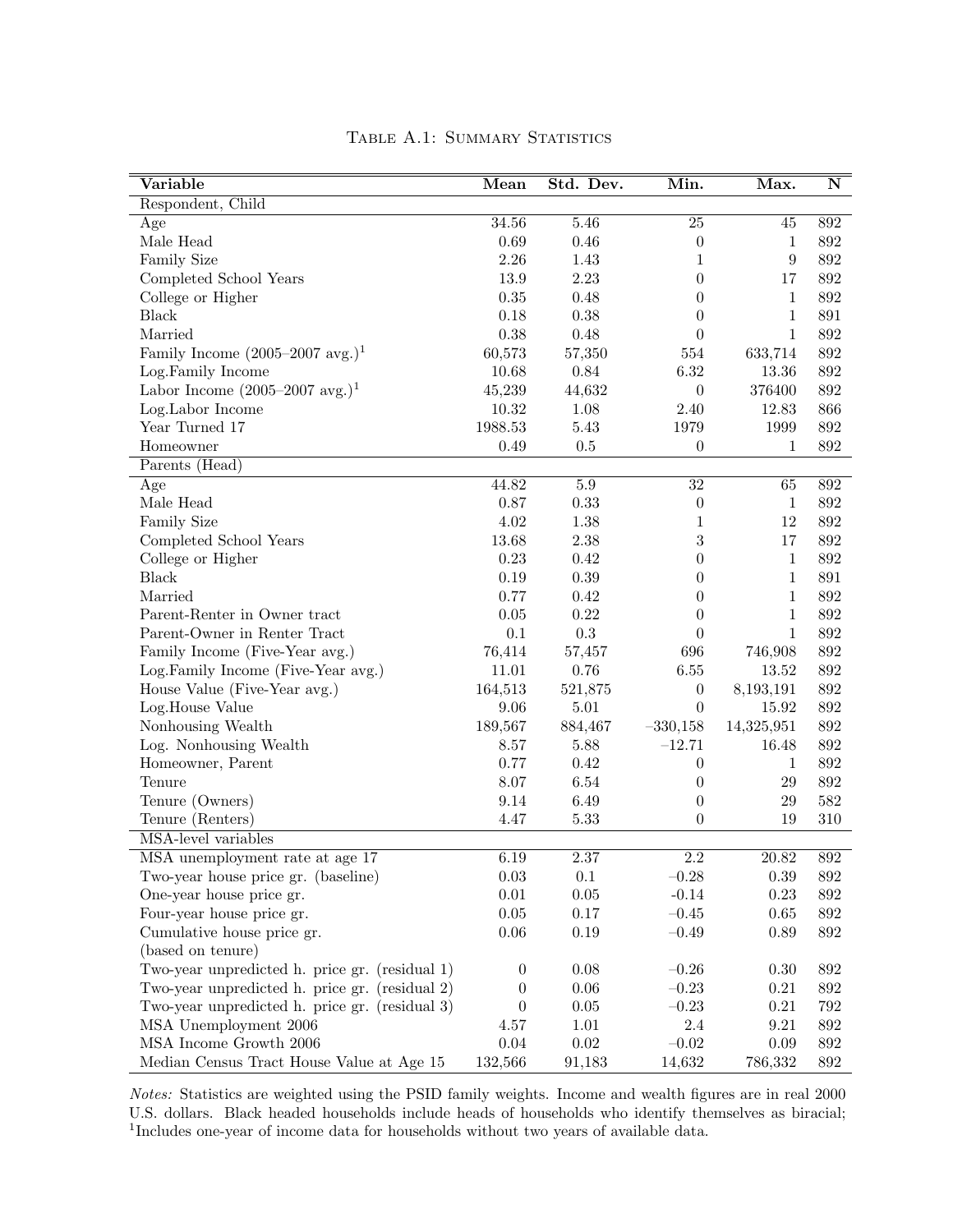## <span id="page-39-0"></span>B House Prices and Rents

We conjecture that the effect of house price growth on renters might be due to the fact that rents tend to increase when house prices rise, leaving renters with less resources to finance their children's education (and *vice versa* when house prices go down). Here we provide some support for this conjecture. Using rent data from REIS, we calculate rent growth by metropolitan area and correlate it with house price growth from the FHFA, the data used for our main analysis. (The metropolitan area definitions from REIS approximately correspond to the actual MSA boundaries as defined by the Census Bureau.) We have data for 60 metropolitan areas for the period 1980–1999, during which our respondents turned 17 years-old. The mean correlation of rent growth and house price growth across metropolitan areas is 0.37, consistent with our conjecture. Figure [B.1](#page-40-0) shows a scatter plot of rent and house price growth using these data that further illustrates the positive correlation.

We also use PSID data to calculate house price growth and rent growth over time by MSA and correlate the two variables. We start at the individual level and calculate house value growth for owners and rent growth for renters who do not move between PSID waves—we winsorize observations above (below) the 95th (5th) percentile of house price growth in a given MSA-year by replacing those values with the 95th (5th) percentile because of extreme outliers in the data. We then calculate the median of the two rates by MSA-year restricting the analysis to MSA-years with at least 10 individual observations. We keep MSAs with at least five years of data and restrict the analysis to 1979–1999 as in our main regresssions. This leaves us with house price and rent data for 32 MSAs. The mean correlation of rent growth and house price growth in these MSAs is 0.21. It is not surprising that this correlation is a bit lower than the one calculated using the FHFA and REIS data because house values and rents are self-reported in the PSID and house price increases could, measurement error aside, reflect factors other than pure capital gains (e.g., home improvements, house price expectations, etc.). The key finding, however, is that the correlation between house prices and rents is positive and nontrivial. Figure [B.2](#page-40-1) depicts the distribution of the correlation between house price and rent growth across MSAs in both the PSID and REIS/FHFA data.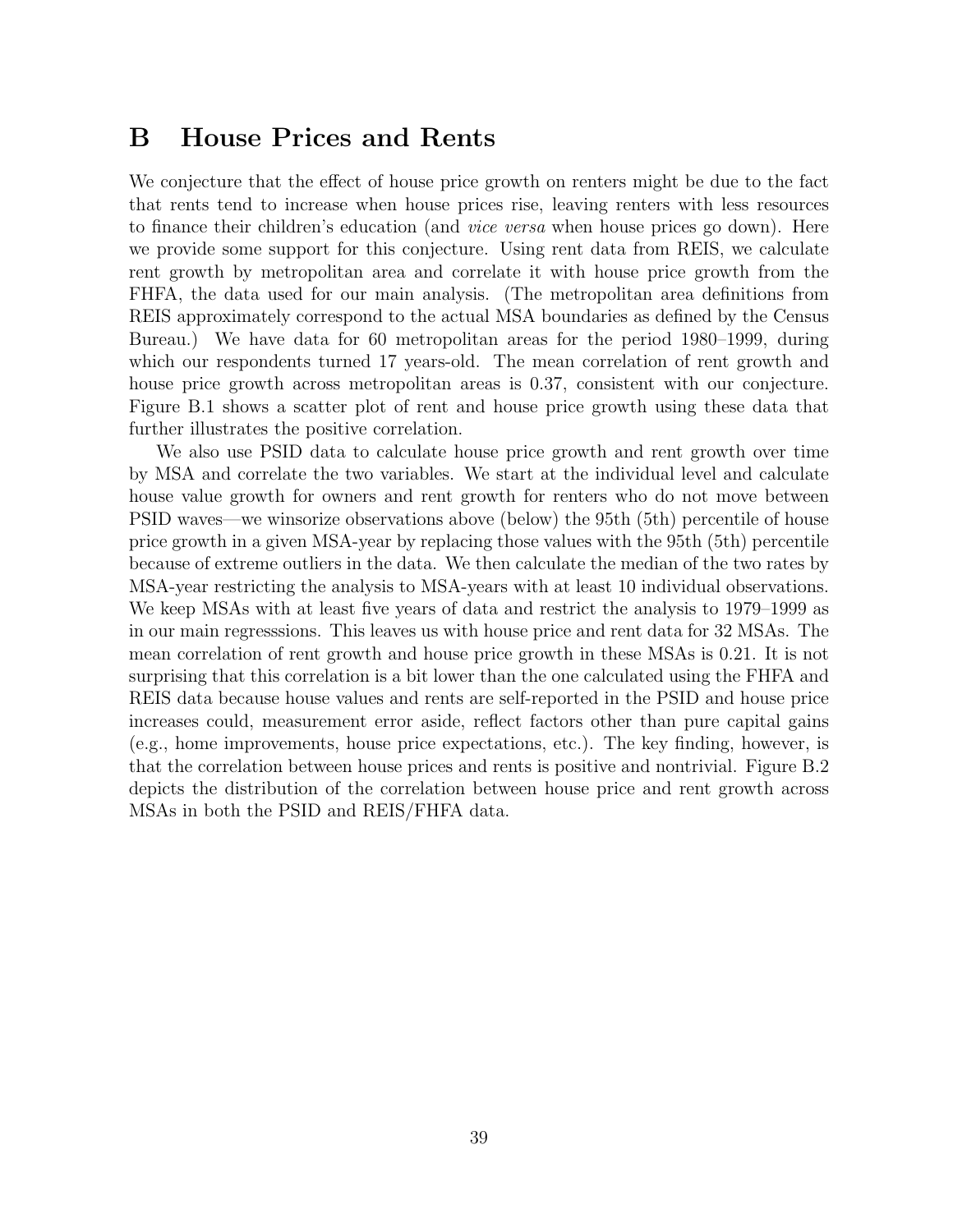<span id="page-40-0"></span>

Figure B.1: MSA-Level House Price and Rent Price Growth, 1980–1999

Figure B.2: MSA-Level Price/Rent Correlation 1980–1999



<span id="page-40-1"></span>Source: Authors calculations using rent data from REIS and housing price data from FHFA.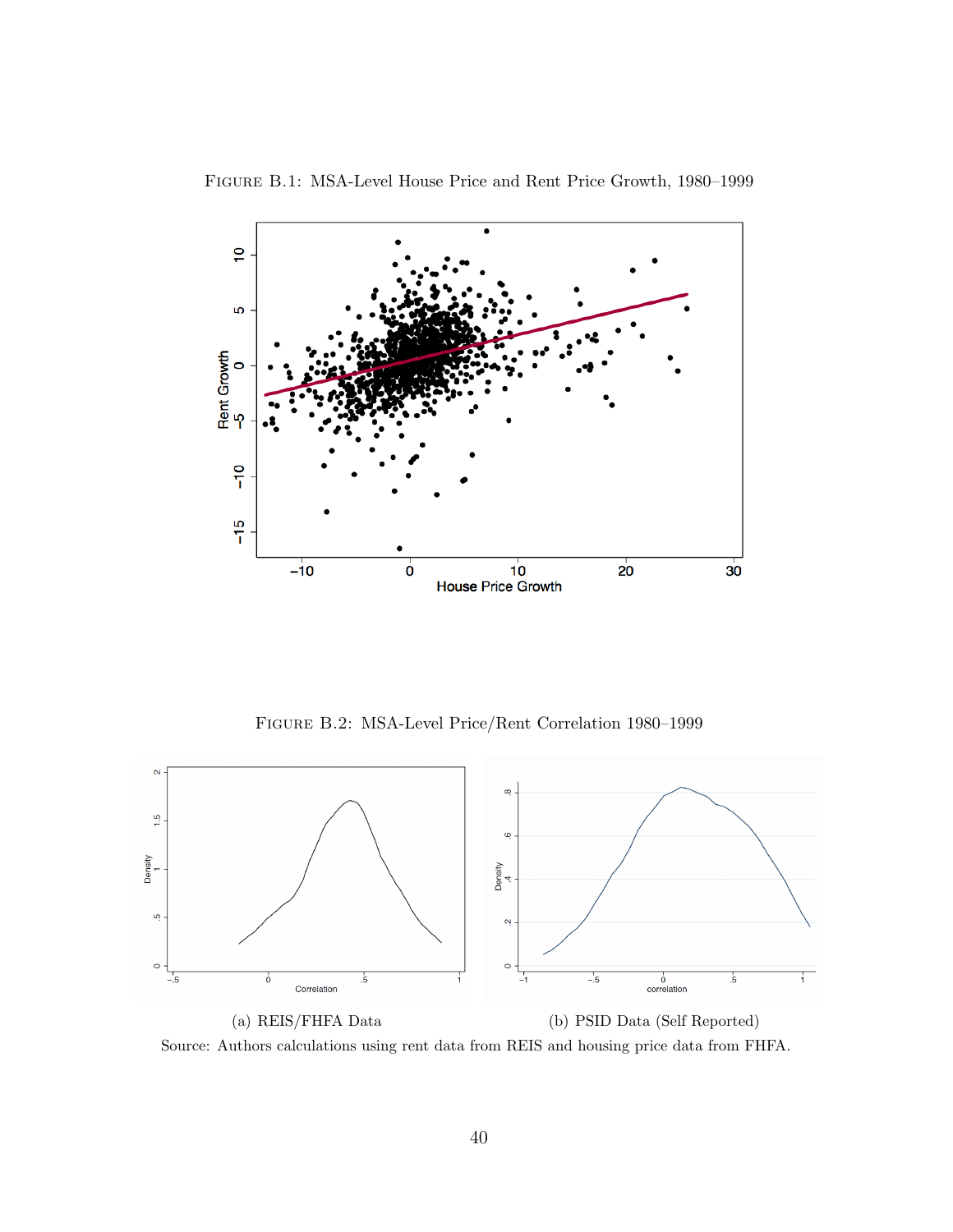# <span id="page-41-0"></span>C Controlling for Selection into Homeownership

As noted in the main paper there is a potential concern that parents choose to be homeowners because they anticipate that house prices in their area will appreciate and they want to use housing equity to finance their children's post-secondary education. Such a situation is potentially an issue because it suggests that it is the parents' choice of homeownership that impacts their children's earnings and not house price growth during their children's teenage years. It is hard to imagine, however, that some parents are better at predicting house prices than others and that perfect knowledge of these future gains is why they decide to become homeowners. Still, we test the robustness of our results to potential selection into homeownership using a two-step Heckman-selection estimator.

We use the percent of owners in a given census tract to predict whether households settle there as owners or renters. Neighborhoods with high homeownership rates are likely more attractive to households wanting to purchase a home than are neighborhoods that are predominantly occupied by renters. With more homeowners in the area there are less moral hazard issues regarding property upkeep, which likely leads to higher quality and better maintained neighborhoods—factors that in turn help to both boost and maintain property values.

The bottom part of Table [C.1](#page-42-0) reports estimates from the first stage. The percent of owners in a census tract is a strong predictor of whether someone living there is an owner or a renter. In addition, after controlling for potential selection issues, the estimates of the relationship between house price growth and children's earnings adults are very similar to our baseline findings—if not slightly larger in absolute value (top portion of Table [C.1\)](#page-42-0). Also, we cannot reject the null hypothesis that there is no sample selectivity issue  $(\lambda = 0)$ . Overall, these results suggest that our main findings are not driven by parents' selection into homeownership.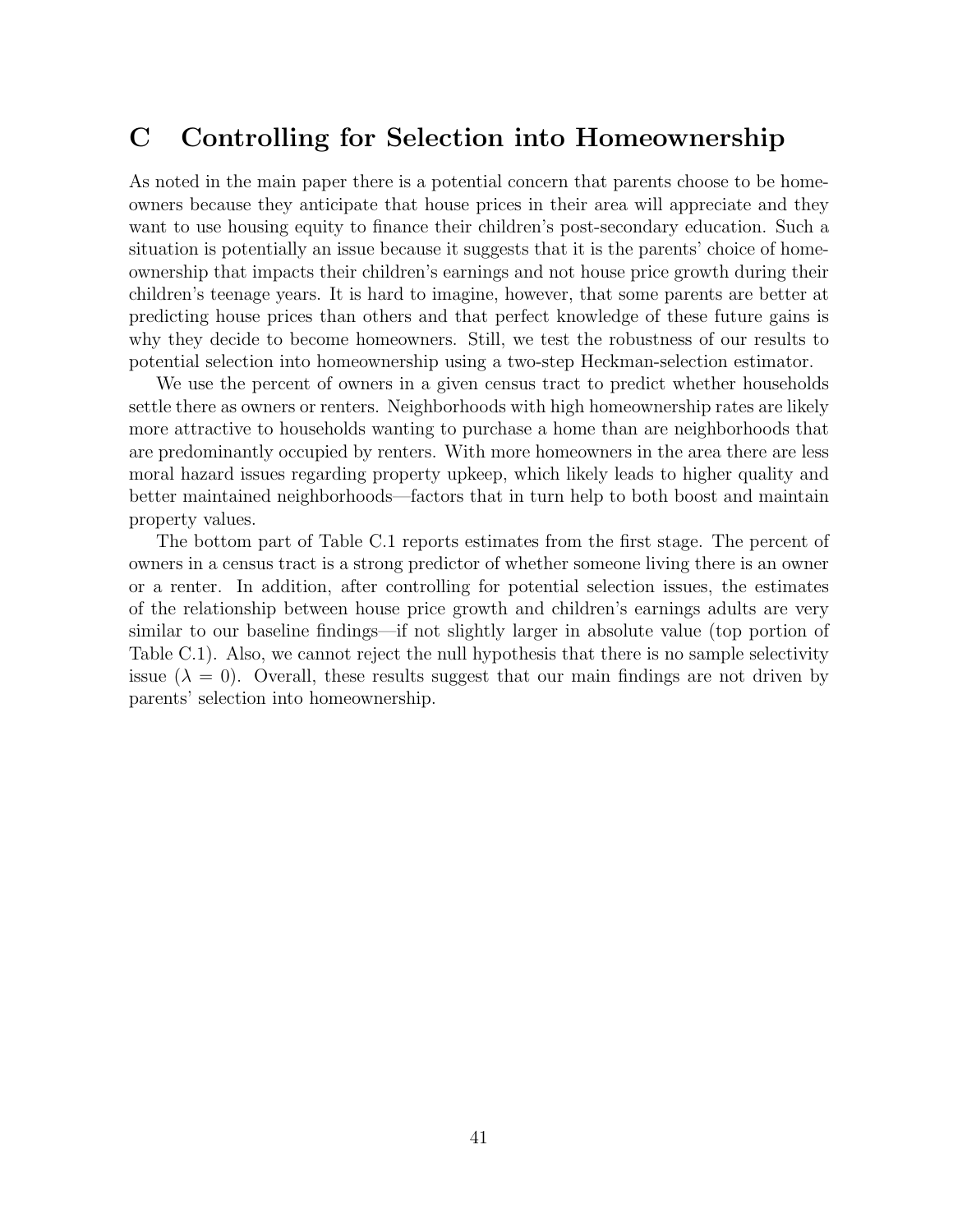|                                            | Parent-Owners<br>(1) | Parent-Renters<br>(2) |
|--------------------------------------------|----------------------|-----------------------|
| House Price Growth at Age 17               | $1.063**$            | $-1.593**$            |
|                                            | (0.430)              | (0.709)               |
| Unemployment Rate at Age 17                | $-2.087$             | $-1.275$              |
|                                            | (2.576)              | (3.973)               |
| Log. Parent Income, Five-Year avg.         | $0.355***$           | 0.097                 |
|                                            | (0.092)              | (0.082)               |
| Log. Parent House Value, Five-Year avg.    | $-0.008$             |                       |
|                                            |                      |                       |
|                                            | (0.061)              | $0.016**$             |
| Log. Parent Nonhousing Wealth              | 0.002                |                       |
|                                            | (0.007)              | (0.008)               |
| Parent College Grad                        | 0.058                | 0.019                 |
|                                            | (0.079)              | (0.116)               |
| Parent-Renter in Owner Tract               |                      | 0.051                 |
|                                            |                      | (0.189)               |
| Parent-Owner in Renter Tract               | $-0.192$             |                       |
|                                            | (0.121)              |                       |
| Log. Median Census Tract House Value at 15 | $0.308***$           | $0.255**$             |
|                                            | (0.090)              | (0.102)               |
| Unemployment Rate in 2006                  | $-0.048$             | $-0.186**$            |
|                                            | (0.045)              | (0.080)               |
| MSA Income Growth in 2006                  | 0.577                | $-0.590$              |
|                                            | (0.669)              | (0.750)               |
| Number of Observations                     | 811                  | 811                   |
| $\chi^2$                                   | 319.20               | 148.43                |
| First Stage                                |                      |                       |
| Percent Owners Census Tract                | $2.299***$           | $-2.299***$           |
|                                            | (0.332)              | (0.332)               |
| House Price Growth at Age 17               | $-0.655$             | 0.655                 |
|                                            | (0.993)              | (0.993)               |
| Unemployment Rate at Age 17                | 2.376                | $-2.376$              |
|                                            | (4.952)              | (4.952)               |
| Log. Median Census Tract House Value at 15 | $-0.000$             | 0.000                 |
|                                            | (0.148)              | (0.148)               |
| Log. Parent Income, Five-Year avg.         | $0.680***$           | $-0.680***$           |
|                                            | (0.117)              | (0.117)               |
| Log. Parent Nonhousing Wealth              | $0.033***$           | $-0.033***$           |
|                                            | (0.011)              | (0.011)               |
|                                            | 0.066                | $-0.066$              |
| Parent College Grad                        |                      |                       |
|                                            | (0.149)              | (0.149)               |
| $\overline{\text{Mills}}$                  |                      |                       |
| $\lambda$                                  | $0.15\,$             | 0.06                  |
|                                            | (0.20)               | (0.18)                |
| $\rho$                                     | 0.22                 | $0.09\,$              |
| $\sigma$                                   | 0.69                 | $0.66\,$              |

<span id="page-42-0"></span>Table C.1: House Price Growth and Children's Earnings with Heckman **CORRECTION** 

Notes: Controls as reported plus age and age squared of the parent head, and family size and family size squared for the parents. \*\*\* significant at the 1-percent level, \*\* significant at the 5-percent level, and \* significant at the 10-percent level.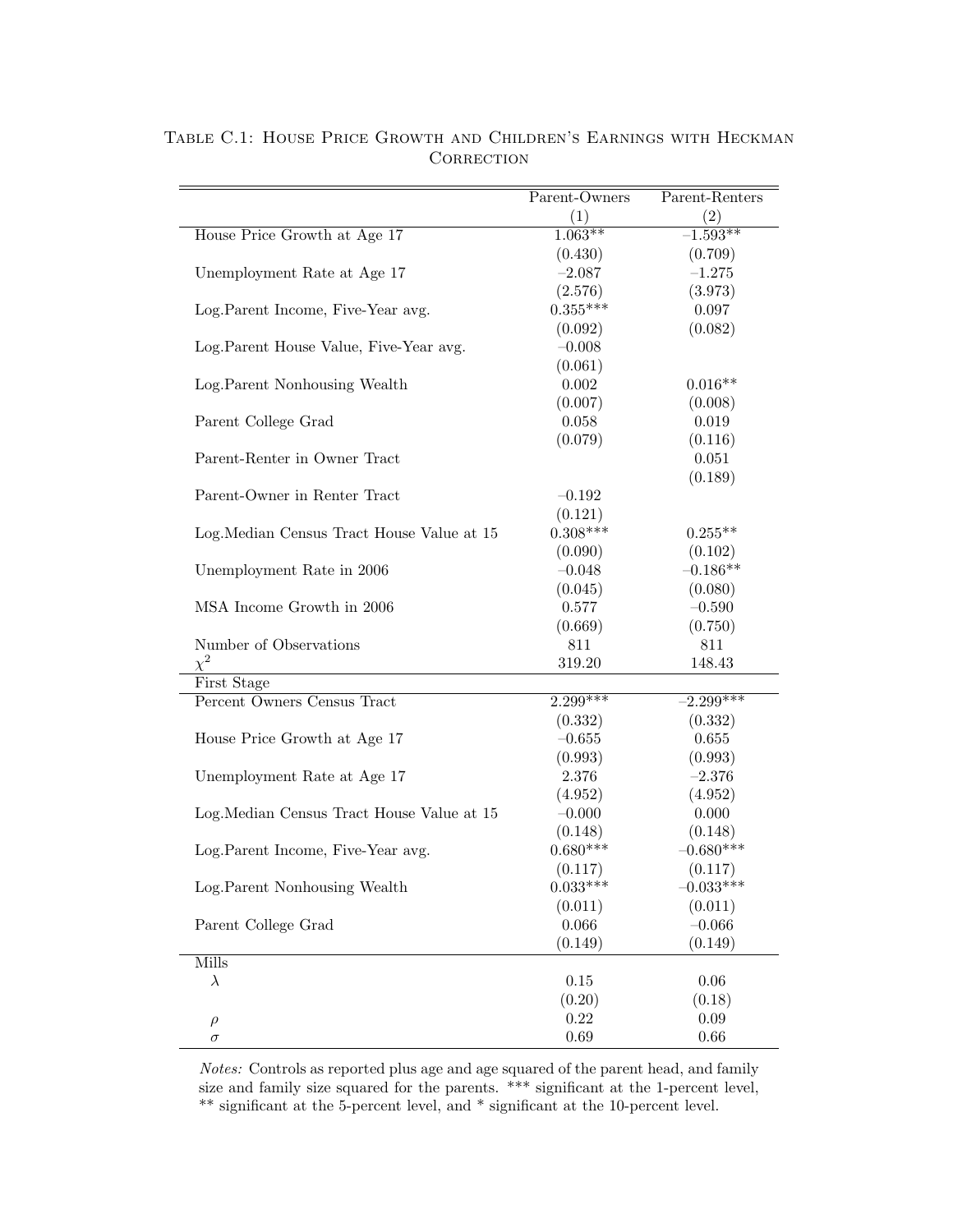## D Intergenerational Mobility

It is also possible to examine the impact of house price growth on children's future outcomes through the lens of intergenerational mobility and so-called transition matrices, which are simple cross-tabulations of parents' and children's economic status after their status has been ranked into a finite number of groups. The elements of a transition matrix measure the probability of a child's economic position conditional on his/her parent's position.

We construct a series of transition matrices to explore how house price fluctuations impact children's earnings relative to their parents' earnings. Since our sample size is small, we divide parents and children into quartiles of their respective income distributions. Given that parents and children are observed at different stages of the life cycle in our data, we first regress log family income on second-degree polynomials for age and family size (separately for parents and children) and classify children and parents into four quartiles based on the residuals from these regressions. Income quartiles for both parents and children are calculated by pooling renters and owners together and using the PSID family weights. There are more parent-renters in the lowest parental income quartile (60 percent of renters versus 23 percent of owners) and more parent-owners in the top parental income quartile than renters (27 percent versus 10 percent, respectively). The results are similar if we instead calculate renter-specific and owner-specific income quartiles.

The results are reported below in Table [D.1](#page-46-0) for homeowners and Table [D.2](#page-47-0) for renters. The diagonal elements in a given matrix measure the probability of a child being in the same income quartile as his/her parent(s). Interpreting the off-diagonal elements of the matrices is similar. For example, the second entry in the first row of a given matrix reports the probability of a child being in the second quartile of the income distribution conditional on his/her parent being in the bottom quartile and so on. The standard errors for these conditional probabilities are shown in parentheses and calculated using the following formula:

$$
\hat{\sigma}_{jk} = \sqrt{\frac{p_{jk} \times (1 - p_{jk})}{n_j}} \tag{D.1}
$$

where  $p_{jk}$  is the probability of a household starting in position j and ending up in position k, and  $n_j$  is the number of households in position j. In our case,  $n_j$  is the number of parents who are in a given quartile of the income distribution, and  $p_{ik}$  is the probability of a child ending up in a given part of the earnings distribution conditional on the position of their parents when they were age 17. For additional details on this approach for calculating standard errors see [http://fedc.wiwi.hu-berlin.de/xplore/tutorials/](http://fedc.wiwi.hu-berlin.de/xplore/tutorials/xfghtmlnode32.html) [xfghtmlnode32.html](http://fedc.wiwi.hu-berlin.de/xplore/tutorials/xfghtmlnode32.html).

Since we are interested in the effect of house price growth on intergenerational mobility, we report transition matrices after splitting the sample based on whether house price growth was above or below the national average when the children were 17 years-old. We use relative house prices because the cross-tabulations do not control for state-of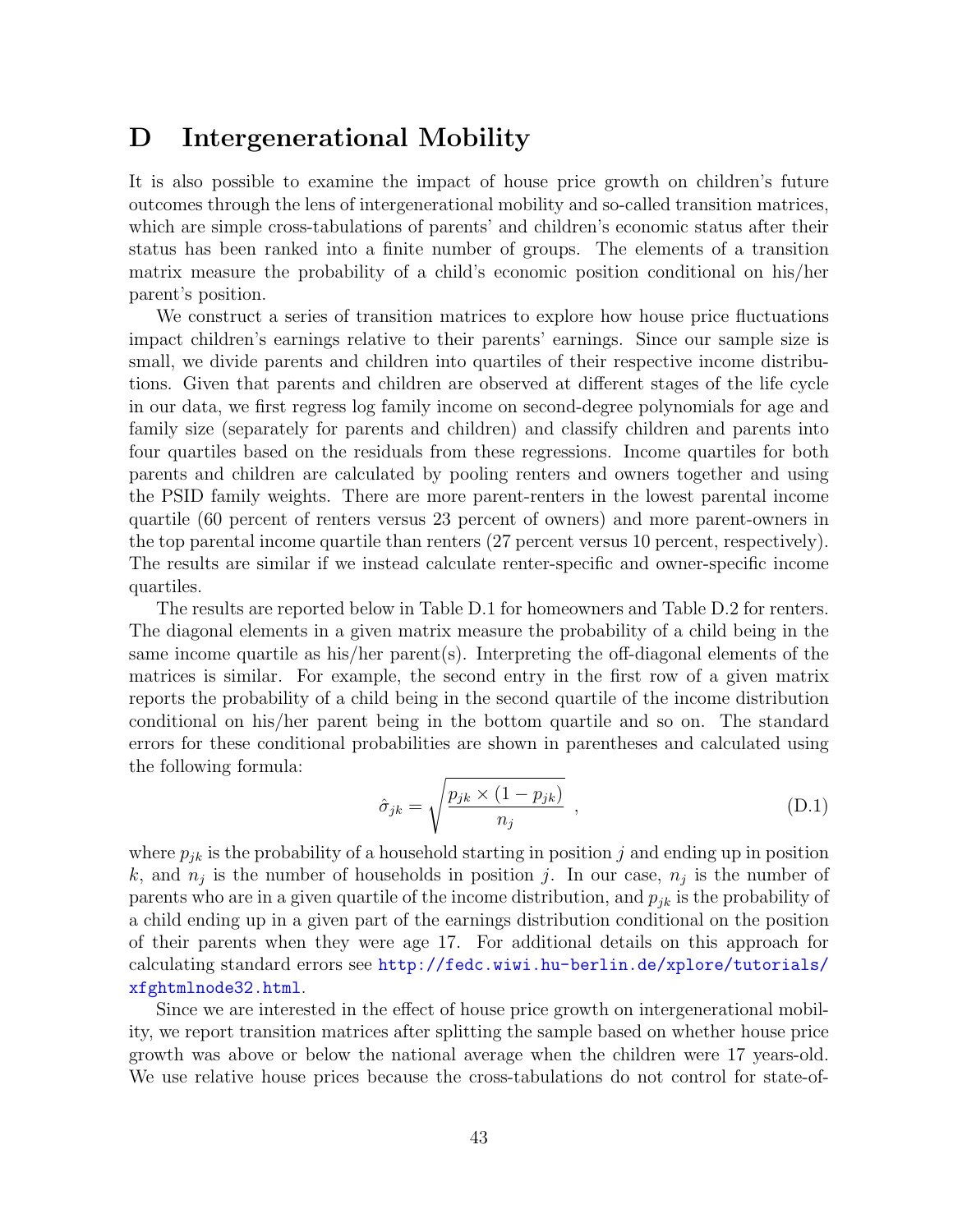residence or birth-year effects. The top panel in Table [D.1](#page-46-0) shows the transition matrix for the full sample of homeowners, the middle panel shows parent/child pairs with house price growth above the national average, and the bottom panel shows households with below average house price growth.

As has been extensively documented, the persistence of economic status is greatest for the top and the bottom income quartiles (see, for example, [Zimmerman,](#page-27-1) [1992\)](#page-27-1). Our full sample results are consistent with this pattern. Children with parents in the bottom income quartile have a 42.5 percent probability of being in the bottom income quartile themselves as adults. Similarly, children with parents in the top income quartile have a 40.5 percent probability of being in the top income quartile themselves. The probability of children remaining in the second or third quartiles is lower—28 percent and 35.4 percent respectively.

The split between households that experience favorable versus unfavorable house price changes yields some interesting results. In particular, the probability of children ending up in the highest income quartile is lower for all parent income quartiles when house price growth is below the national average than when growth is above the national average. That is, children who at age 17 reside in MSAs that experience good house price growth have a 44.3 percent probability of remaining in the top income quartile conditional on their parents being in the top income quartile as compared to only a 35.7 percent probability for similar children who at age 17 live in areas that experience below average house price growth. This difference across income groups is statistically significant  $(t$ statistic 6.1). This inference is based on a difference-of-means test with unequal variance. There are 28 degrees of freedom. The result is especially interesting given that overall the children of high-income parents, other things equal, are more likely to attend college than the children of lower-income parents so there appears to be a differential earnings effect based on house price fluctuations. The probability of children ending up in the lowest income quartile is also greater in the below-average house price growth sample, particularly for those children with parents outside the lowest income quartile.

Unlike the sample of homeowners, house price growth does not appear to have a consistent influence on economic mobility for the sample of renters. Children living in areas of above average house price growth are slightly more likely to remain at the top of the income distribution than similar children living in areas of lower than average house price growth, conditional on their renter parents being in the top half of the income distribution. In contrast, children whose renter parents start in the first or second income quartiles are more likely to move to the top of the income distribution if they live in areas where house price growth was below average. A similarly varied pattern emerges when considering children's downward mobility conditional on house price exposure. Since the great majority of renter parents are in the two bottom income quartiles, if anything these tabulations point to increased mobility for the children of renters' parents when house prices decline. Using a simple *trace* index of mobility, we confirm that mobility does indeed increase for renters in periods of house price declines relative to periods of house price increases (0.889 vs. 0.9813). A trace index of mobility is defined as  $m = (k - trace(P))/(k-1)$ , where P is the transition matrix and k is the number of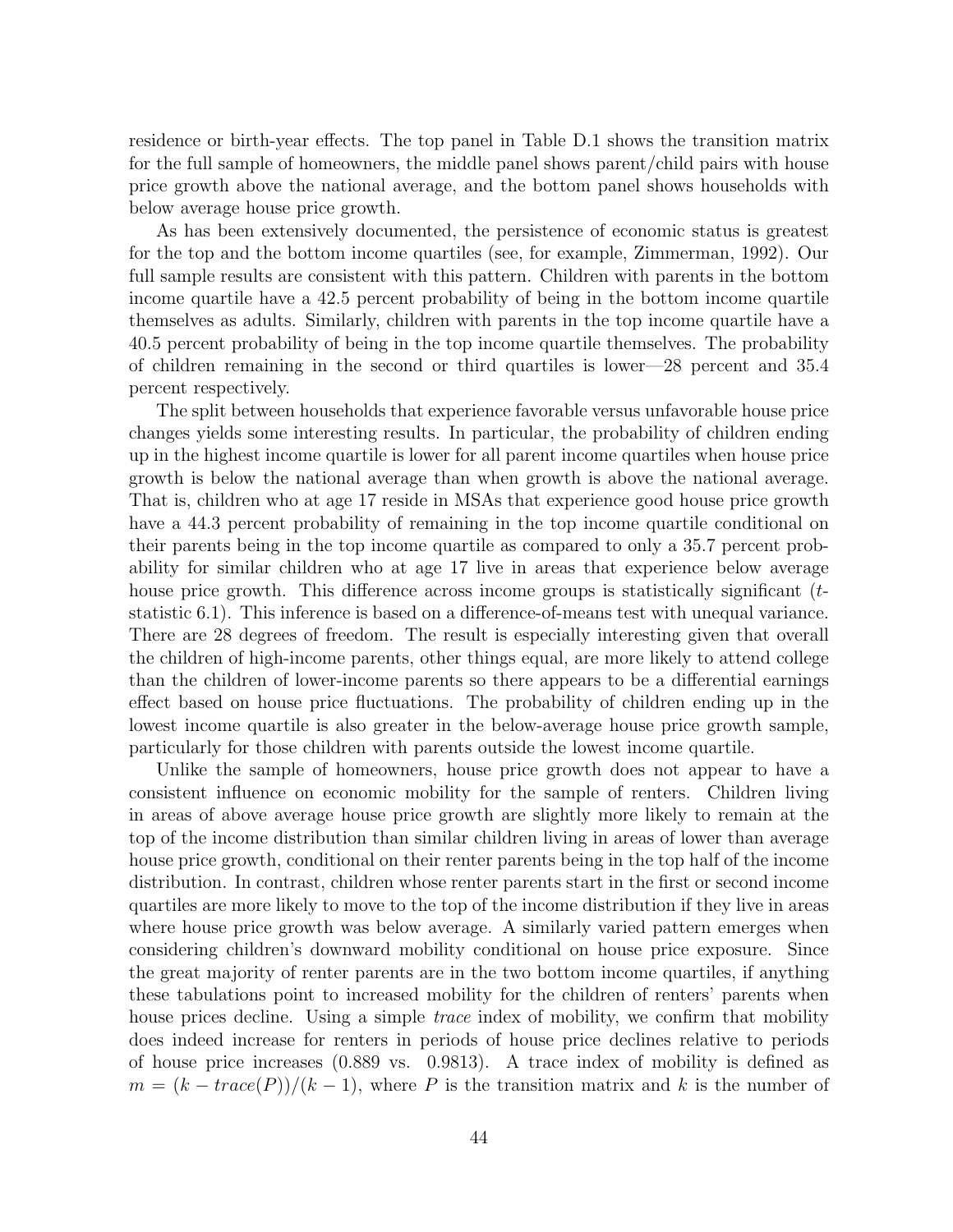classes. Since the trace of a (square) matrix is the sum of its diagonal elements, zero mobility would imply  $m = 0$ , while perfect mobility would imply  $m = 1$ . For owners, the trace measure does not vary much over periods of appreciation and depreciation (0.848 vs. 0.846).

Although these cross-tabulation results are only suggestive given the small sample sizes, they nevertheless are consistent with the idea that intergenerational income mobility is likely affected by changes in house prices. The patterns are also qualitatively the same if we use our relative income measure (income less MSA-level income per capita) instead of our baseline absolute income measure.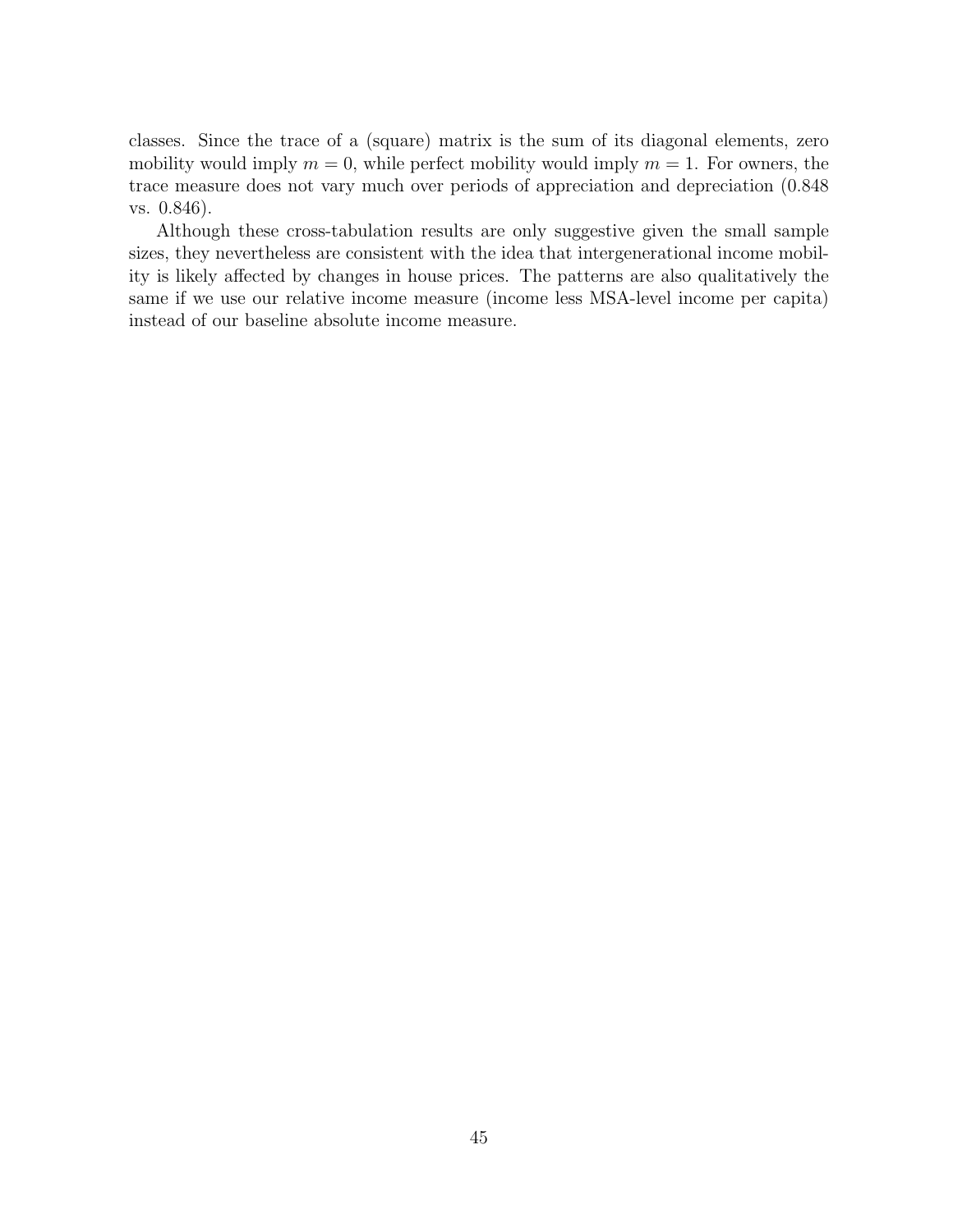| All                      |       |       |       |                                      |
|--------------------------|-------|-------|-------|--------------------------------------|
|                          |       |       |       |                                      |
| Sample size: 582         |       |       |       |                                      |
|                          |       |       |       | Children's Income Quartile (Percent) |
| Parents' Income Quartile |       | 2     | З     |                                      |
|                          | 42.5  | 31.3  | 16.4  | 9.7                                  |
|                          | (4.3) | (4.0) | (3.2) | $\left( 2.6\right)$                  |
| 2                        | 25.9  | 28.0  | 19.6  | 26.6                                 |
|                          | (3.7) | (3.8) | (3.3) | (3.7)                                |
| 3                        | 17.0  | 23.8  | 35.4  | 23.8                                 |
|                          | (3.1) | (3.5) | (3.9) | (3.5)                                |
| 4                        | 14.6  | 20.3  | 24.7  | 40.5                                 |
|                          | (2.8) | (3.2) | (3.4) | $\left( 3.9\right)$                  |

<span id="page-46-0"></span>Table D.1: Transition Matrices by house price Growth in MSA when Homeowners' Children are Age 17

House Price Growth Higher Than National Average Sample Size: 303 Children's Income Quartile (Percent)

|                          |       |       |       | Children's income Quartile (Percent) |
|--------------------------|-------|-------|-------|--------------------------------------|
| Parents' Income Quartile |       | 2     | 3     | 4                                    |
|                          | 42.4  | 30.5  | 16.9  | 10.2                                 |
|                          | (6.4) | (6.0) | (4.9) | (3.9)                                |
| 2                        | 20.3  | 30.4  | 22.8  | 26.6                                 |
|                          | (4.5) | (5.2) | (4.7) | (5.0)                                |
| 3                        | 16.9  | 26.0  | 28.6  | 28.6                                 |
|                          | (4.3) | (5.0) | (5.1) | (5.1)                                |
| $\overline{4}$           | 12.5  | 18.2  | 25.0  | 44.3                                 |
|                          | (3.5) | (4.1) | (4.6) | (5.3)                                |

|                  | HOUSE PRICE GROWTH LOWER OR AT NATIONAL AVERAGE |
|------------------|-------------------------------------------------|
| Sample size: 279 |                                                 |

|                          |       |       |       | Children's Income Quartile (Percent) |
|--------------------------|-------|-------|-------|--------------------------------------|
| Parents' Income Quartile |       | 2     | 3     | 4                                    |
|                          | 42.7  | 32.0  | 16.0  | 9.3                                  |
|                          | (5.7) | (5.4) | (4.2) | (3.4)                                |
| 2                        | 32.8  | 25.0  | 15.6  | 26.6                                 |
|                          | (5.9) | (5.4) | (4.5) | (5.5)                                |
| 3                        | 17.1  | 21.4  | 42.9  | 18.6                                 |
|                          | (4.5) | (4.9) | (5.9) | (4.7)                                |
| 4                        | 17.1  | 22.9  | 24.3  | 35.7                                 |
|                          | (4.5) | (5.0) | (5.1) | (5.7)                                |